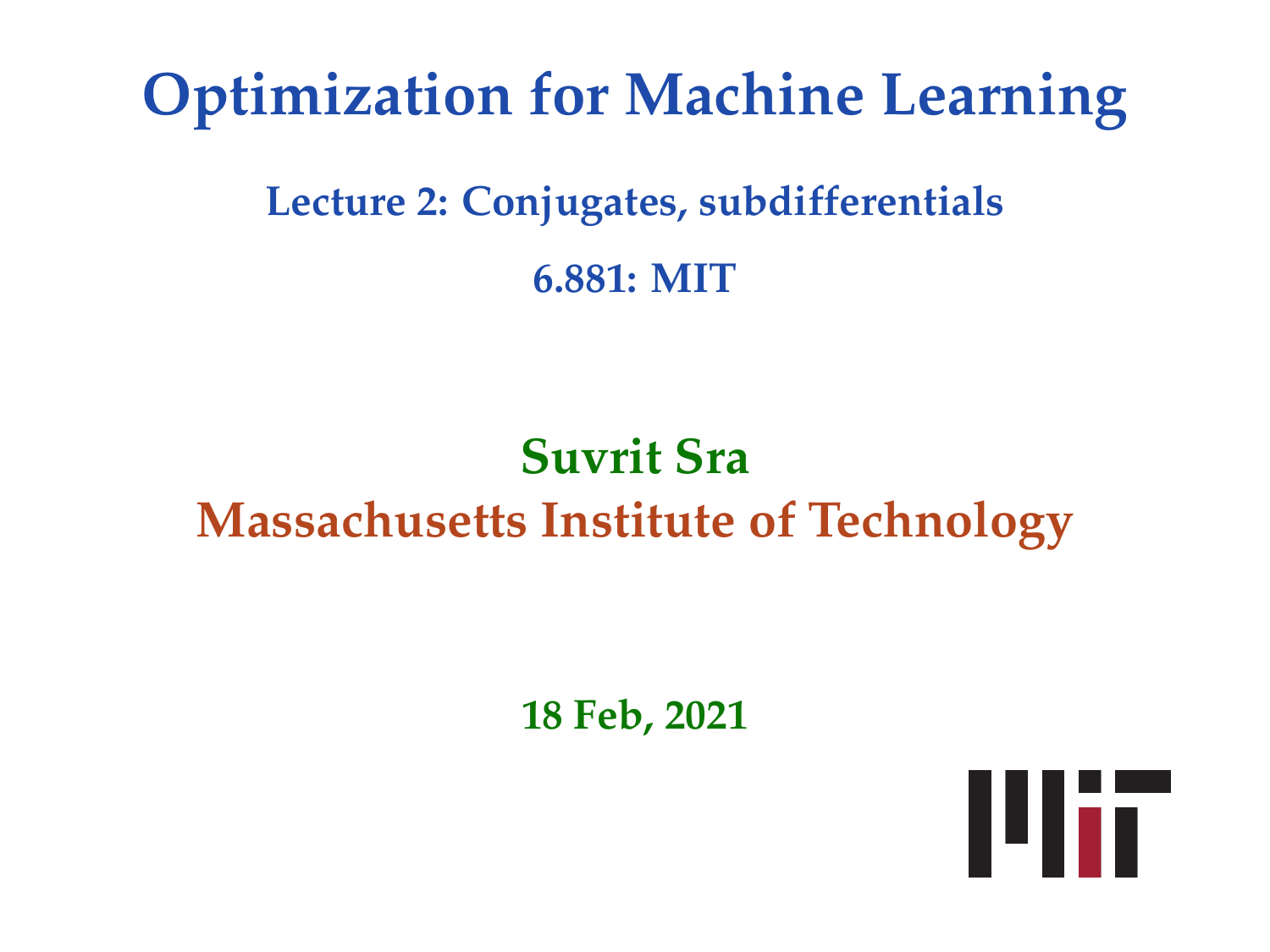# **Some norms**

**(cont'd from last time)**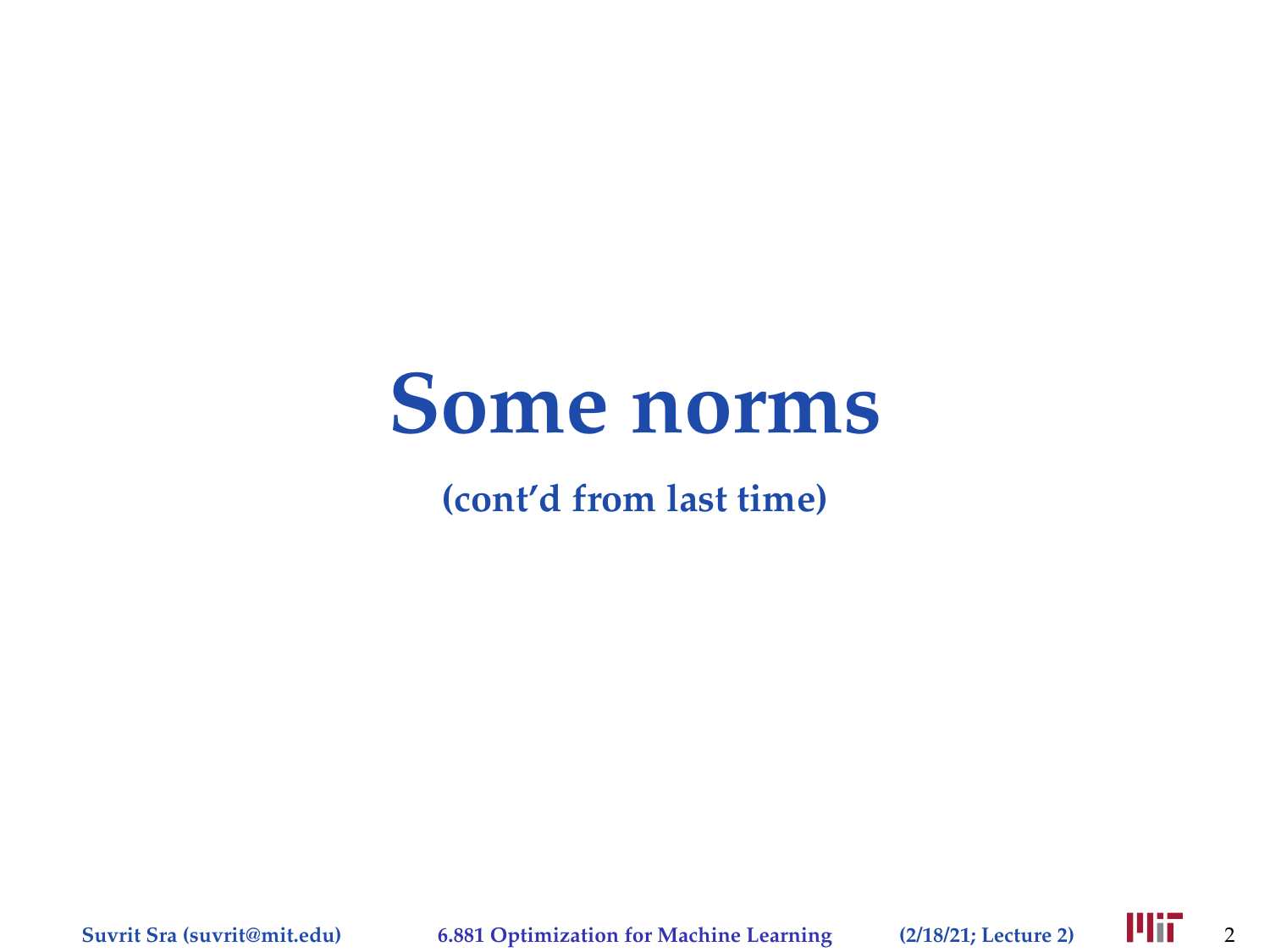### **Vector norms: recap**

**Example.** The **Euclidean** or  $\ell_2$ -norm is  $||x||_2 = \left(\sum_i x_i^2\right)^{1/2}$ 

**Example.** Let  $p \ge 1$ ;  $\ell_p$ -norm is  $||x||_p = \left(\sum_i |x_i|^p\right)^{1/p}$ 

**Exercise:** Verify that  $||x||_p$  is indeed a norm.

**Example.** ( $\ell_{\infty}$ -norm):  $||x||_{\infty} = \max_{1 \leq i \leq n} |x_i|$ 

**Example.** (Frobenius-norm): Let  $A \in \mathbb{C}^{m \times n}$ . The **Frobenius** norm of *A* is  $\|A\|_{\mathrm{F}} := \sqrt{\sum_{ij} |a_{ij}|^2}$ ; that is,  $\|A\|_{\mathrm{F}} = \sqrt{\text{Tr}(A^*A)}.$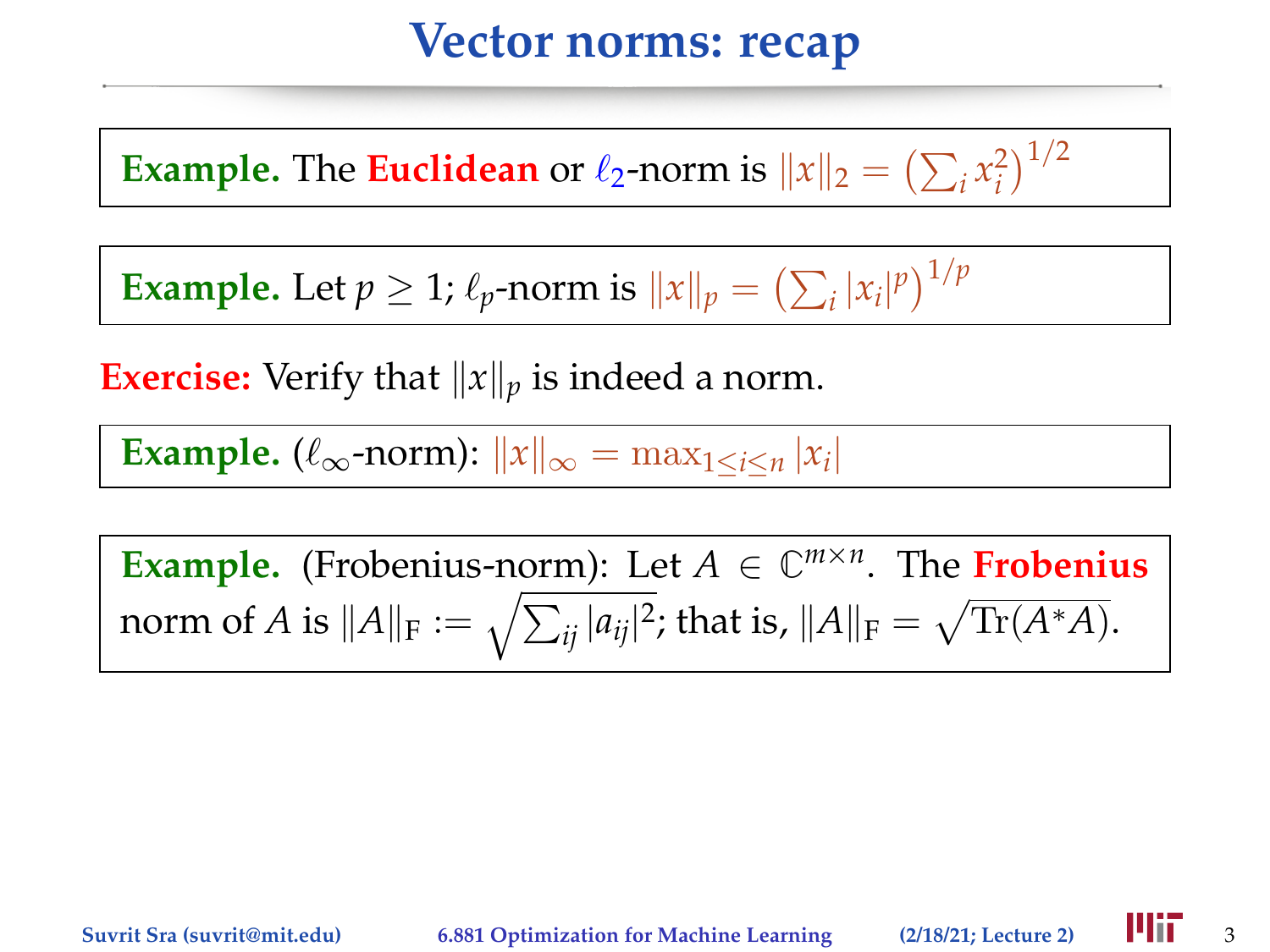### **Important example: Distance function**

**Claim.** Let *y* be a convex set. Let  $x \in \mathbb{R}^d$  be some point. The distance of  $x$  to the set  $\mathcal V$  is defined as

$$
dist(x, y) := \inf_{y \in y} \|x - y\|.
$$

*Proof.* Observe that  $||x - y||$  is jointly convex in  $(x, y)$  (Why?). Thus, the function dist( $x$ ,  $y$ ) is a convex function of  $x$  using the partial minimization rule.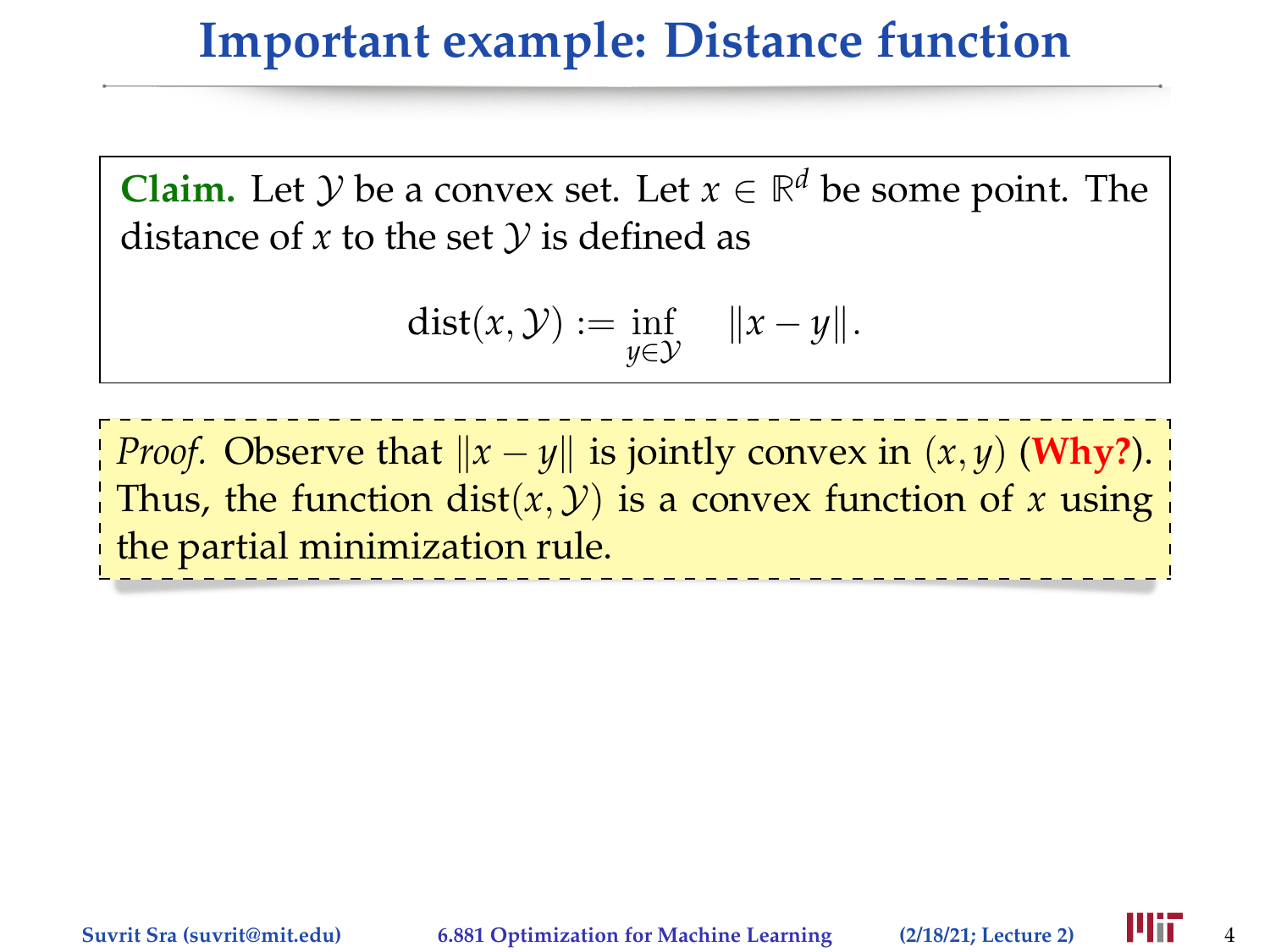### **Matrix Norms: induced norm**

Let  $A \in \mathbb{R}^{m \times n}$ , and let  $\|\cdot\|$  be any vector norm. We define an *induced matrix norm* as

$$
||A|| := \sup_{||x|| \neq 0} \frac{||Ax||}{||x||}.
$$

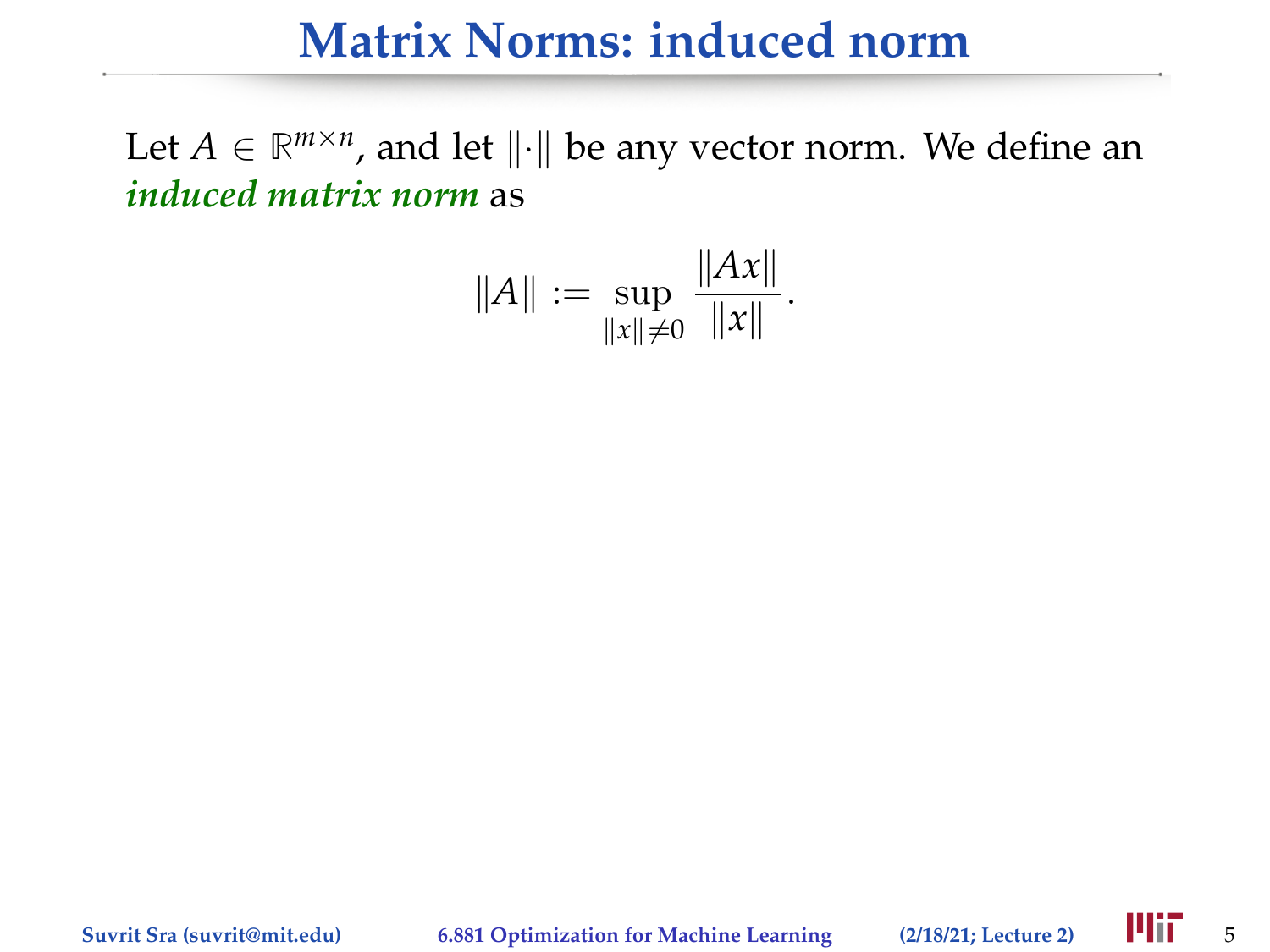### **Matrix Norms: induced norm**

Let  $A \in \mathbb{R}^{m \times n}$ , and let  $\|\cdot\|$  be any vector norm. We define an *induced matrix norm* as

$$
||A|| := \sup_{||x|| \neq 0} \frac{||Ax||}{||x||}.
$$

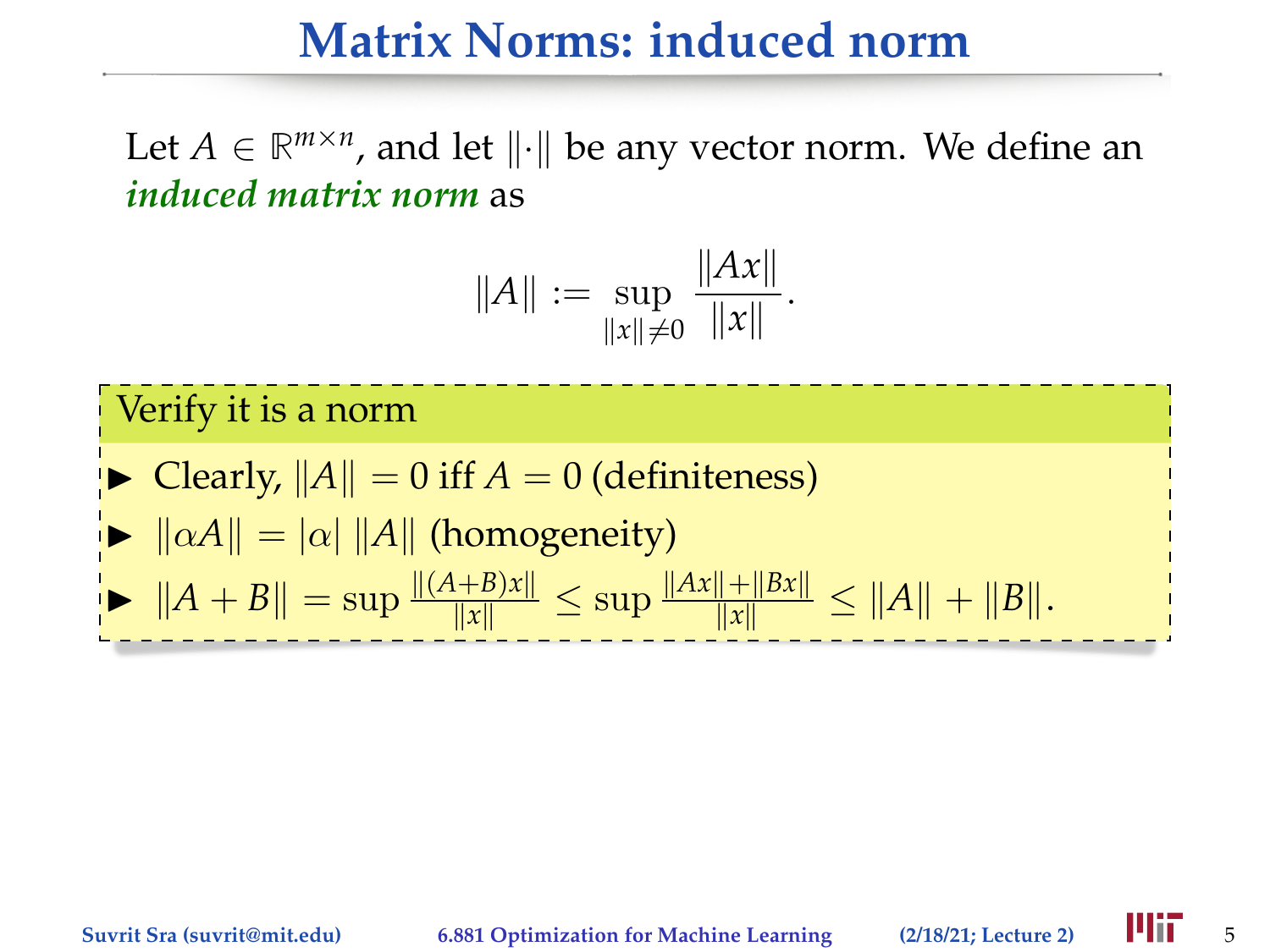**Example.** Let *A* be any matrix. Its **operator norm** is

$$
||A||_2 := \sup_{||x||_2 \neq 0} \frac{||Ax||_2}{||x||_2}.
$$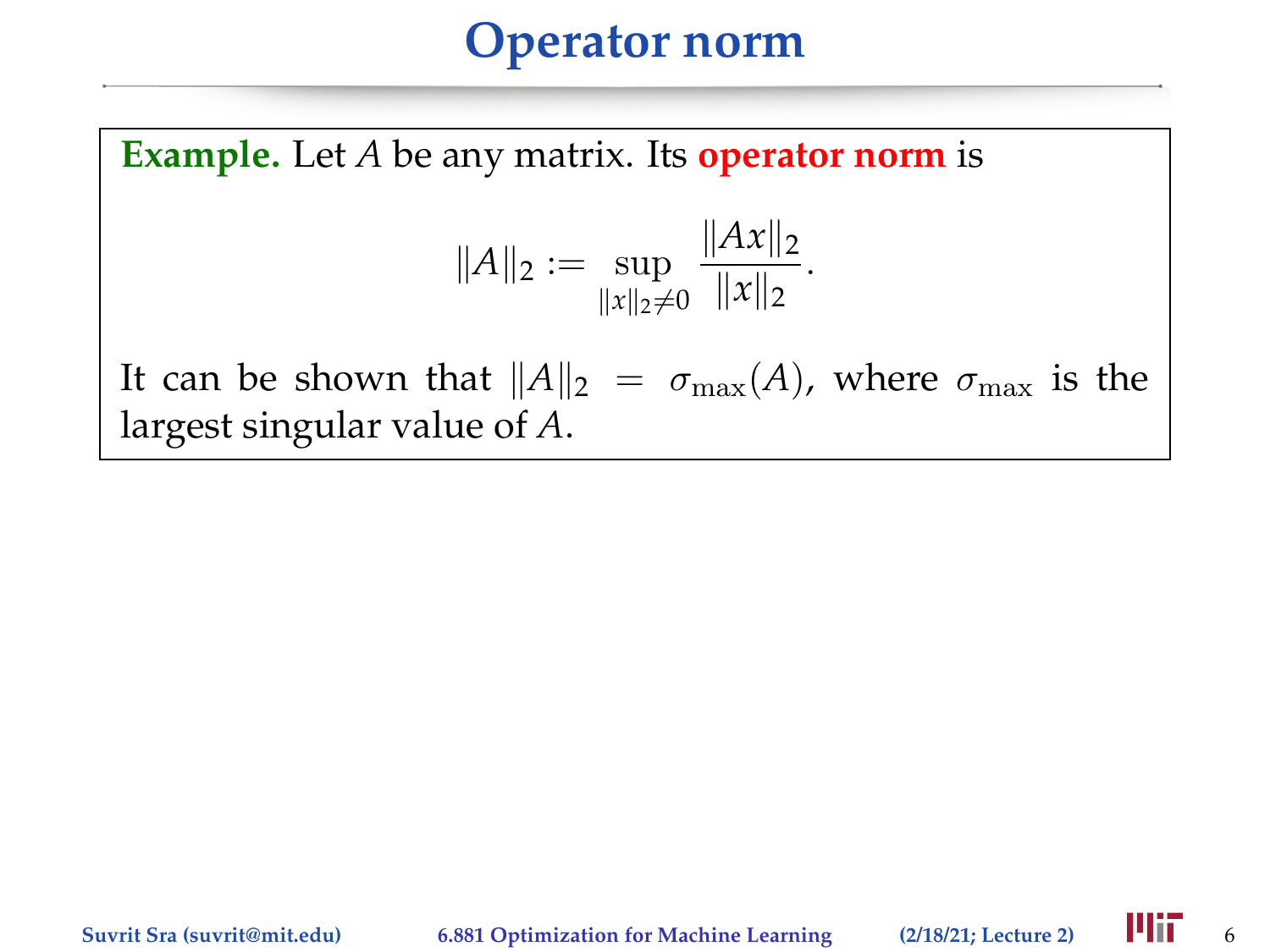**Example.** Let *A* be any matrix. Its **operator norm** is  $||A||_2 := \sup_{||x||_2}$  $\|x\|_2 \neq 0$  $||Ax||_2$  $\|x\|_2$ . It can be shown that  $||A||_2 = \sigma_{\text{max}}(A)$ , where  $\sigma_{\text{max}}$  is the largest singular value of *A*.

• **Warning!** Generally, largest eigenvalue **not** a norm!

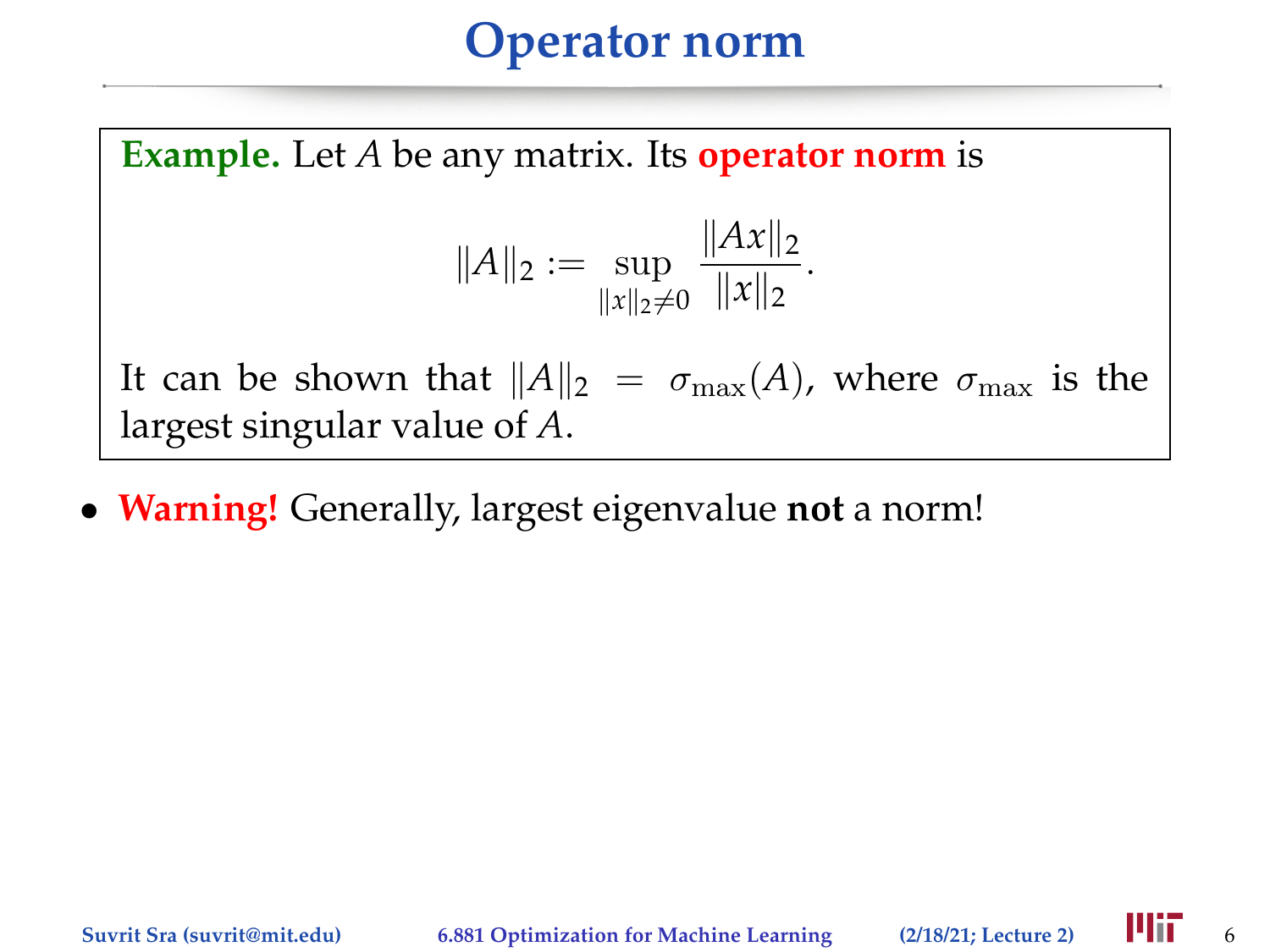**Example.** Let *A* be any matrix. Its **operator norm** is

$$
||A||_2 := \sup_{||x||_2 \neq 0} \frac{||Ax||_2}{||x||_2}.
$$

- **Warning!** Generally, largest eigenvalue **not** a norm!
- $||A||_1$  and  $||A||_{\infty}$ —max-abs-column and max-abs-row sums.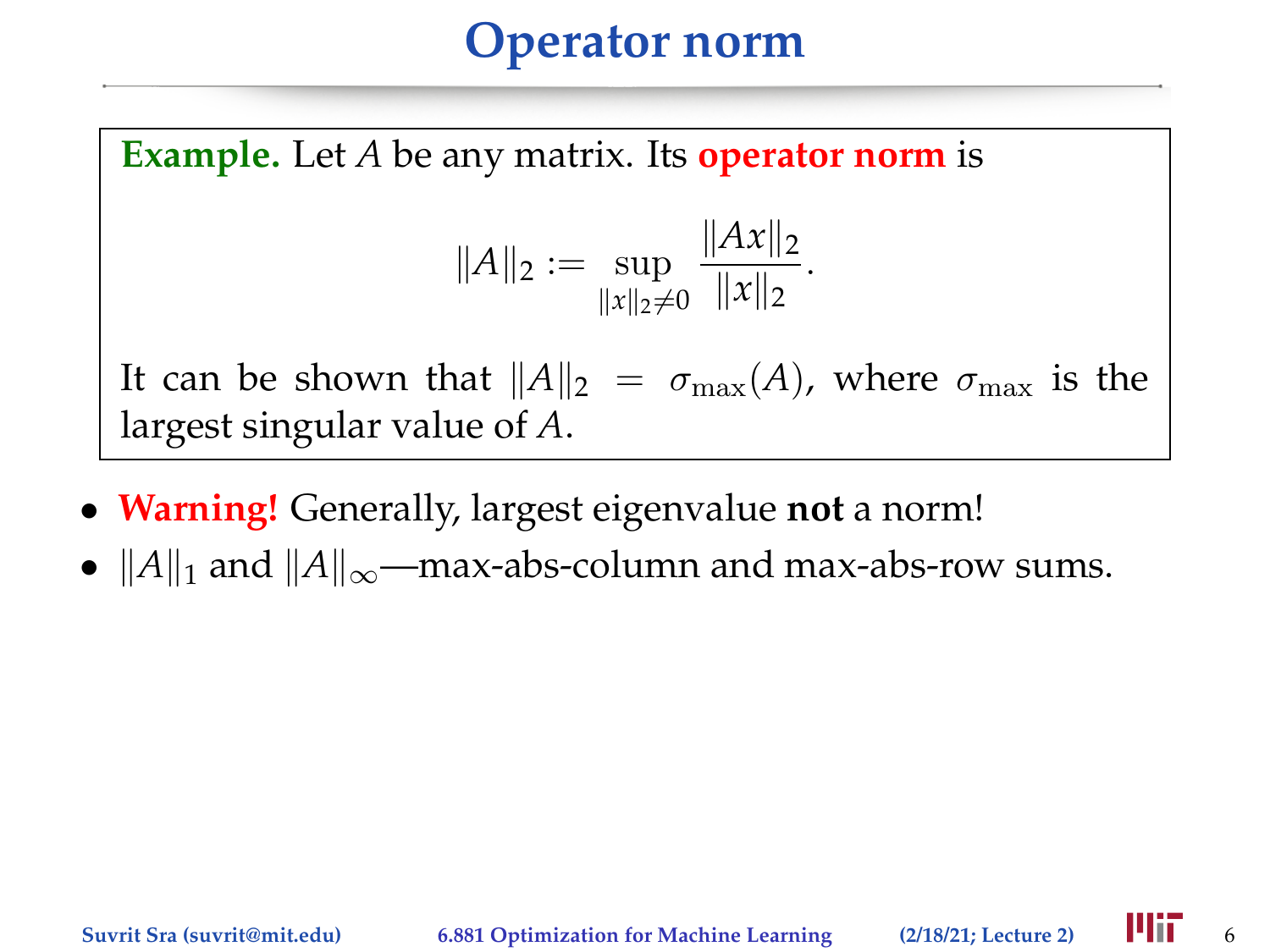**Example.** Let *A* be any matrix. Its **operator norm** is

$$
||A||_2 := \sup_{||x||_2 \neq 0} \frac{||Ax||_2}{||x||_2}.
$$

- **Warning!** Generally, largest eigenvalue **not** a norm!
- $||A||_1$  and  $||A||_{\infty}$ —max-abs-column and max-abs-row sums.
- $||A||_p$  generally NP-Hard to compute for  $p \notin \{1, 2, \infty\}$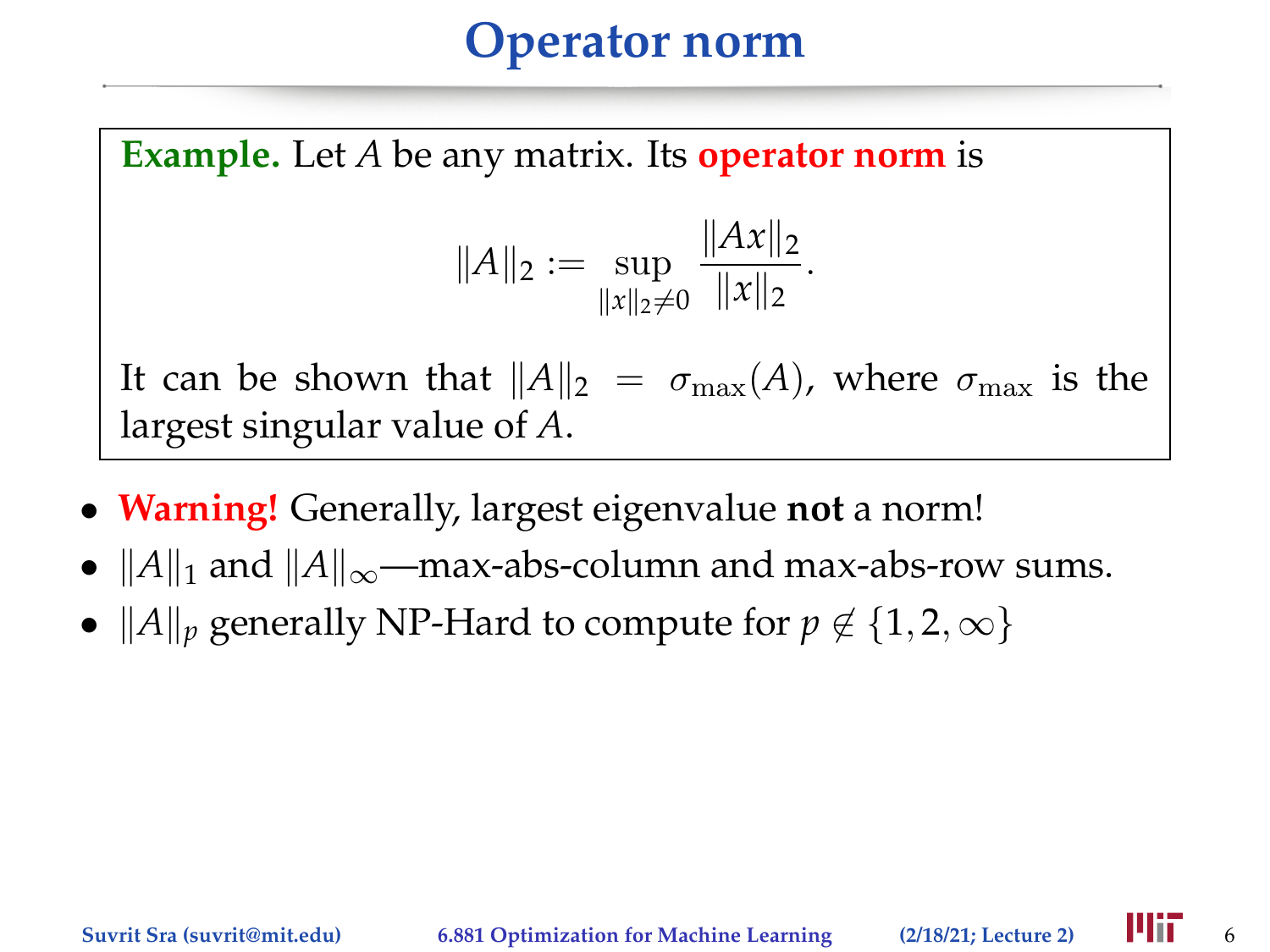**Example.** Let *A* be any matrix. Its **operator norm** is

$$
||A||_2 := \sup_{||x||_2 \neq 0} \frac{||Ax||_2}{||x||_2}.
$$

- **Warning!** Generally, largest eigenvalue **not** a norm!
- $||A||_1$  and  $||A||_{\infty}$ —max-abs-column and max-abs-row sums.
- $||A||_p$  generally NP-Hard to compute for  $p \notin \{1, 2, \infty\}$
- *Schatten p-norm:*  $\ell_p$ -norm of vector of singular values.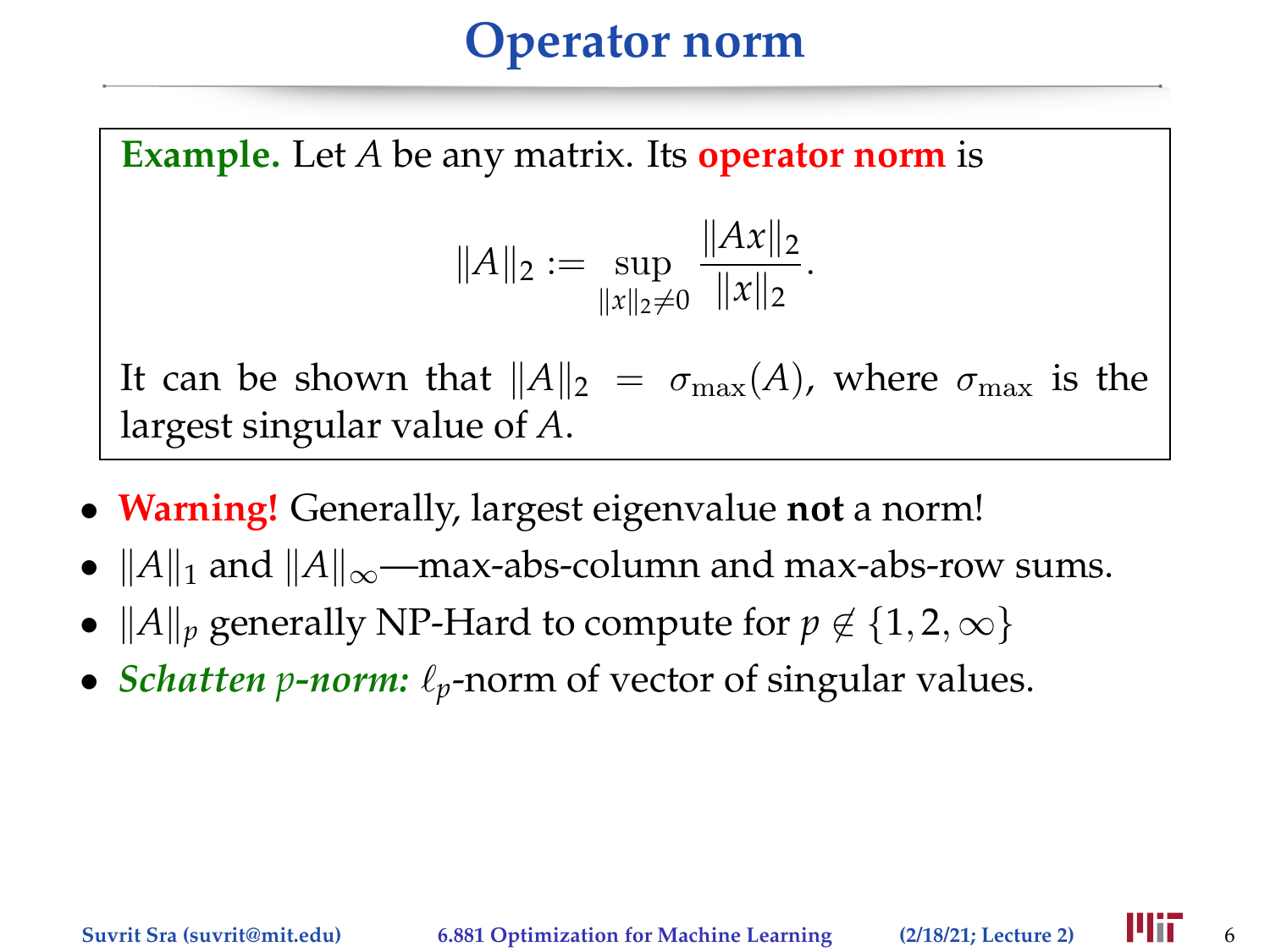**Example.** Let *A* be any matrix. Its **operator norm** is

$$
||A||_2 := \sup_{||x||_2 \neq 0} \frac{||Ax||_2}{||x||_2}.
$$

It can be shown that  $||A||_2 = \sigma_{\text{max}}(A)$ , where  $\sigma_{\text{max}}$  is the largest singular value of *A*.

- **Warning!** Generally, largest eigenvalue **not** a norm!
- $||A||_1$  and  $||A||_{\infty}$ —max-abs-column and max-abs-row sums.
- $||A||_p$  generally NP-Hard to compute for  $p \notin \{1, 2, \infty\}$
- *Schatten p-norm:*  $\ell_p$ -norm of vector of singular values.
- **Exercise:** Let  $\sigma_1 \geq \sigma_2 \geq \cdots \geq \sigma_n \geq 0$  be singular values of a matrix  $A \in \mathbb{R}^{m \times n}$ . Prove that

$$
||A||_{(k)} := \sum_{i=1}^k \sigma_i(A),
$$

is a norm;  $1 \leq k \leq n$ .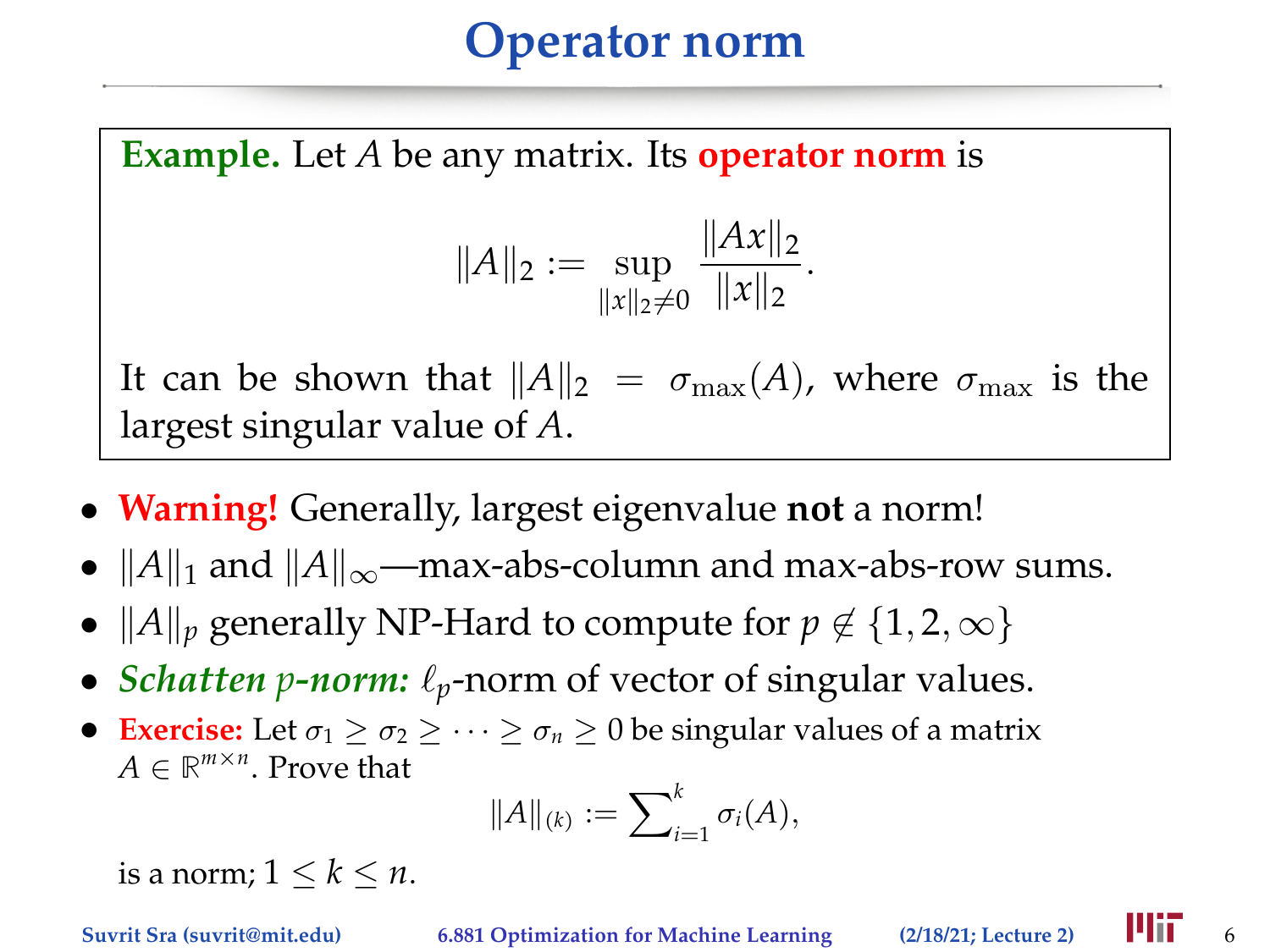### **Support function and dual norms**

**Def. Support function:**  $\sigma_C(x) = \sup_{z \in C} z^T x$ 

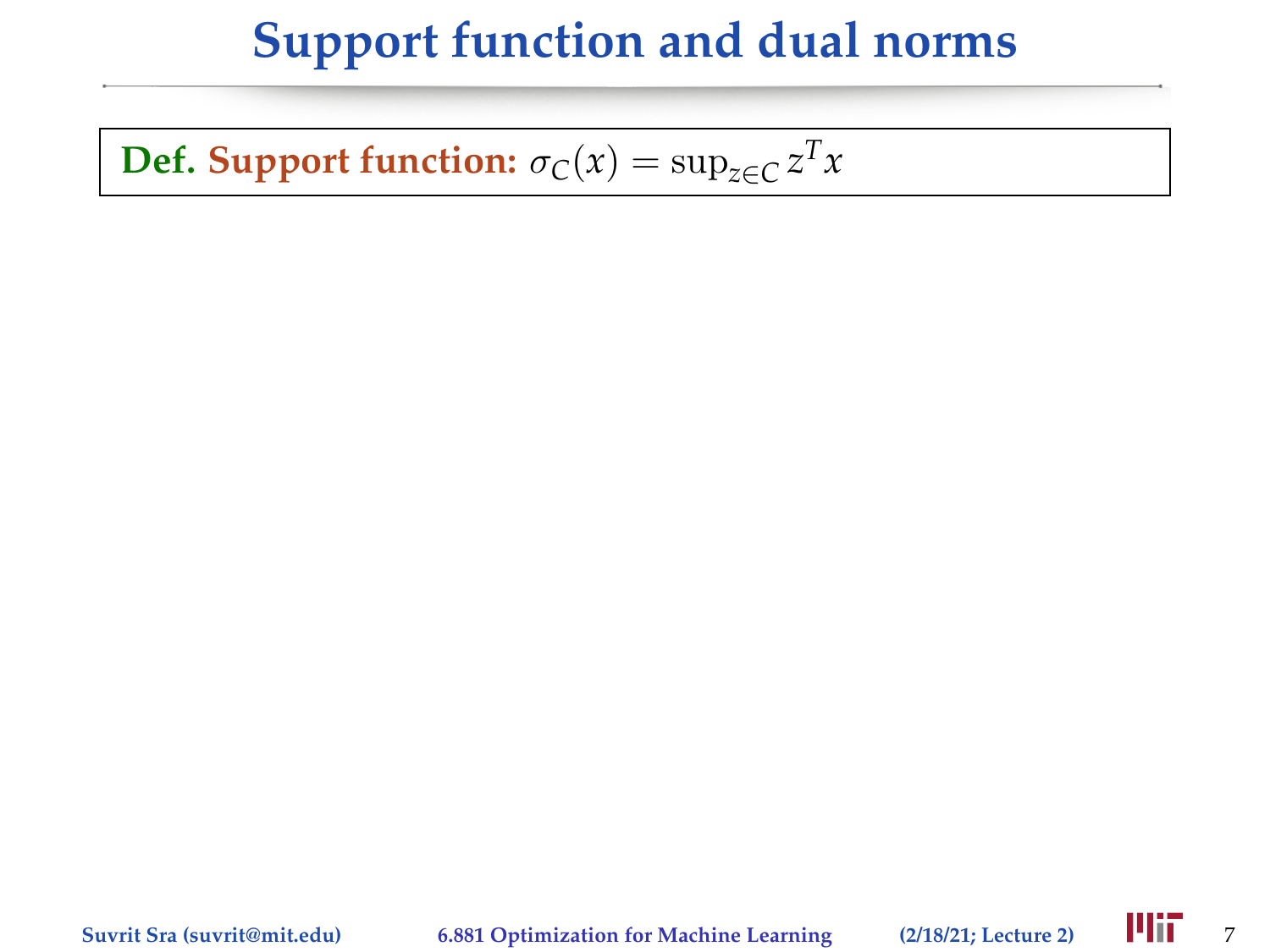### **Support function and dual norms**

**Def. Support function:**  $\sigma_C(x) = \sup_{z \in C} z^T x$ 

Support function for the unit norm ball is called: *dual norm*.

**Def.** Let  $\|\cdot\|$  be a norm on  $\mathbb{R}^d$ . Its **dual norm** is

$$
||u||_* := \sup \{ u^T x \mid ||x|| \le 1 \} = \sigma_{||x|| \le 1}(u).
$$

**Exercise:** Verify that  $||u||_*$  is a norm.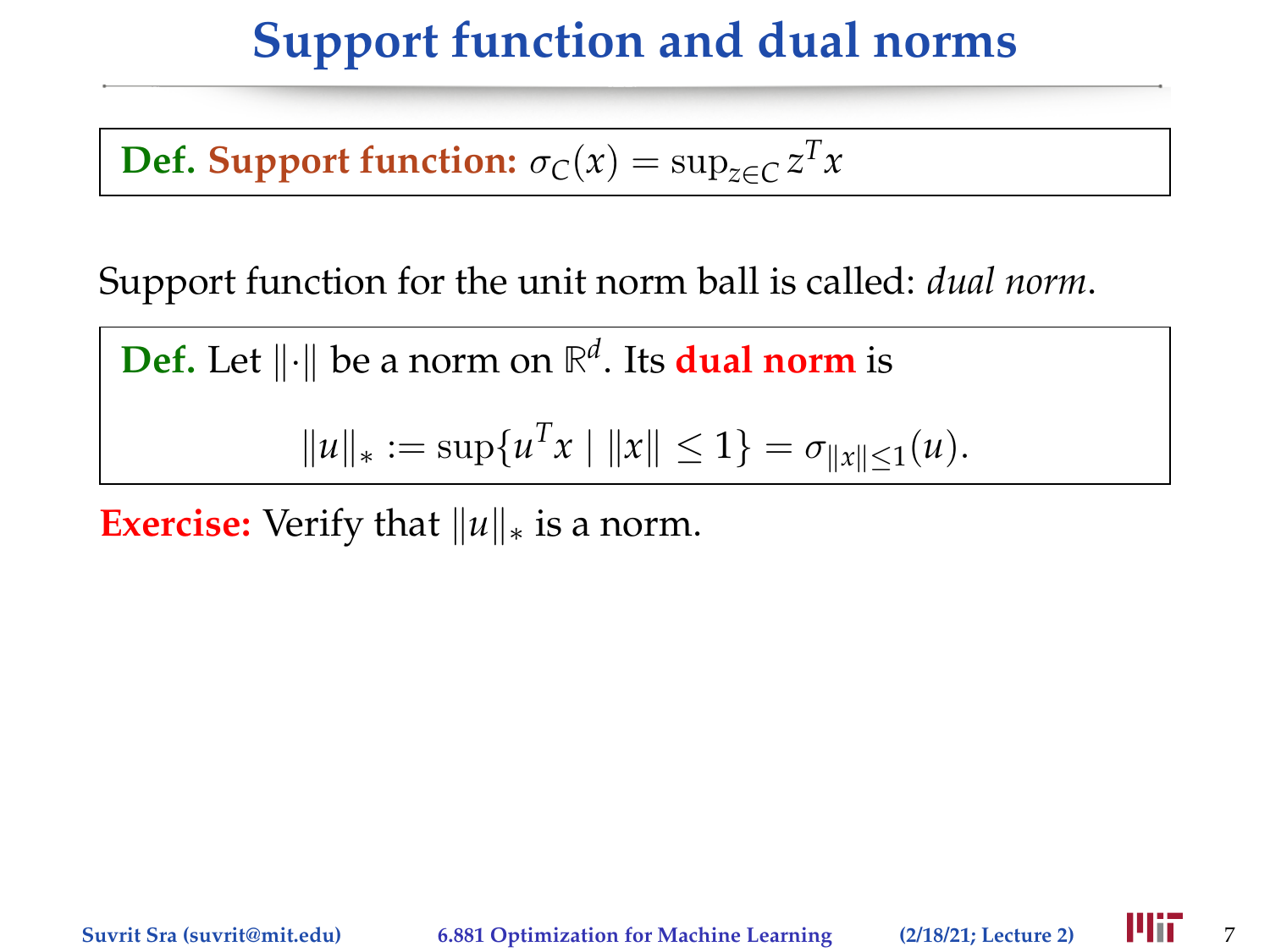# **Support function and dual norms**

**Def. Support function:**  $\sigma_C(x) = \sup_{z \in C} z^T x$ 

Support function for the unit norm ball is called: *dual norm*.

**Def.** Let  $\|\cdot\|$  be a norm on  $\mathbb{R}^d$ . Its **dual norm** is

$$
||u||_* := \sup \{ u^T x \mid ||x|| \le 1 \} = \sigma_{||x|| \le 1}(u).
$$

**Exercise:** Verify that  $||u||_*$  is a norm.

**Exercise:** Let  $1/p + 1/q = 1$ , where  $p, q \ge 1$ . Show that  $\|\cdot\|_q$  is dual to  $\|\cdot\|_p$ . In particular, the  $\ell_2$ -norm is self-dual.

**Exercise.** Verify the generalized *Hölder inequality*  $u^T x \le ||u|| ||x||_*$ using the definition of dual norms.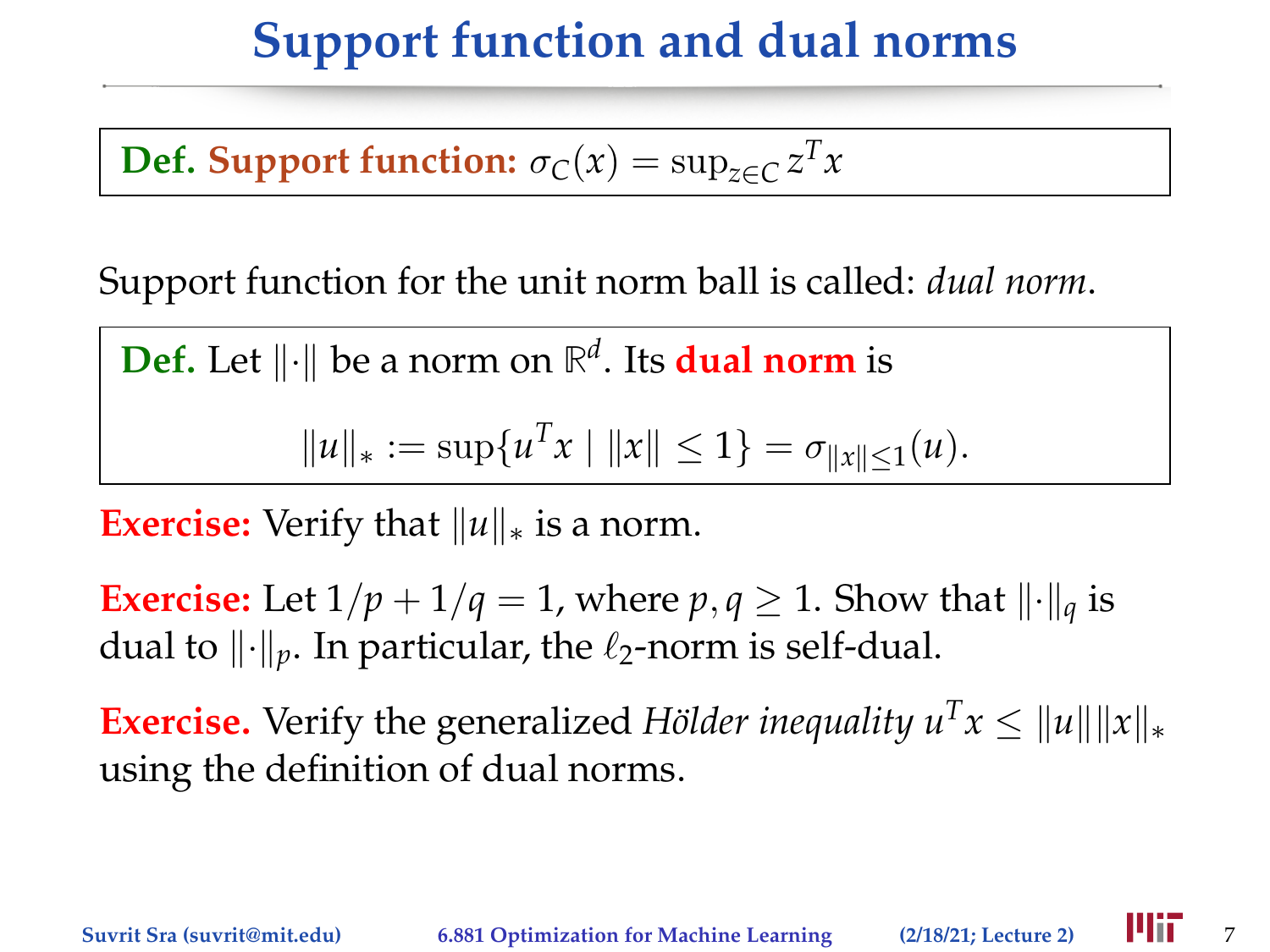# **Support functions and Hausdorff distance**?

**Def.** Let  $K, L \subseteq \mathbb{R}^d$  be two sets. The **Hausdorff distance** between them is defined as

 $d_H(K, L) := \inf \{ \lambda \ge 0 \mid K \subseteq L + \lambda B(0, 1), L \subseteq K + \lambda B(0, 1) \}$ .

(See e.g., *[https://en.wikipedia.org/wiki/Hausdorff](https://en.wikipedia.org/wiki/Hausdorff_distance) distance*)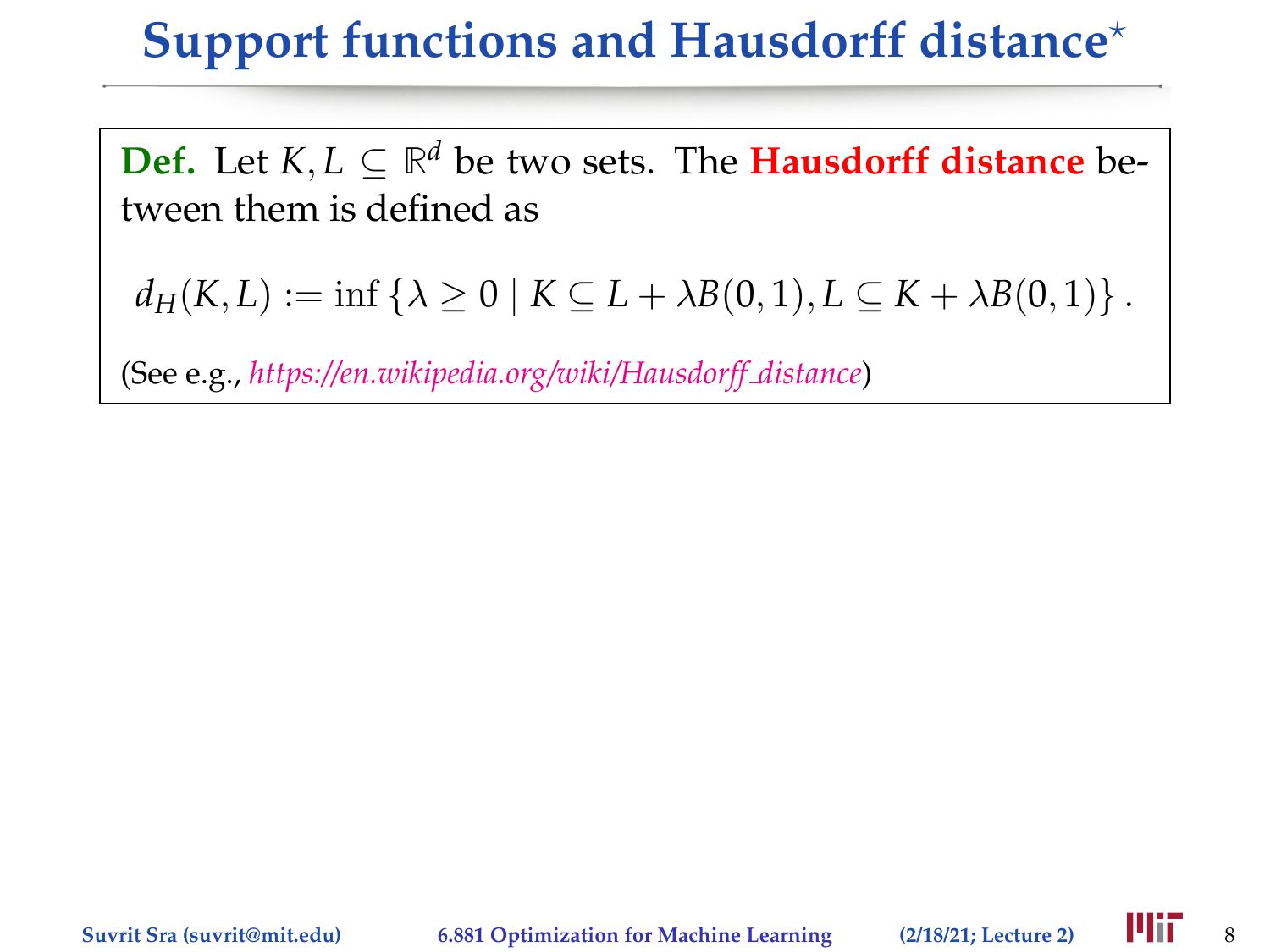# **Support functions and Hausdorff distance**?

**Def.** Let  $K, L \subseteq \mathbb{R}^d$  be two sets. The **Hausdorff distance** between them is defined as

 $d_H(K, L) := \inf \{ \lambda \geq 0 \mid K \subseteq L + \lambda B(0, 1), L \subseteq K + \lambda B(0, 1) \}$ .

(See e.g., *[https://en.wikipedia.org/wiki/Hausdorff](https://en.wikipedia.org/wiki/Hausdorff_distance) distance*)

**Lemma** Let *K*, *L* be convex bodies in  $\mathbb{R}^d$ . Then,

$$
d_H(K,L) = \sup_{\|u\|_2 \le 1} |\sigma_K(u) - \sigma_L(u)|.
$$

**Explore.** Support functions are important in the subject of *convex geometry*; read up on them and explore a bit!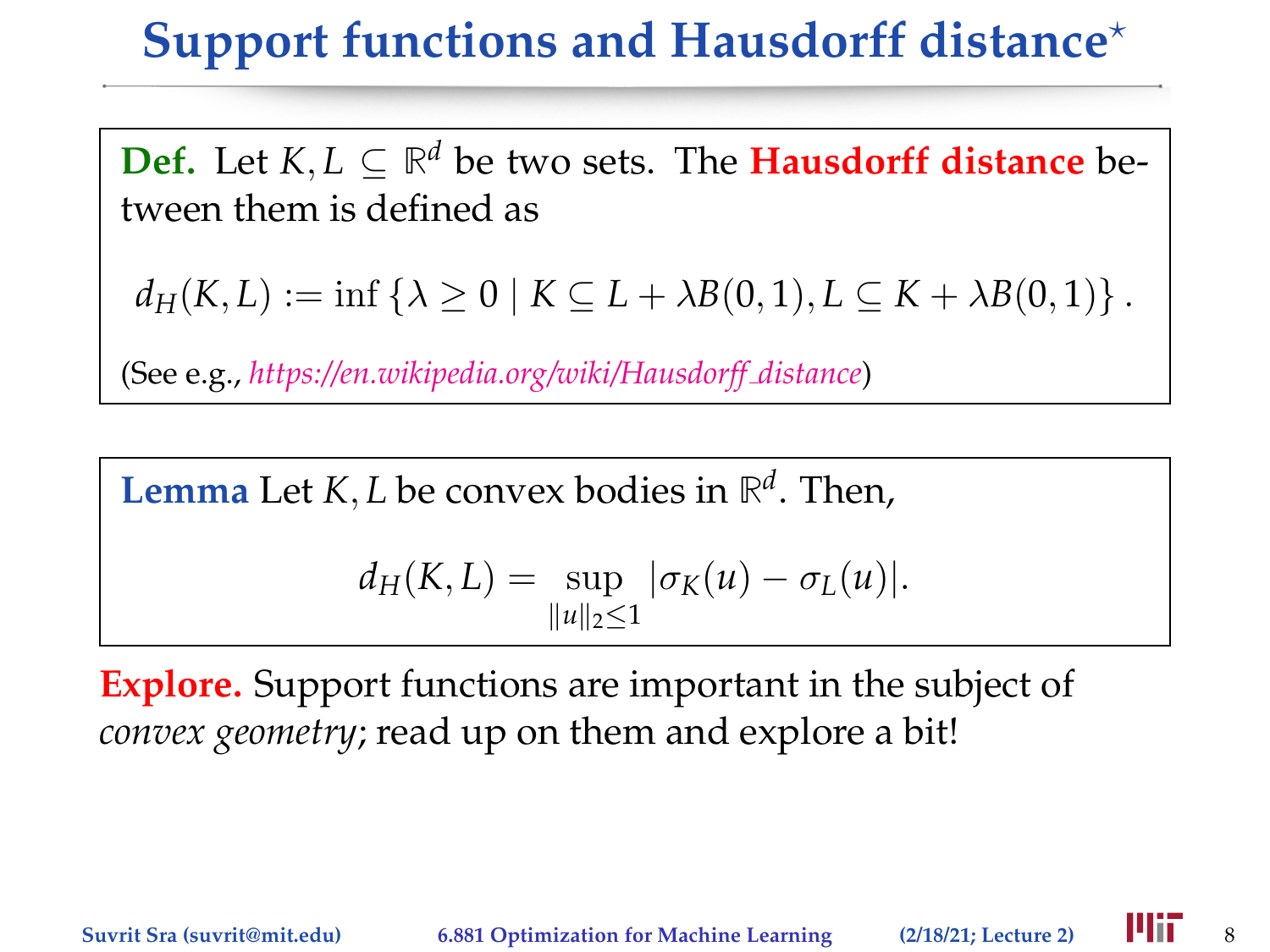#### **Convex analysis analog of Fourier transforms:**

 $\textbf{Def.}$  **Fenchel conjugate:**  $f^*(y) := \sup_{x \in \textbf{dom } f} \langle x, y \rangle - f(x)$ 

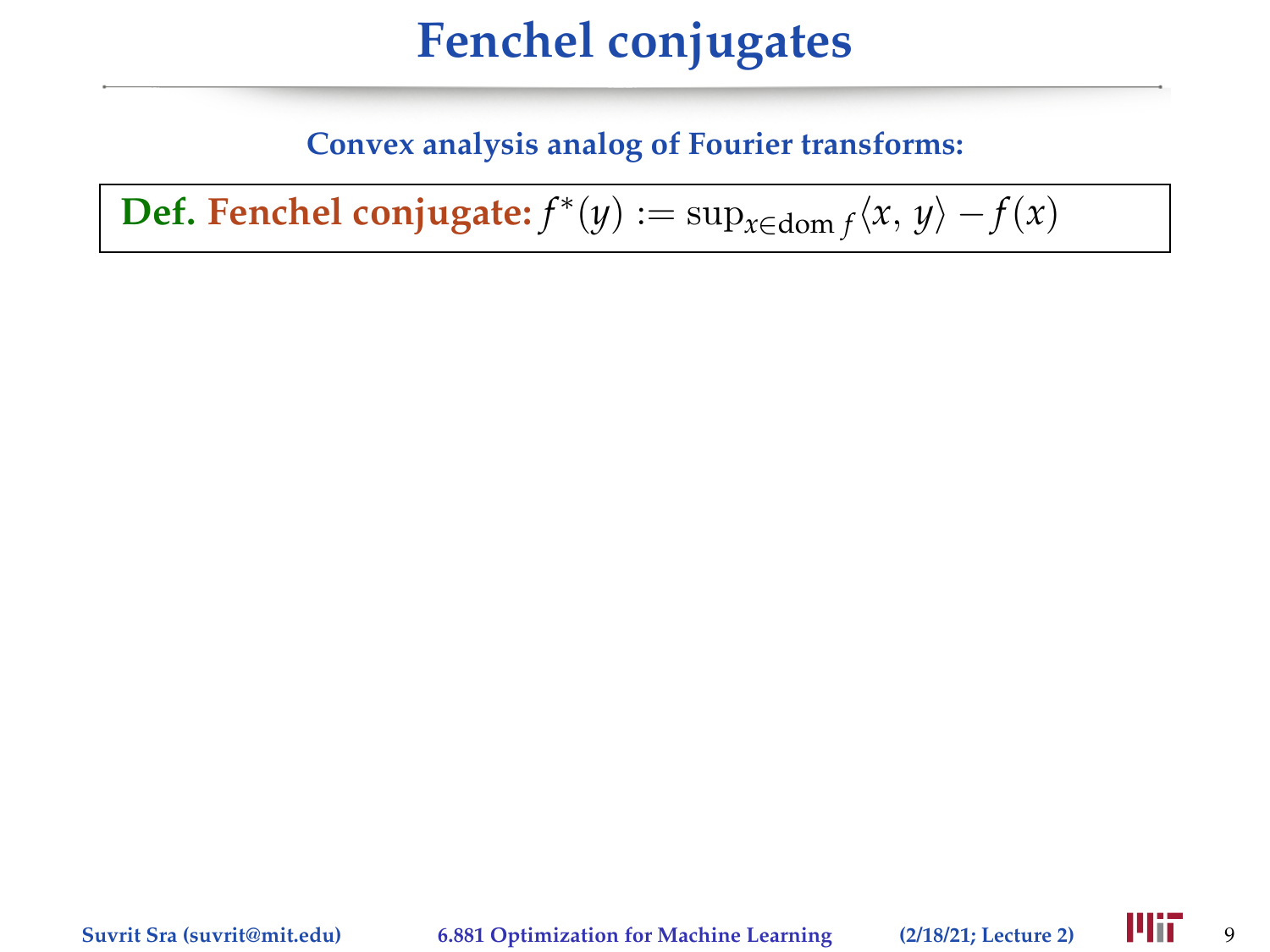#### **Convex analysis analog of Fourier transforms:**

 $\textbf{Def.}$  **Fenchel conjugate:**  $f^*(y) := \sup_{x \in \textbf{dom } f} \langle x, y \rangle - f(x)$ 

**Observe:** *f* ∗ is convex, even if *f* is not. If *f* differentiable, then  $f^*(\nabla f(x)) = \langle x, \nabla f(x) \rangle - f(x)$  (Fenchel-Legendre transform).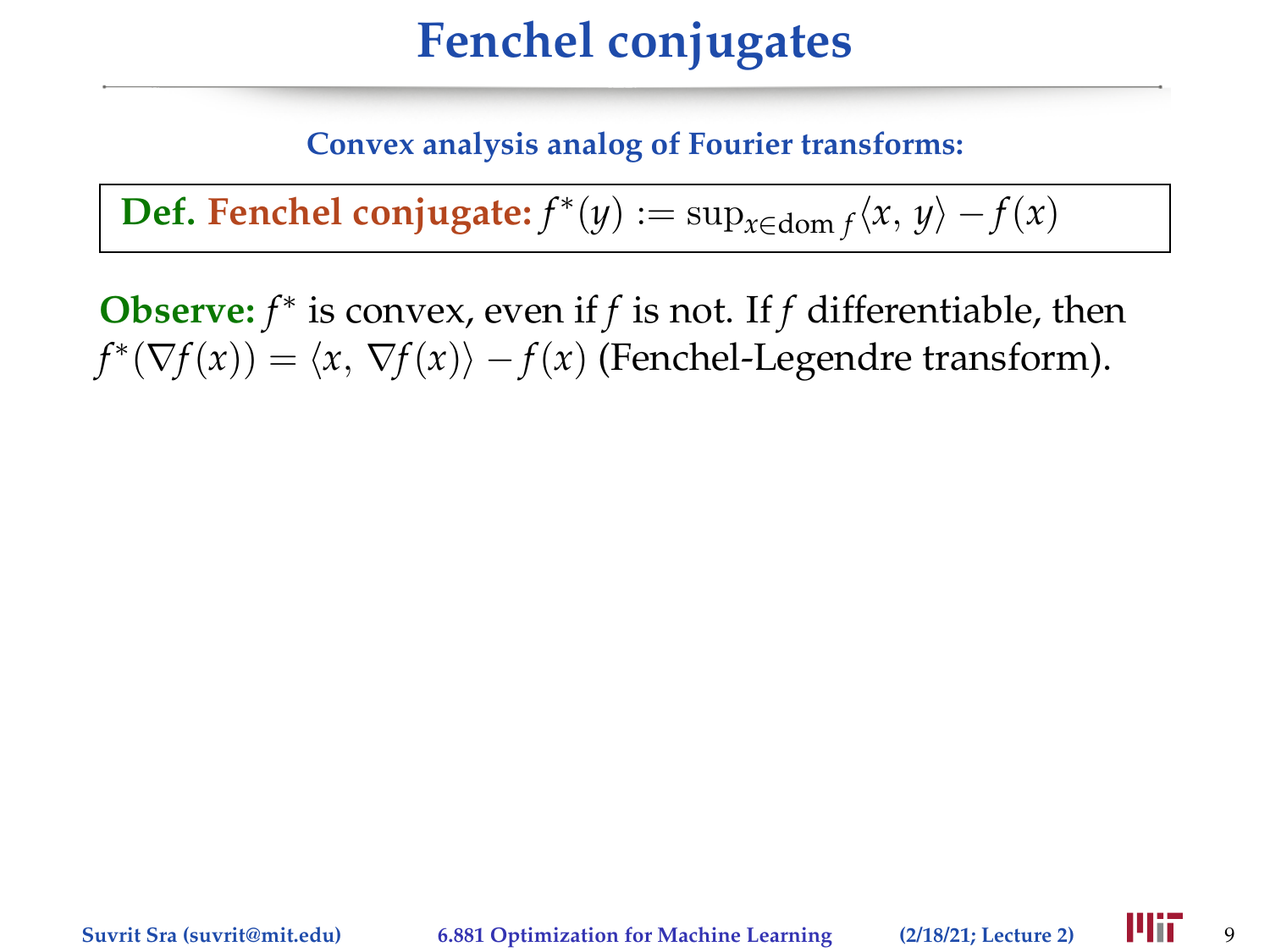#### **Convex analysis analog of Fourier transforms:**

 $\textbf{Def.}$  **Fenchel conjugate:**  $f^*(y) := \sup_{x \in \textbf{dom } f} \langle x, y \rangle - f(x)$ 

**Observe:** *f* ∗ is convex, even if *f* is not. If *f* differentiable, then  $f^*(\nabla f(x)) = \langle x, \nabla f(x) \rangle - f(x)$  (Fenchel-Legendre transform).

*Fenchel-Young inequality:*  $f^*(u) + f(x) \ge \langle u, x \rangle$ 

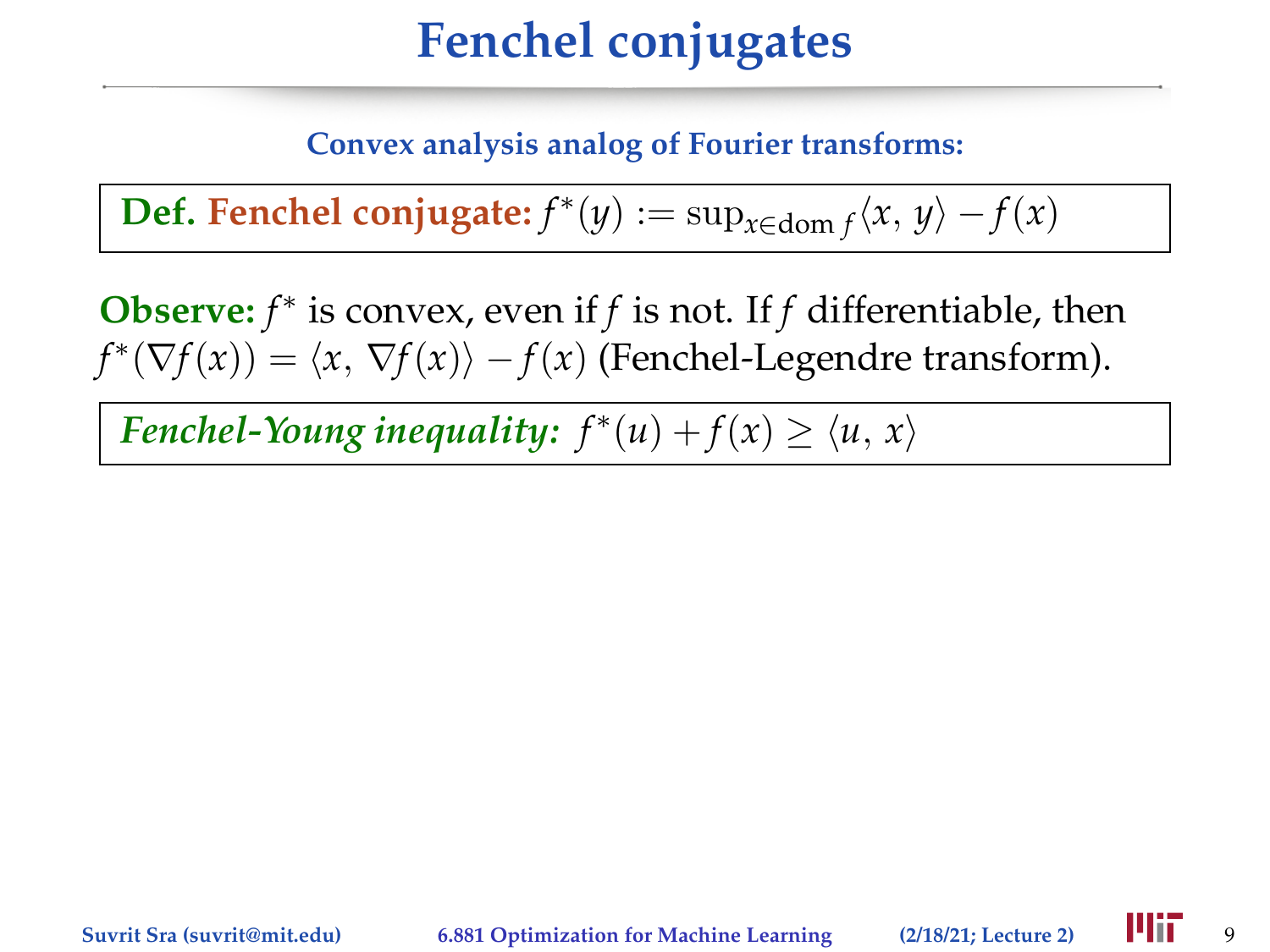#### **Convex analysis analog of Fourier transforms:**

 $\textbf{Def.}$  **Fenchel conjugate:**  $f^*(y) := \sup_{x \in \textbf{dom } f} \langle x, y \rangle - f(x)$ 

**Observe:** *f* ∗ is convex, even if *f* is not. If *f* differentiable, then  $f^*(\nabla f(x)) = \langle x, \nabla f(x) \rangle - f(x)$  (Fenchel-Legendre transform).

*Fenchel-Young inequality:*  $f^*(u) + f(x) \ge \langle u, x \rangle$ 

Fenchel transforms satisfy the beautiful *duality* property:

**Theorem.** Let *f* be a closed convex function (i.e., epi  $f =$  $\{(x, t) | f(x) \leq t\}$  is a closed convex set; equivalently, *f* is lower semi-continuous). Then, *f* ∗∗ = *f* .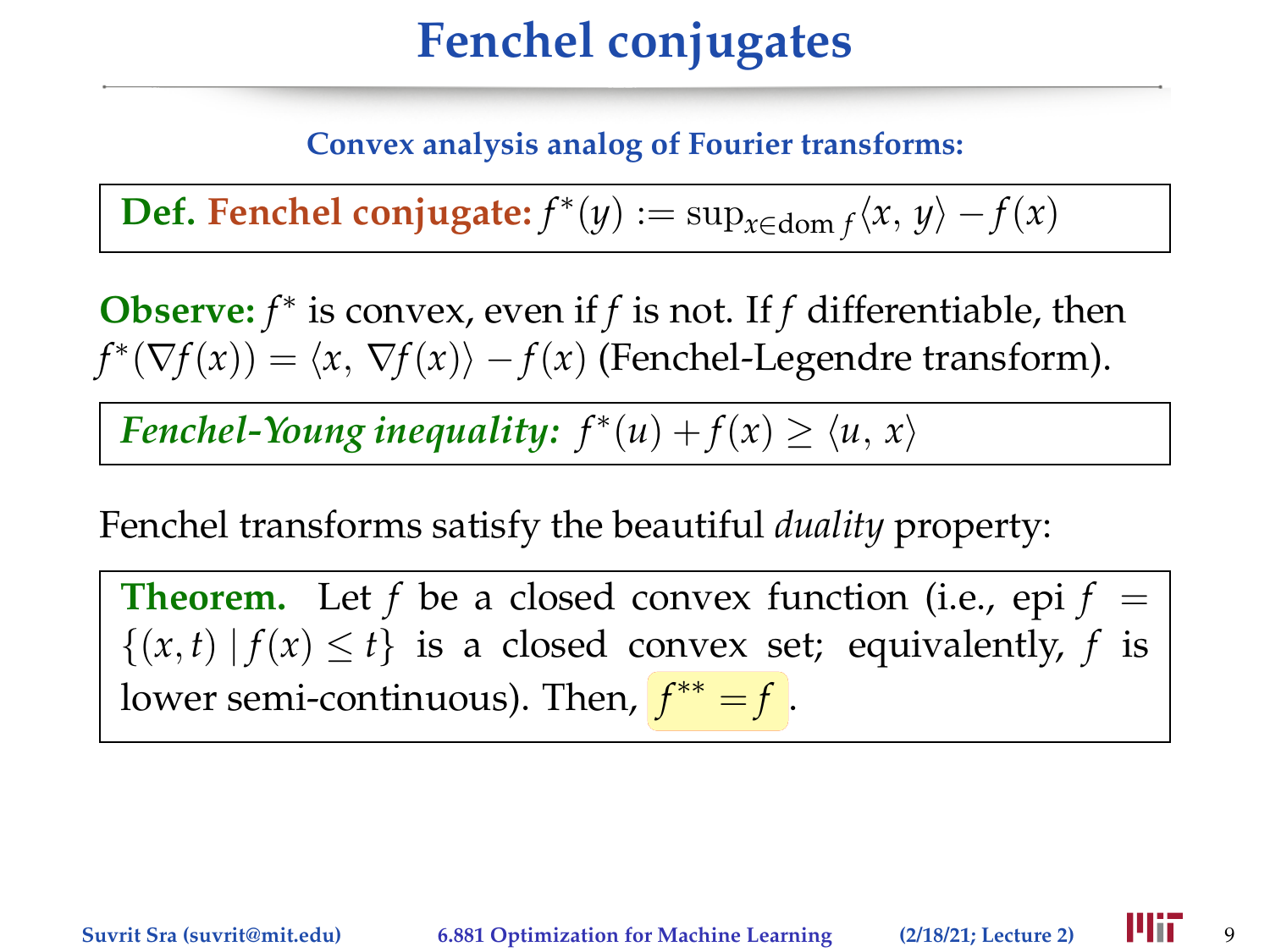#### **Convex analysis analog of Fourier transforms:**

 $\textbf{Def.}$  **Fenchel conjugate:**  $f^*(y) := \sup_{x \in \textbf{dom } f} \langle x, y \rangle - f(x)$ 

**Observe:** *f* ∗ is convex, even if *f* is not. If *f* differentiable, then  $f^*(\nabla f(x)) = \langle x, \nabla f(x) \rangle - f(x)$  (Fenchel-Legendre transform).

*Fenchel-Young inequality:*  $f^*(u) + f(x) \ge \langle u, x \rangle$ 

Fenchel transforms satisfy the beautiful *duality* property:

**Theorem.** Let *f* be a closed convex function (i.e., epi  $f =$  $\{(x, t) | f(x) \leq t\}$  is a closed convex set; equivalently, *f* is lower semi-continuous). Then, *f* ∗∗ = *f* .

**Exercise:** Show that 
$$
f^* = f \Longleftrightarrow f = \frac{1}{2} || \cdot ||_2^2
$$
.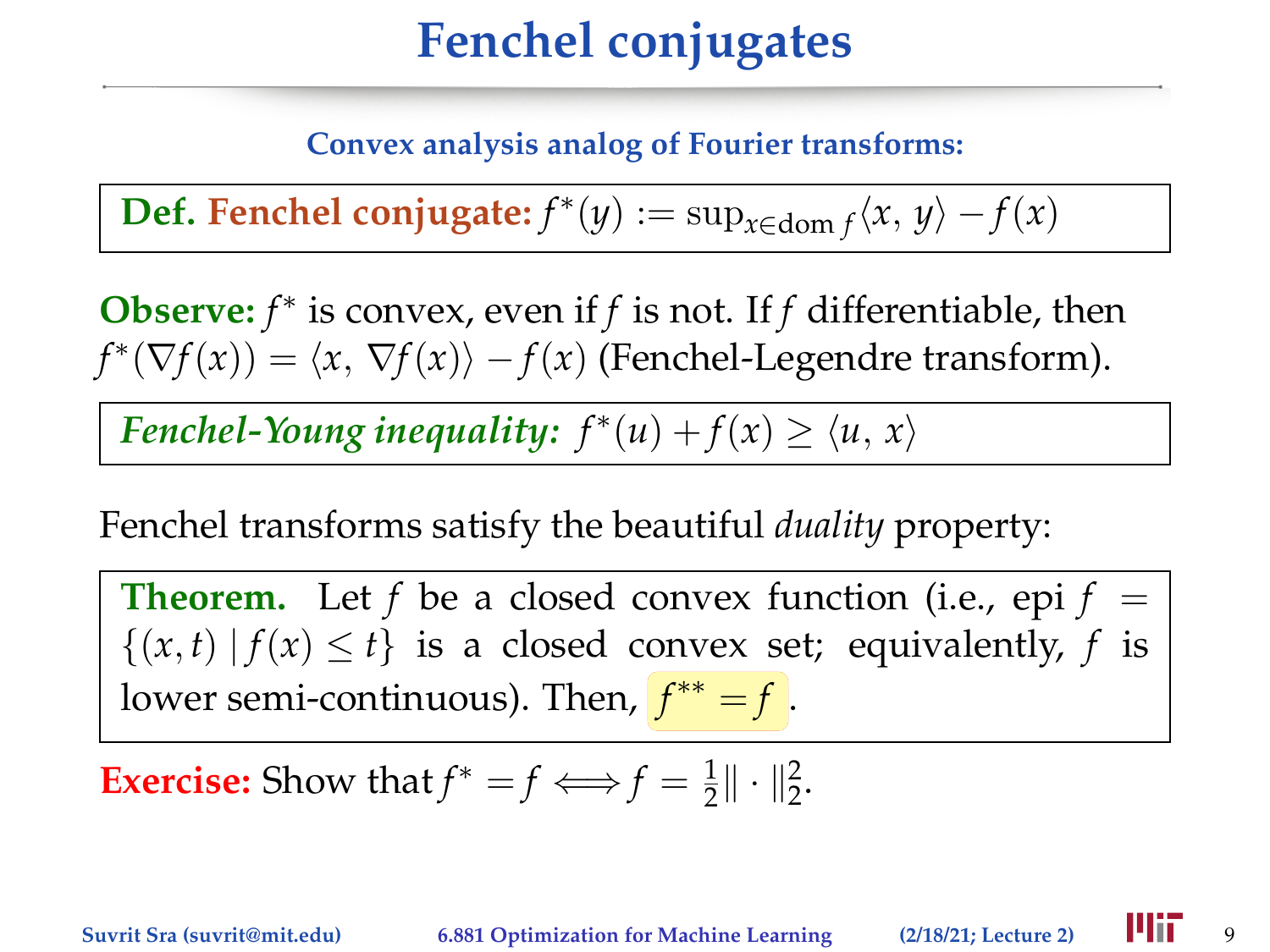**Example.** 
$$
f(x) = ax + b
$$
; then,  

$$
f^*(z) = \sup_x zx - (ax + b)
$$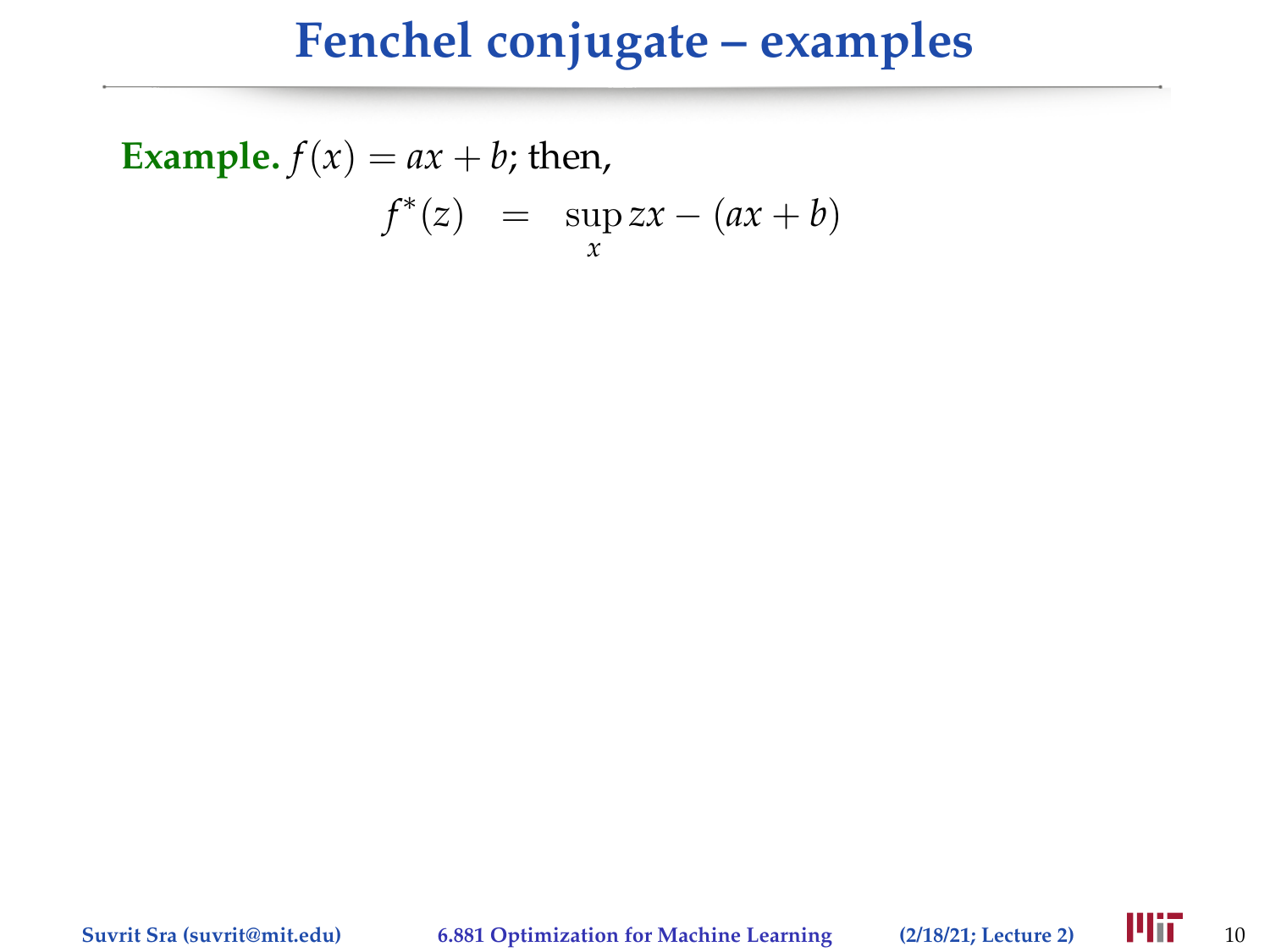**Example.**  $f(x) = ax + b$ ; then,  $f^*(z) = \sup_{x} zx - (ax + b)$ *x*  $= \infty$ , if  $(z - a) \neq 0$ .

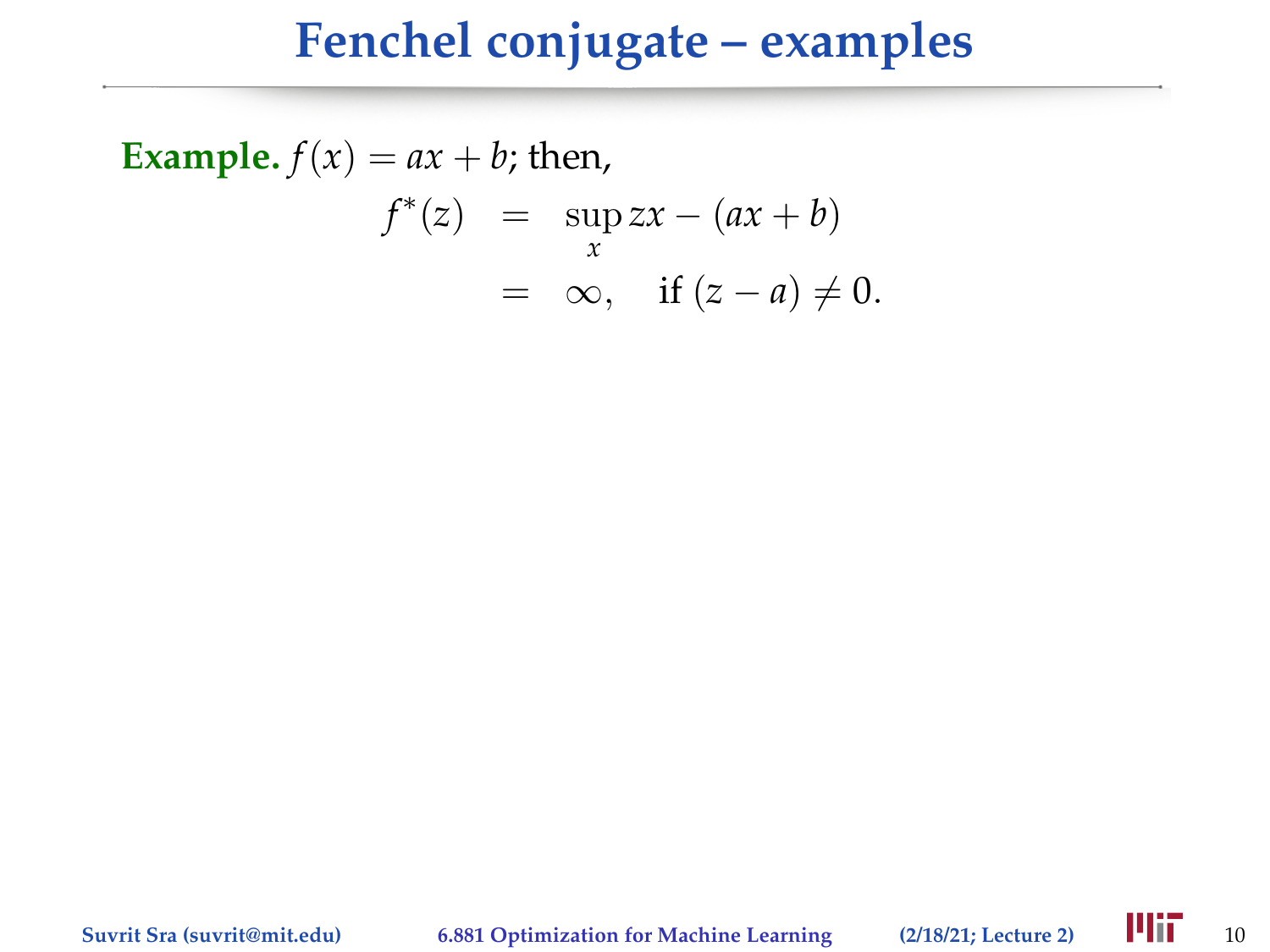Example. 
$$
f(x) = ax + b
$$
; then,  
\n
$$
f^*(z) = \sup_x zx - (ax + b)
$$
\n
$$
= \infty, \text{ if } (z - a) \neq 0.
$$
\nThus,  $\text{dom} f^* = \{a\}$ , and  $f^*(a) = -b$ .

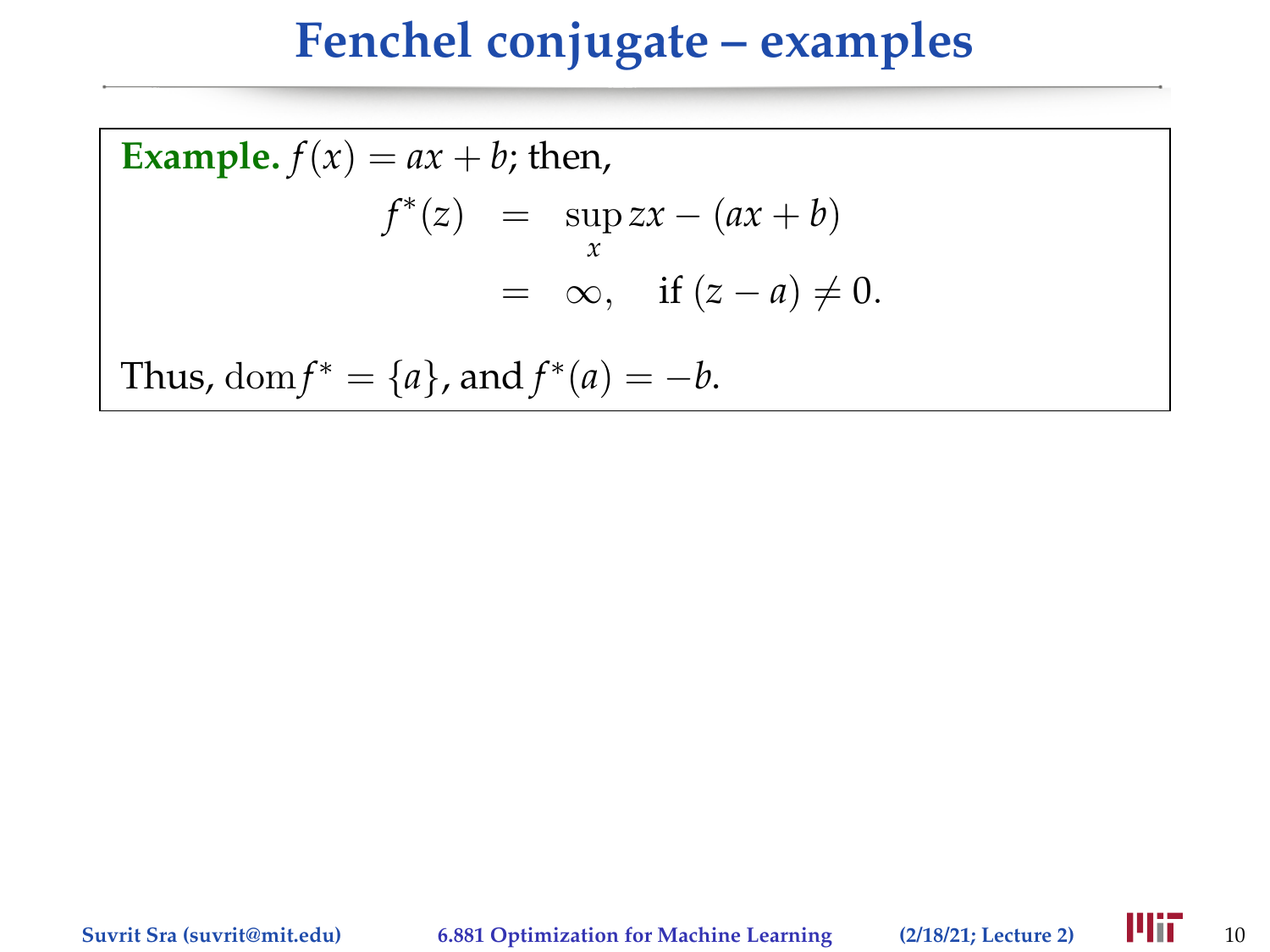Example. 
$$
f(x) = ax + b
$$
; then,  
\n
$$
f^*(z) = \sup_x zx - (ax + b)
$$
\n
$$
= \infty, \text{ if } (z - a) \neq 0.
$$
\nThus,  $\text{dom} f^* = \{a\}$ , and  $f^*(a) = -b$ .

**Example.** Let  $a \ge 0$ , and set  $f(x) = -\sqrt{a^2 - x^2}$  if  $|x| \le a$ , and  $+\infty$  otherwise. Then,  $f^*(z) = a\sqrt{1+z^2}$ .

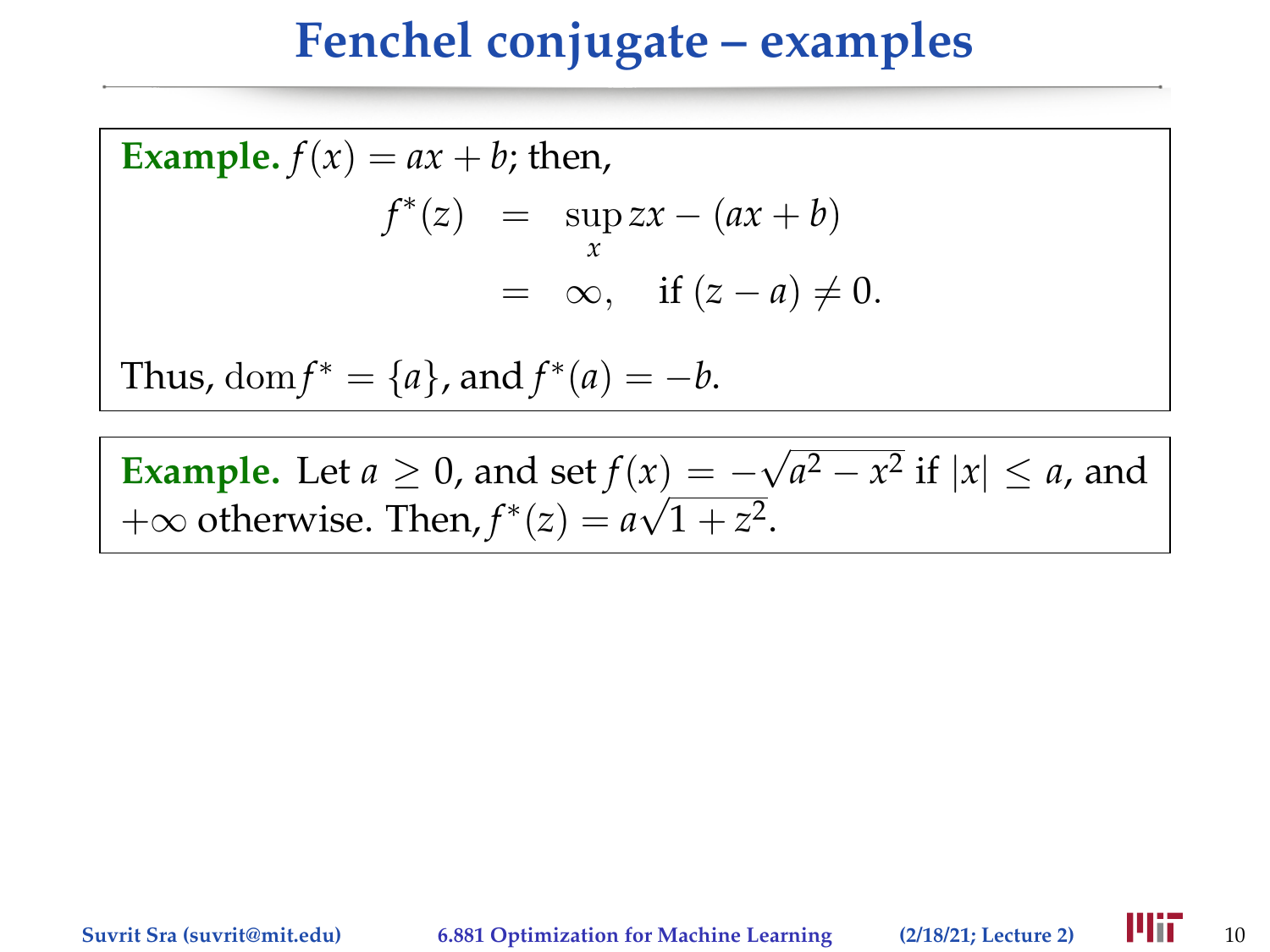Example. 
$$
f(x) = ax + b
$$
; then,  
\n
$$
f^*(z) = \sup_x zx - (ax + b)
$$
\n
$$
= \infty, \text{ if } (z - a) \neq 0.
$$
\nThus,  $\text{dom} f^* = \{a\}$ , and  $f^*(a) = -b$ .

**Example.** Let  $a \ge 0$ , and set  $f(x) = -\sqrt{a^2 - x^2}$  if  $|x| \le a$ , and  $+\infty$  otherwise. Then,  $f^*(z) = a\sqrt{1+z^2}$ .

**Example.**  $f(x) = \frac{1}{2}x^T A x$ , where  $A > 0$ . Then,  $f^*(z) = \frac{1}{2}z^T A^{-1} z$ .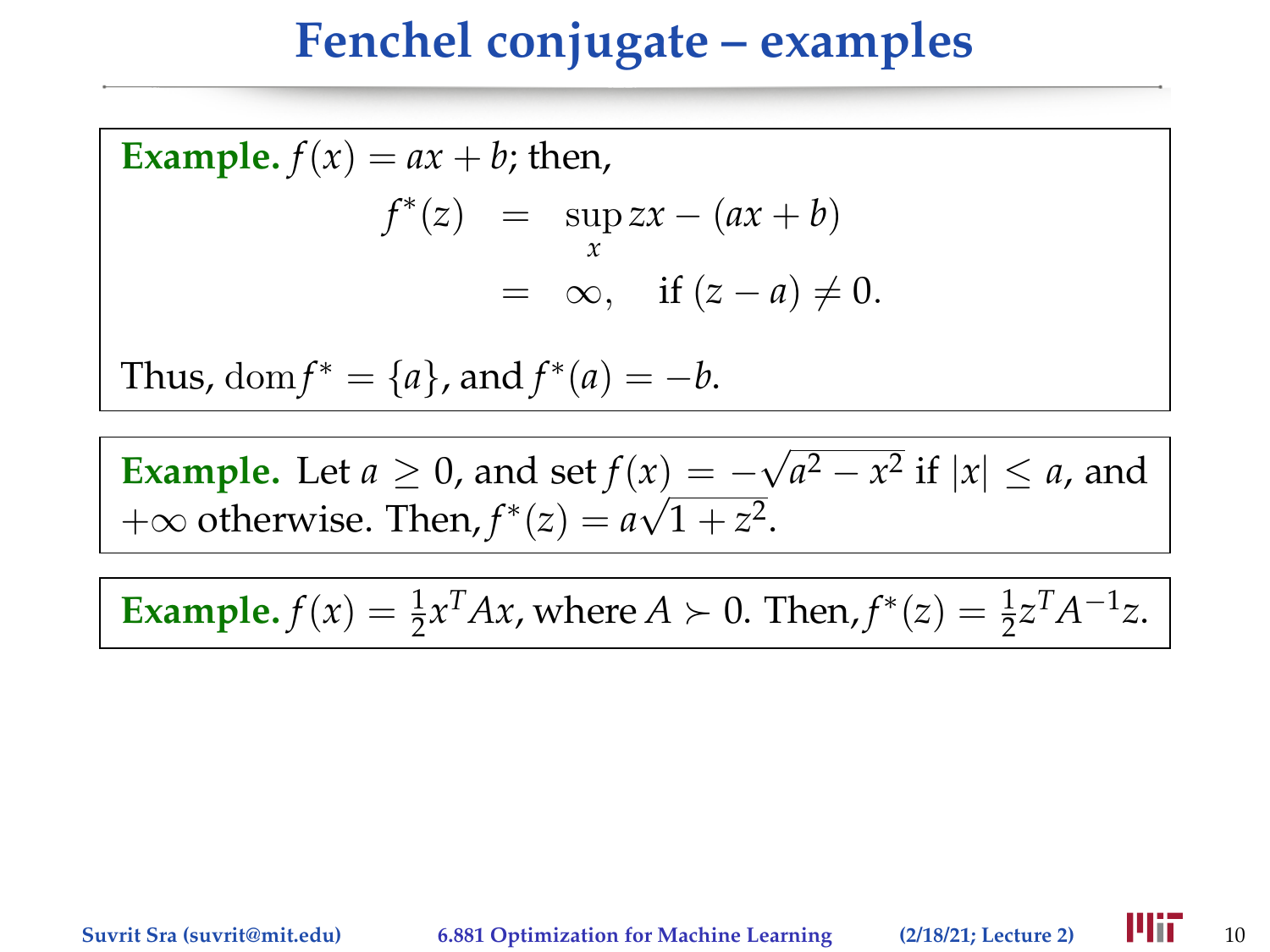Example. 
$$
f(x) = ax + b
$$
; then,  
\n
$$
f^*(z) = \sup_x zx - (ax + b)
$$
\n
$$
= \infty, \text{ if } (z - a) \neq 0.
$$
\nThus,  $\text{dom} f^* = \{a\}$ , and  $f^*(a) = -b$ .

**Example.** Let  $a \ge 0$ , and set  $f(x) = -\sqrt{a^2 - x^2}$  if  $|x| \le a$ , and  $+\infty$  otherwise. Then,  $f^*(z) = a\sqrt{1+z^2}$ .

**Example.**  $f(x) = \frac{1}{2}x^T A x$ , where  $A > 0$ . Then,  $f^*(z) = \frac{1}{2}z^T A^{-1} z$ .

**Exercise:** If  $f(x) = \max(0, 1 - x)$ , then  $\text{dom } f^*$  is  $[-1, 0]$ , and within this domain,  $f^*(z) = z$ .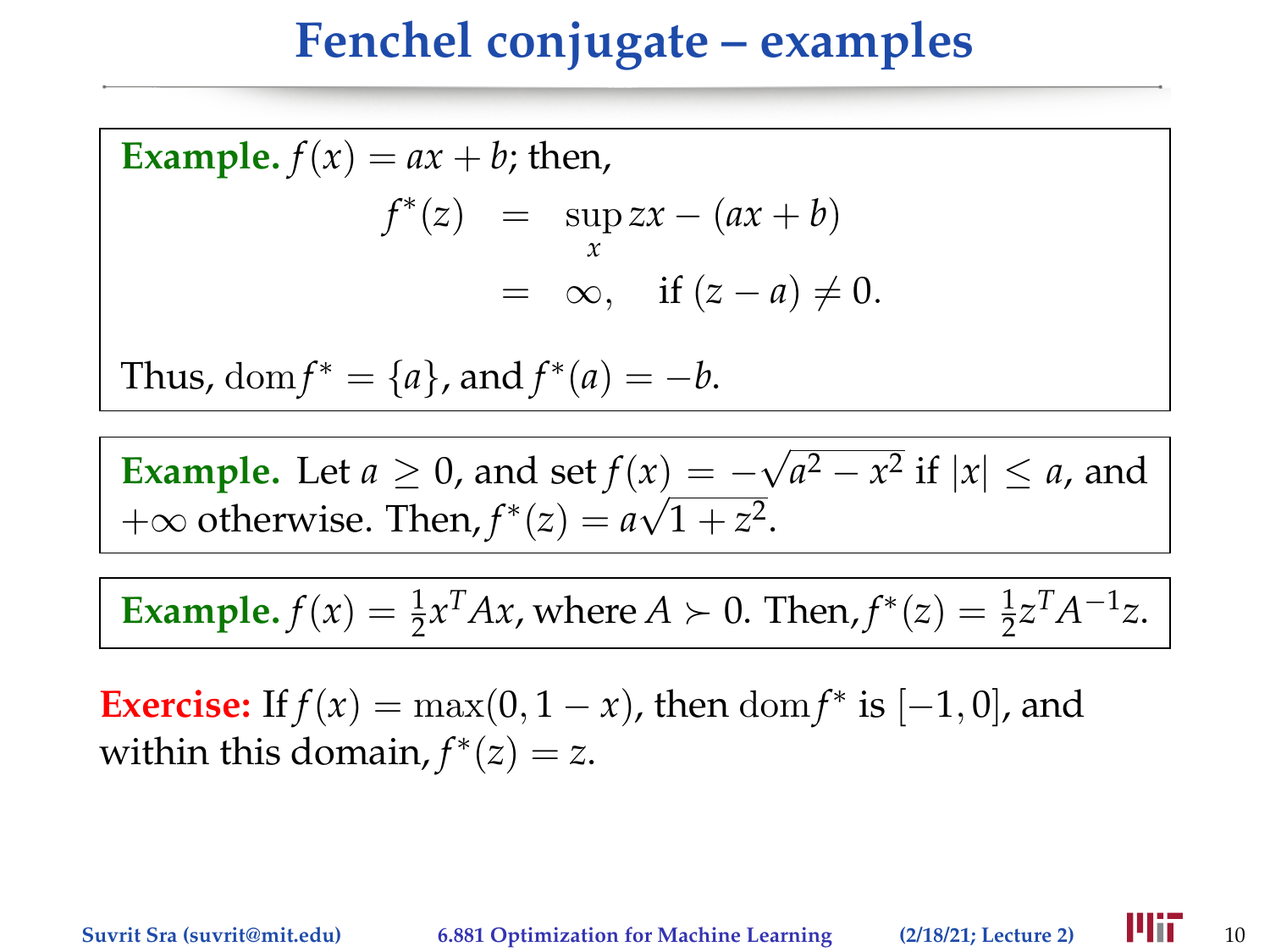# **Fenchel conjugate of norms**

**Recall: Dual norm**  $||u||_* := \sup\{u^T x \mid ||x|| \leq 1\}.$ 

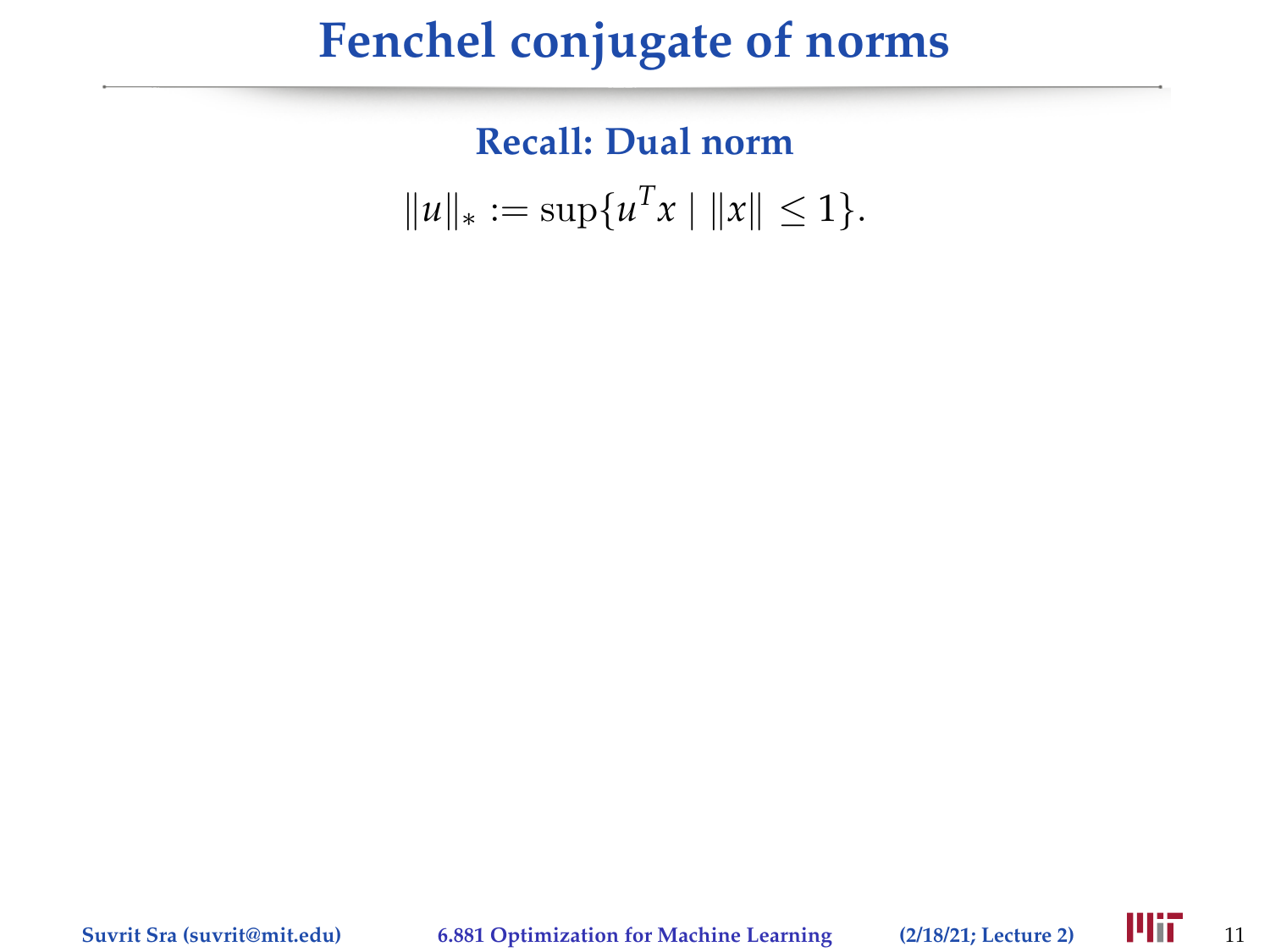# **Fenchel conjugate of norms**

**Recall: Dual norm**  $||u||_* := \sup\{u^T x \mid ||x|| \leq 1\}.$ 

**Example.** Let  $f(x) = ||x||$ . We have  $f^*(z) = \delta_{\| \cdot \|_* \leq 1} (z)$ . Thus, conjugate of a norm is the *indicator of unit dual norm ball*.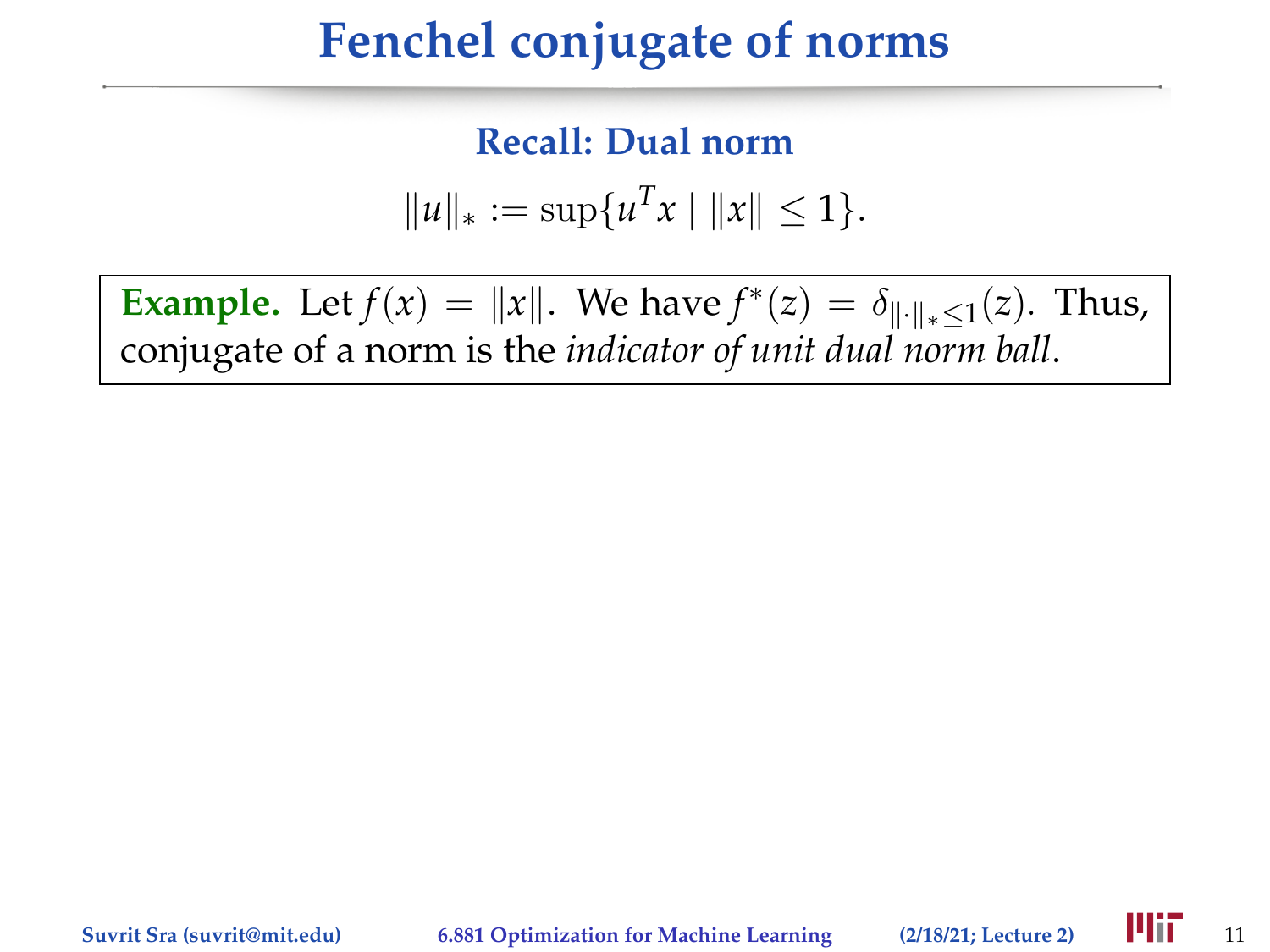# **Fenchel conjugate of norms**

**Recall: Dual norm**  $||u||_* := \sup\{u^T x \mid ||x|| \leq 1\}.$ 

**Example.** Let  $f(x) = ||x||$ . We have  $f^*(z) = \delta_{\| \cdot \|_* \leq 1} (z)$ . Thus, conjugate of a norm is the *indicator of unit dual norm ball*.

#### *Proof.*

- Consider two cases: (i)  $||z||_* > 1$ ; (ii)  $||z||_* \le 1$
- ▶ (i): by def. of dual norm there is a *u* s.t.  $||u|| ≤ 1$  and  $z<sup>T</sup>u > 1$

$$
f^*(z) = \sup_x x^T z - f(x)
$$
. Rewrite  $x = \alpha u$ , and let  $\alpha \to \infty$ 

- **►** Then,  $z^T x ||x|| = \alpha z^T u ||\alpha u|| = \alpha (z^T u ||u||); \rightarrow \infty$
- ► Case (ii): Since  $z^T x \le ||x|| ||z||_*$ ,  $x^T z ||x|| \le ||x|| (||z||_* 1) \le 0$ .
- $\triangleright$  *x* = 0 maximizes  $||x||(||z||_* 1)$ , hence  $f(z) = 0$ .
- **►** Thus,  $f^*(z) = +\infty$  if (i), and 0 if (ii), completing the proof.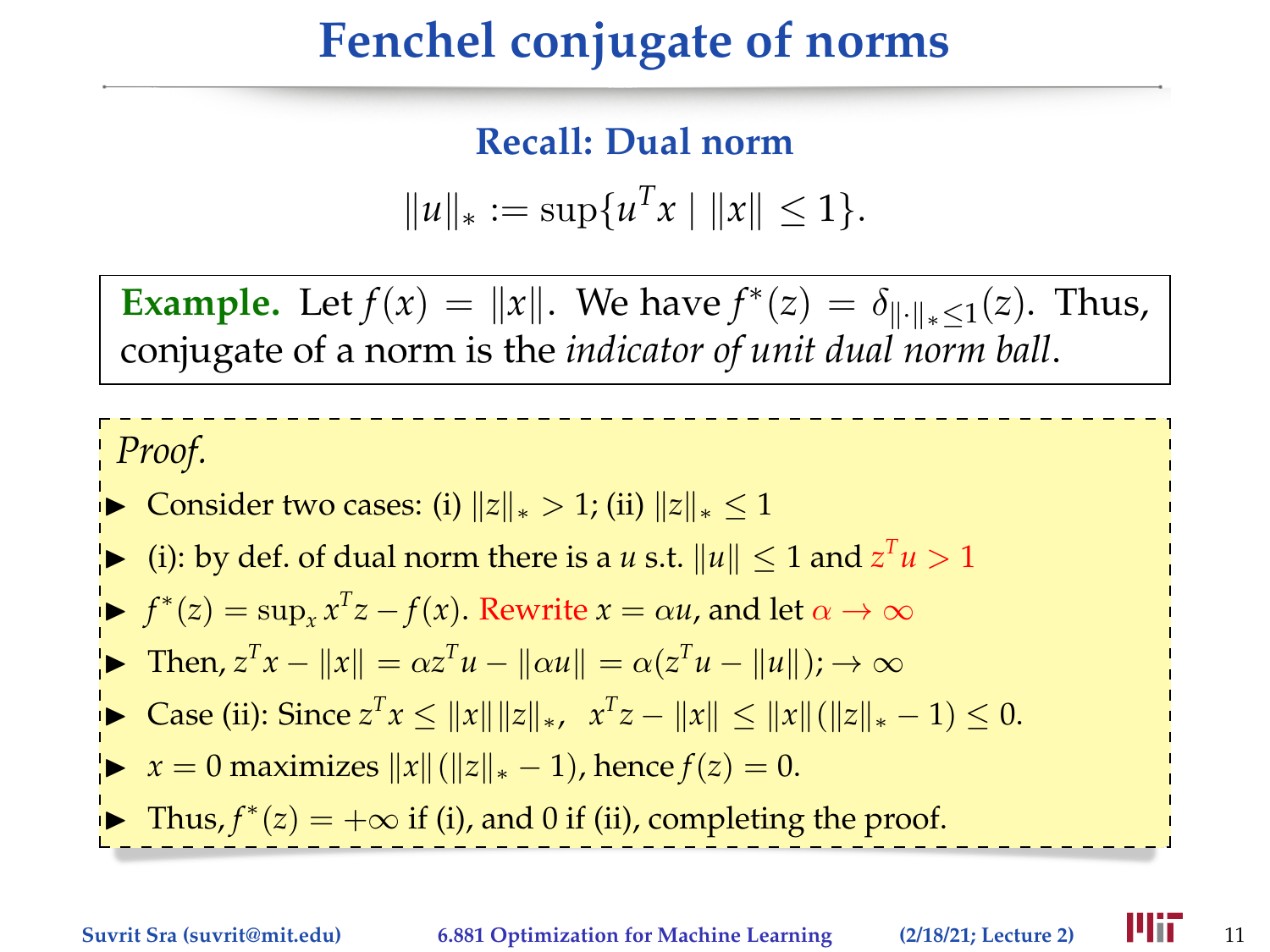In Fourier analysis, we discover that *convolution* can be described via the product of Fourier transforms.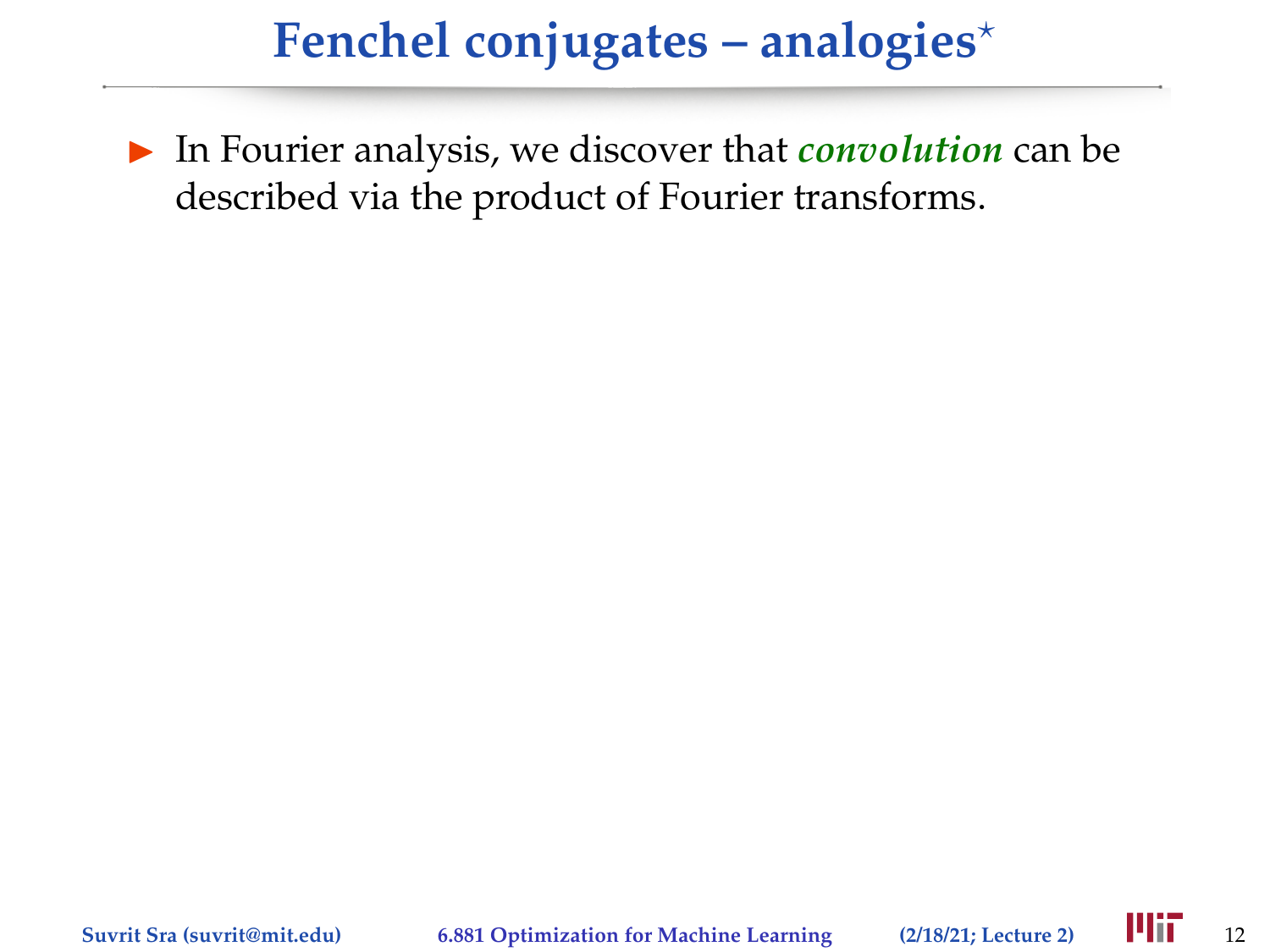- In Fourier analysis, we discover that *convolution* can be described via the product of Fourier transforms.
- $\triangleright$  In convex analysis, the counterpart is *infimal convolution*

$$
(f \square g)(x) := \inf_{y \in X} f(y) + g(x - y),
$$

where both *f* and *g* are (suitable) convex functions.

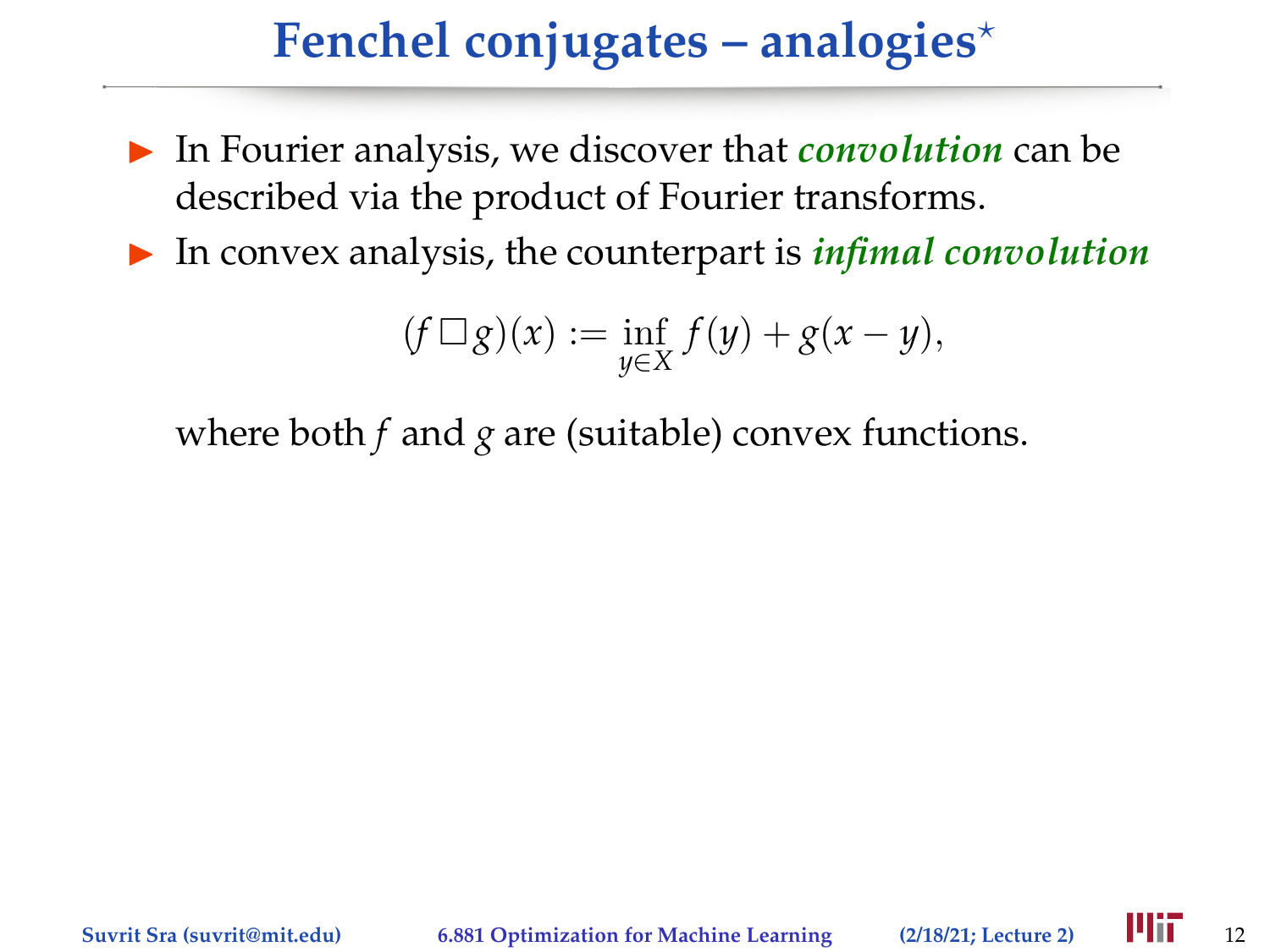- In Fourier analysis, we discover that *convolution* can be described via the product of Fourier transforms.
- In convex analysis, the counterpart is *infimal convolution*

$$
(f \square g)(x) := \inf_{y \in X} f(y) + g(x - y),
$$

where both *f* and *g* are (suitable) convex functions.

 $\blacktriangleright$  Then, under appropriate hypotheses one has

$$
(f \Box g)^* = f^* + g^*
$$
, and  $(f+g)^* = f^* \Box g^*$ .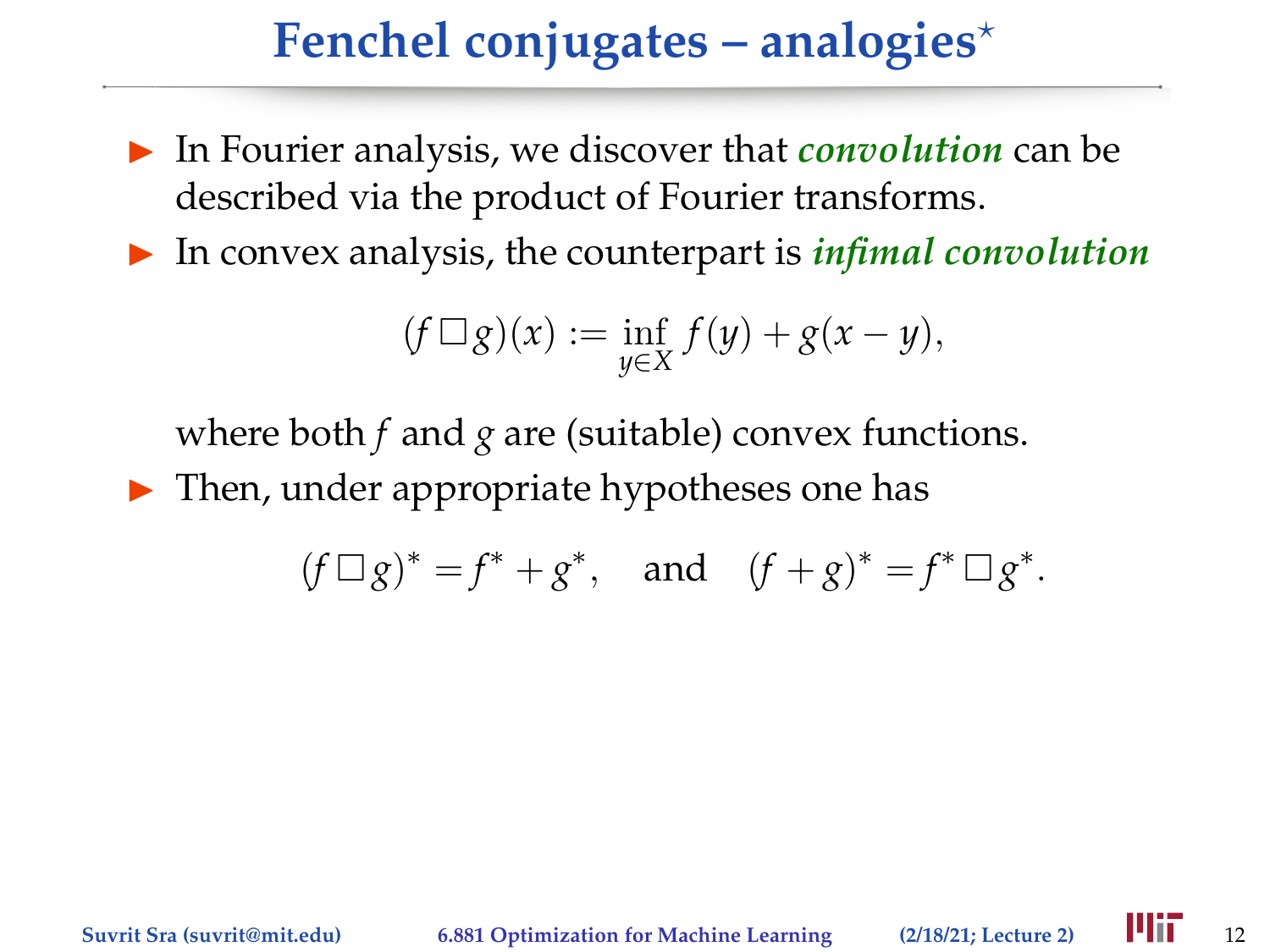- In Fourier analysis, we discover that *convolution* can be described via the product of Fourier transforms.
- In convex analysis, the counterpart is *infimal convolution*

$$
(f \square g)(x) := \inf_{y \in X} f(y) + g(x - y),
$$

where both *f* and *g* are (suitable) convex functions.

 $\blacktriangleright$  Then, under appropriate hypotheses one has

$$
(f \Box g)^* = f^* + g^*
$$
, and  $(f+g)^* = f^* \Box g^*$ .

*Challenge.* Recall:  $f(x) = \frac{1}{2}x^{T}Ax$  ( $A > 0$ ) then  $f^{*}(z) = \frac{1}{2}z^{T}A^{-1}z$ . Let  $f_{i}(x) :=$  $x^T A_i x$  for  $A_i \succ 0$  and  $1 \le i \le n$ . Consider,

$$
F(z) := \sum_i f_i^*(z) - \sum_{i < j} (f_i + f_j)^*(z) + \cdots + (-1)^{n+1} (f_1 + \cdots + f_n)^*(z).
$$

**Prove or disprove that** *F* **is convex.**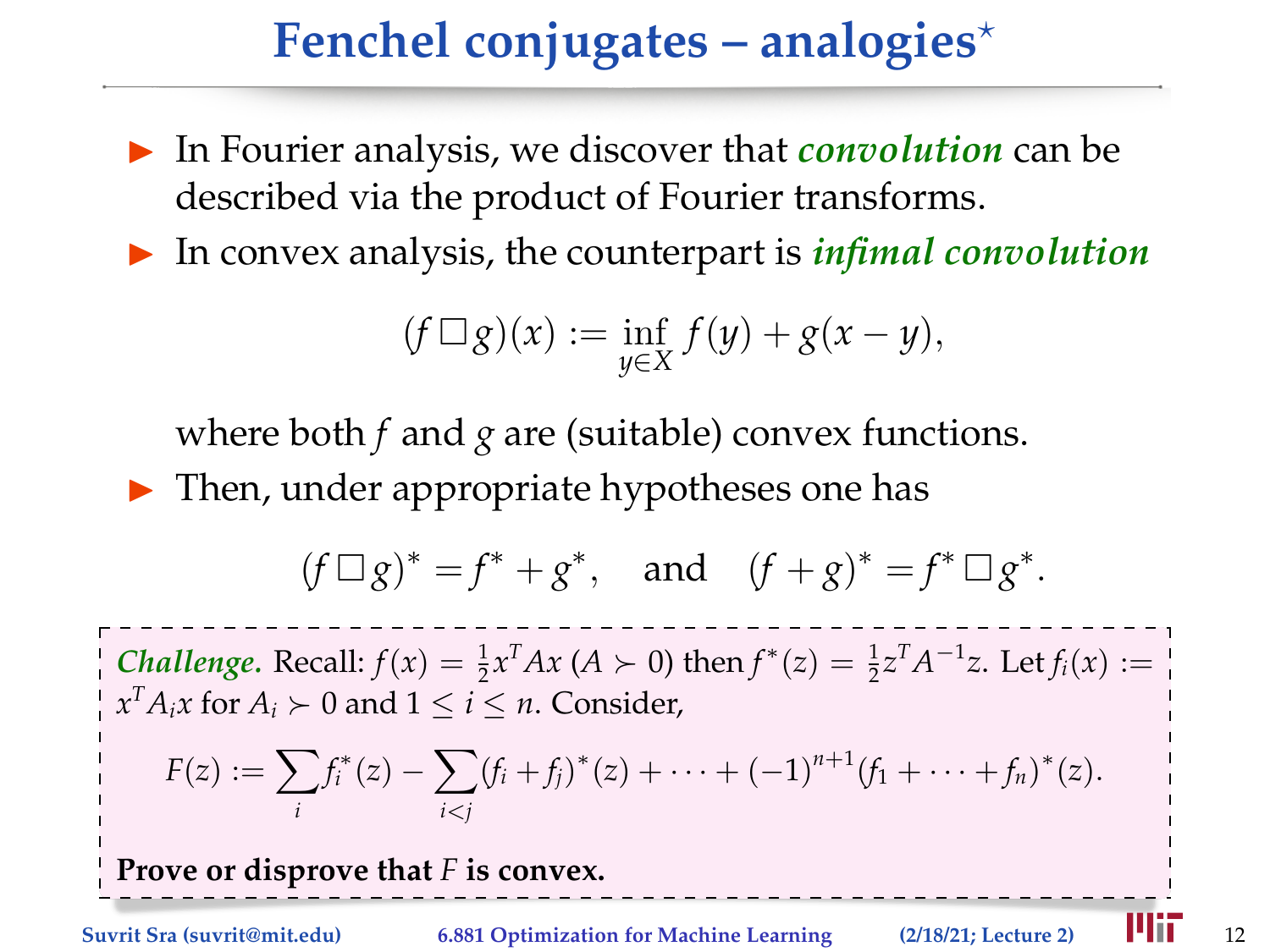# **Fenchel conjugates are special**?

Let  $\Gamma_0(\mathbb{R}^d)$  denote class of closed, convex functions on  $\mathbb{R}^d$ . The (Legendre)-Fenchel transform of  $f \in \Gamma_0$  is defined as

$$
\mathcal{L}: f \mapsto \sup_y \langle \cdot, y \rangle - f(y)
$$
  
(so that  $(\mathcal{L}f)(x) = f^*(x)$ ).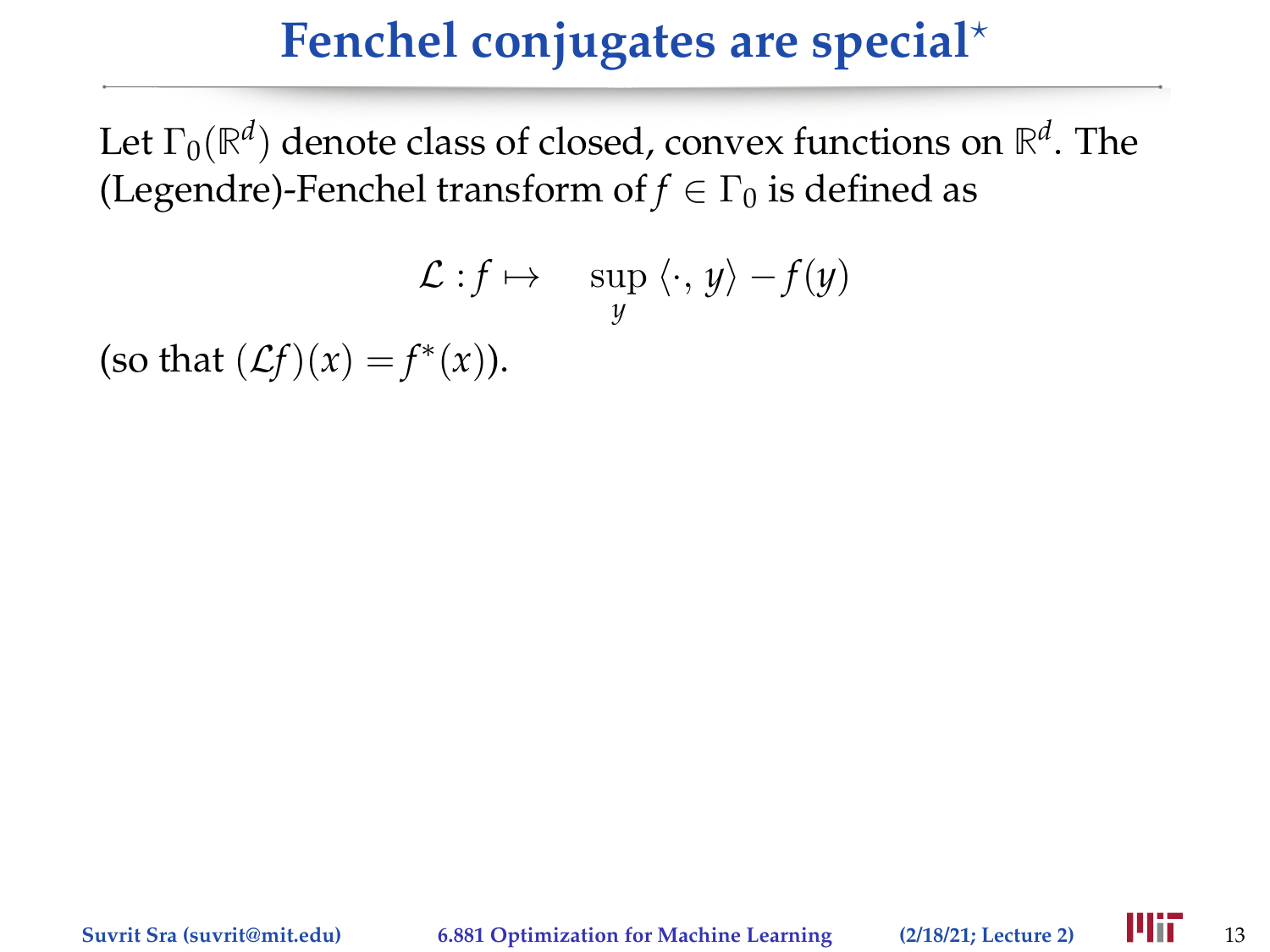# **Fenchel conjugates are special**?

Let  $\Gamma_0(\mathbb{R}^d)$  denote class of closed, convex functions on  $\mathbb{R}^d$ . The (Legendre)-Fenchel transform of  $f \in \Gamma_0$  is defined as

$$
\mathcal{L}: f \mapsto \sup_y \langle \cdot, y \rangle - f(y)
$$

(so that  $(Lf)(x) = f^*(x)$ ).

**Theorem.** Let  $\mathcal T$  be a transform that maps  $\Gamma_0 \to \Gamma_0$  and satifies: (i)  $\mathcal{T}(\mathcal{T}f) = f$  (closure); and (ii)  $f \leq g \implies \mathcal{T}f > \mathcal{T}g$ . *Then,* T *must "essentially" be the Fenchel transform. More precisely, there exists*  $c \in \mathbb{R}$ *,*  $v \in \mathbb{R}^d$  *and*  $B \in GL_n(\mathbb{R})$  *such that* 

$$
(\mathcal{T}f)(x) = (\mathcal{L}f)(Bx + v) + \langle v, x \rangle + c
$$

**Explore:** Study other classes instead of  $\Gamma_0(\mathbb{R}^d)$  for which similar theorems can be proved.

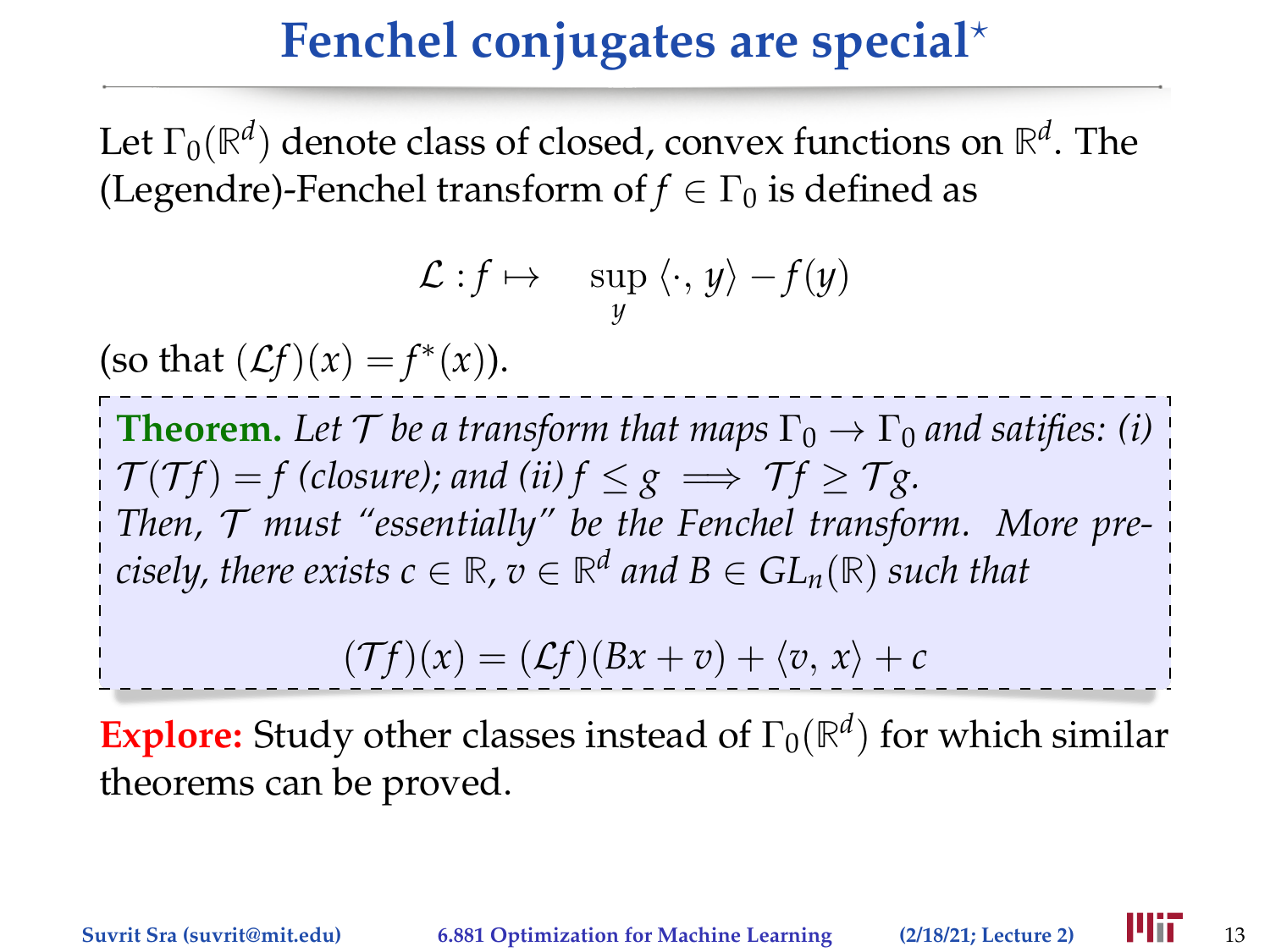# **Subdifferentials**

#### **DO: (Read S. Boyd's EE364B notes)**

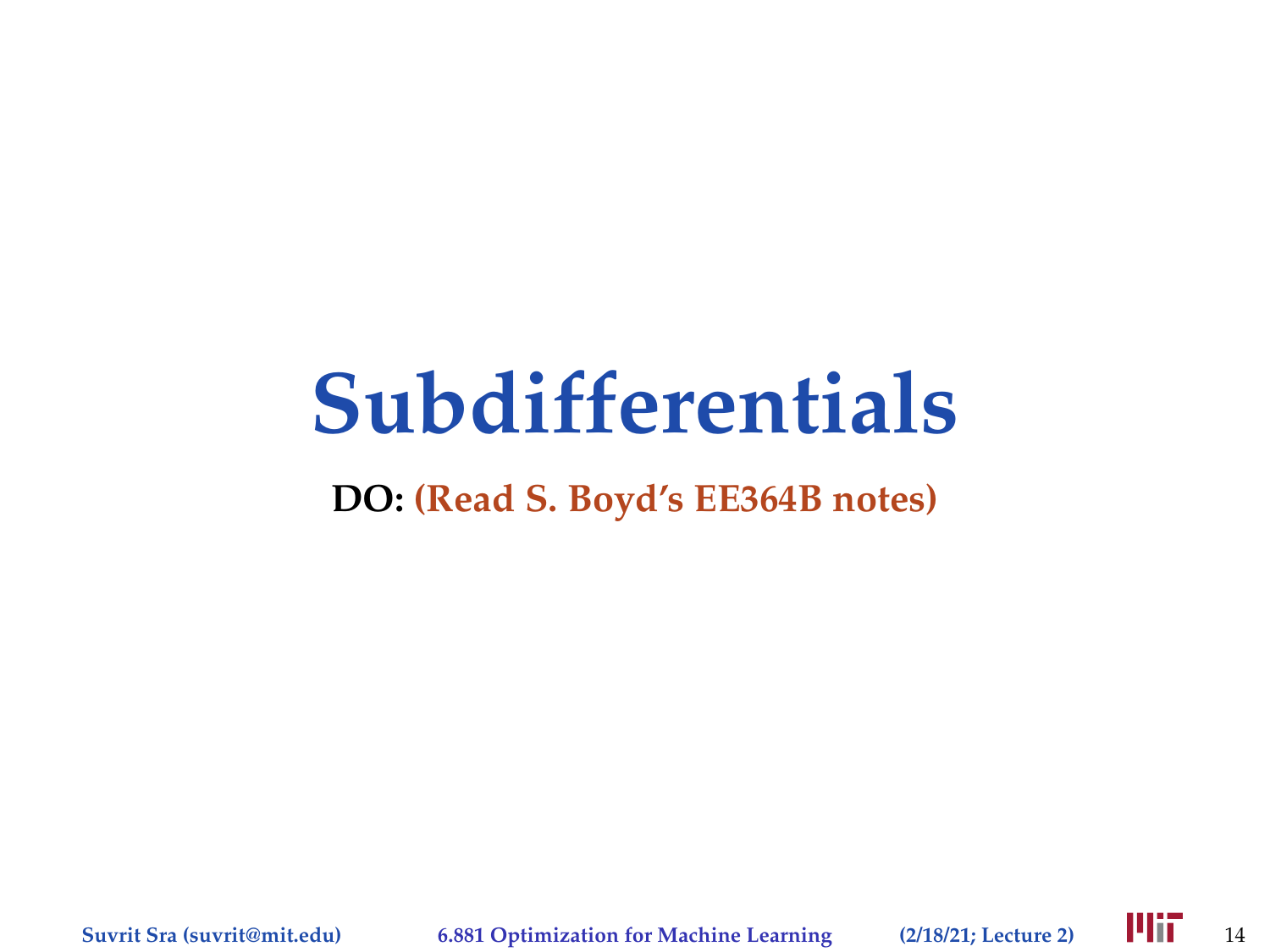#### **First order global underestimator**

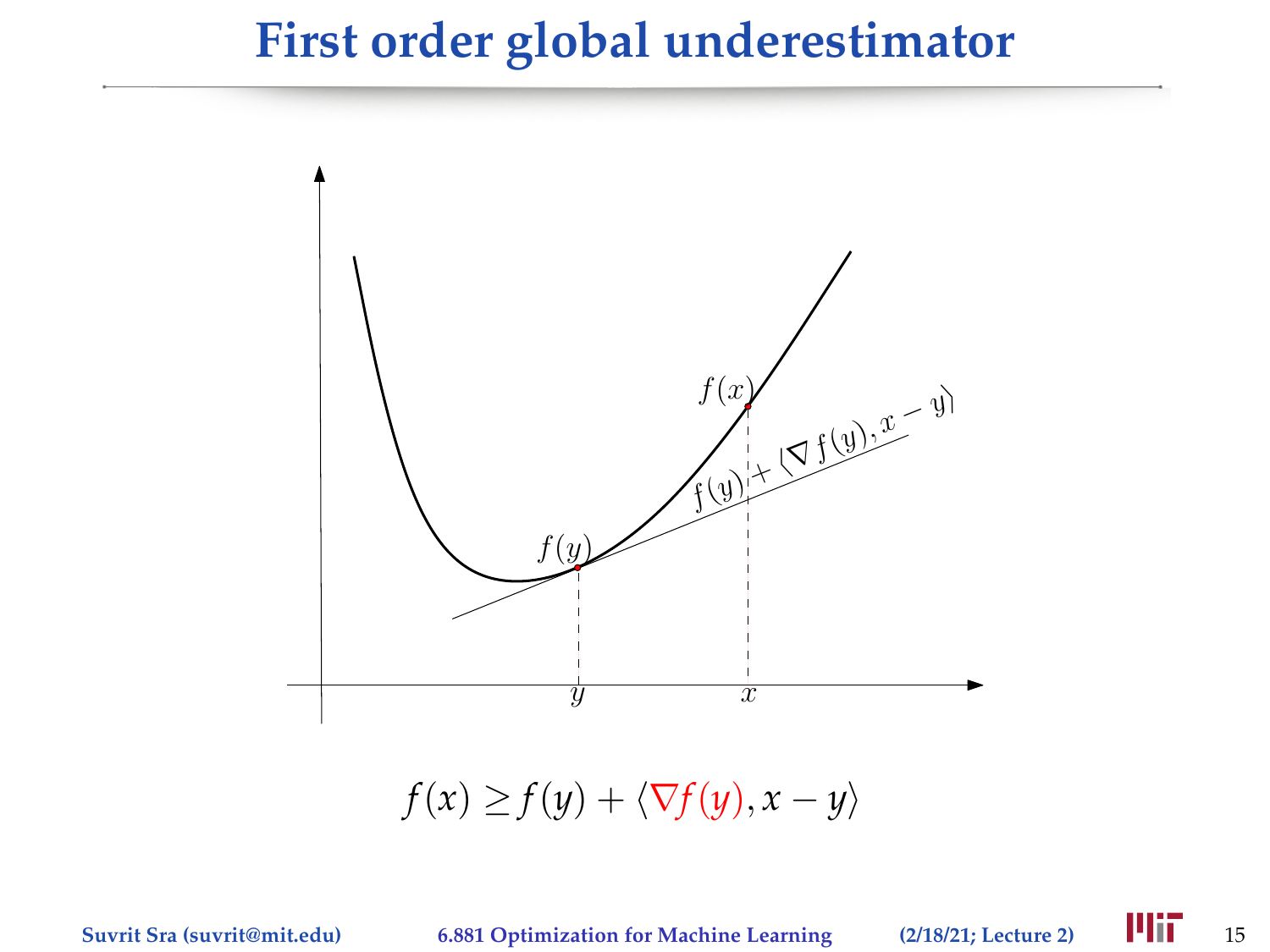#### **First order global underestimator**



 $f(x) \geq f(y) + \langle g, x - y \rangle$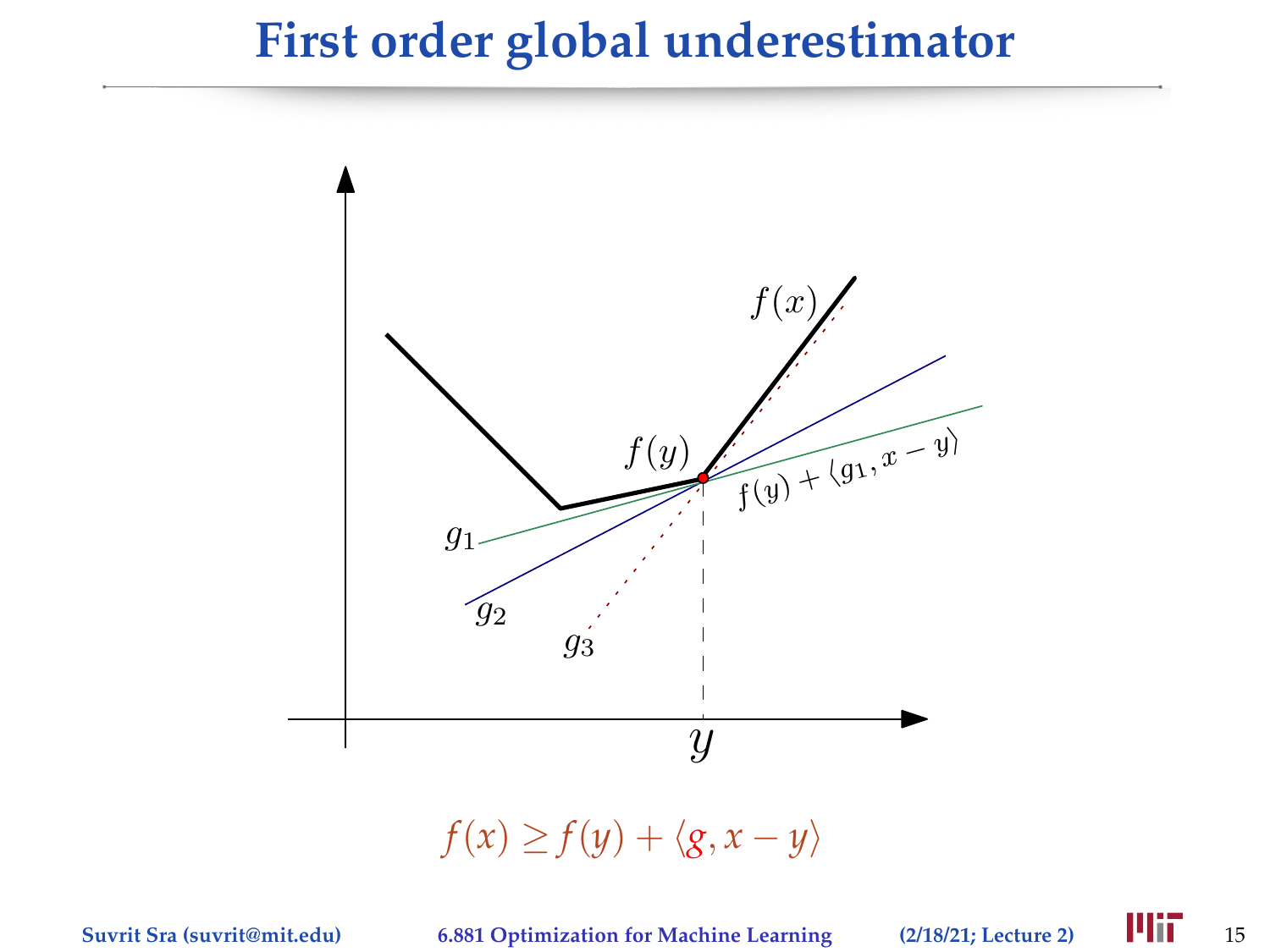#### **Subgradients**

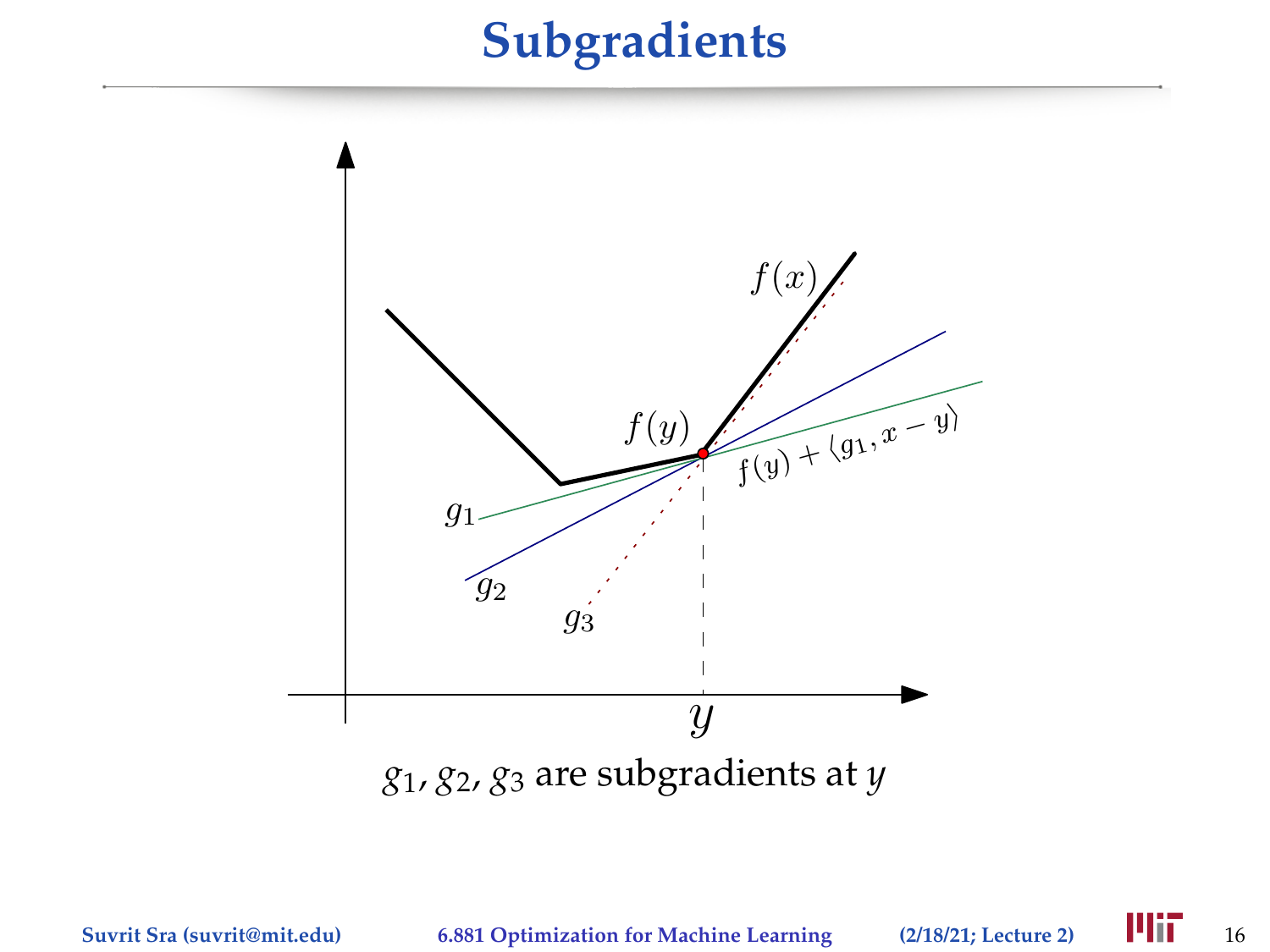# **Subgradients – basic facts**

- $\blacktriangleright$  *f* is convex, differentiable:  $\nabla f(y)$  the *unique* subgradient at *y*
- $\triangleright$  A vector *g* is a subgradient at a point *y* if and only if  $f(y) + \langle g, x - y \rangle$  is *globally* smaller than  $f(x)$ .
- $\triangleright$  Often *one* subgradient costs approx as much as  $f(x)$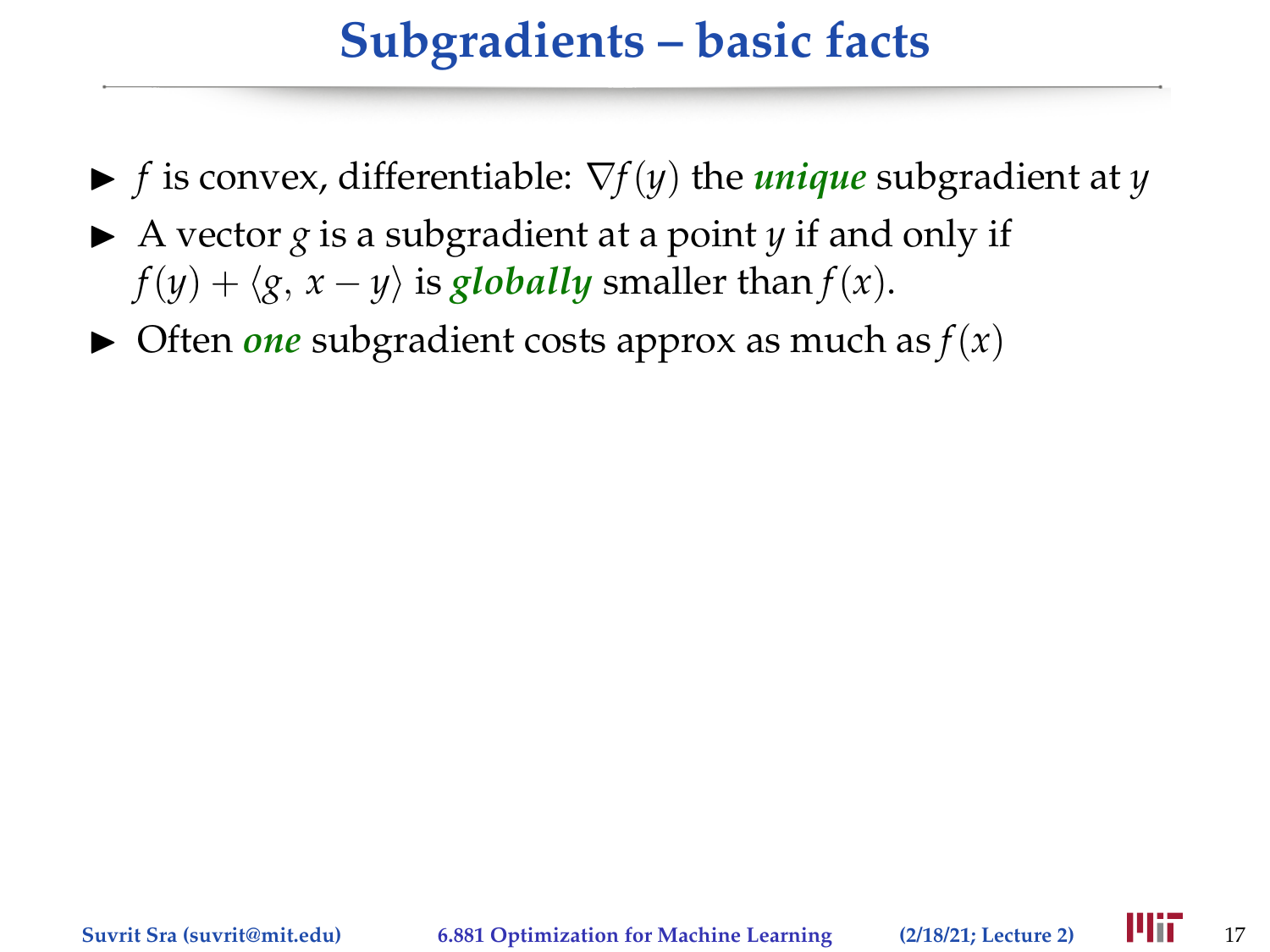# **Subgradients – basic facts**

- $\blacktriangleright$  *f* is convex, differentiable:  $\nabla f(y)$  the *unique* subgradient at *y*
- $\triangleright$  A vector *g* is a subgradient at a point *y* if and only if  $f(y) + \langle g, x - y \rangle$  is *globally* smaller than  $f(x)$ .
- $\triangleright$  Often *one* subgradient costs approx as much as  $f(x)$
- ▶ Determining **all** subgradients at a given point difficult.
- $\triangleright$  Subgradient calculus: great achievement in convex analysis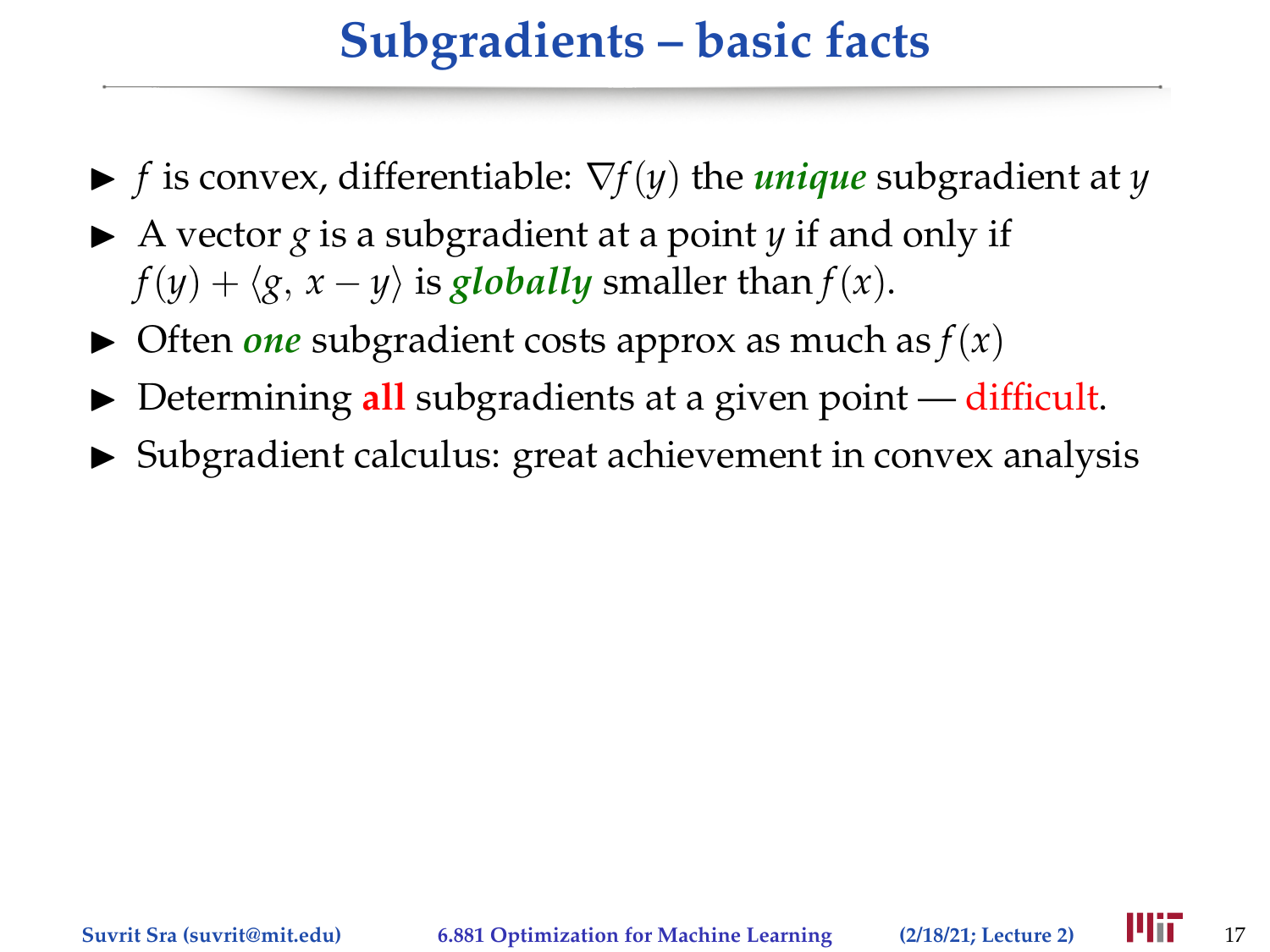# **Subgradients – basic facts**

- $\blacktriangleright$  *f* is convex, differentiable:  $\nabla f(y)$  the *unique* subgradient at *y*
- $\triangleright$  A vector *g* is a subgradient at a point *y* if and only if  $f(y) + \langle g, x - y \rangle$  is *globally* smaller than  $f(x)$ .
- $\triangleright$  Often *one* subgradient costs approx as much as  $f(x)$
- ▶ Determining **all** subgradients at a given point difficult.
- $\triangleright$  Subgradient calculus: great achievement in convex analysis
- $\triangleright$  Without convexity, things become wild (e.g., chain rule fails!)

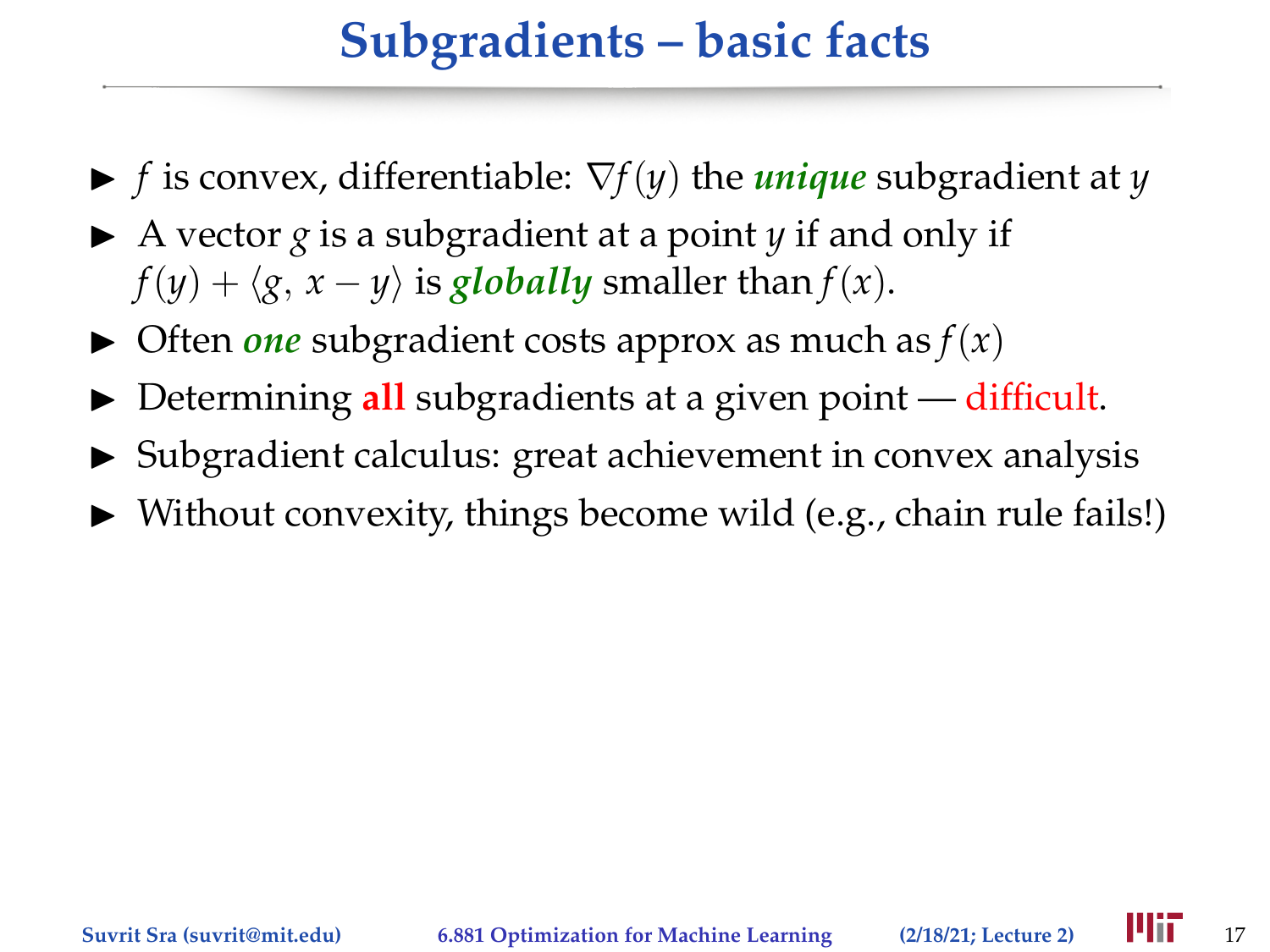$f(x) := \max(f_1(x), f_2(x))$ ; both  $f_1, f_2$  convex, differentiable

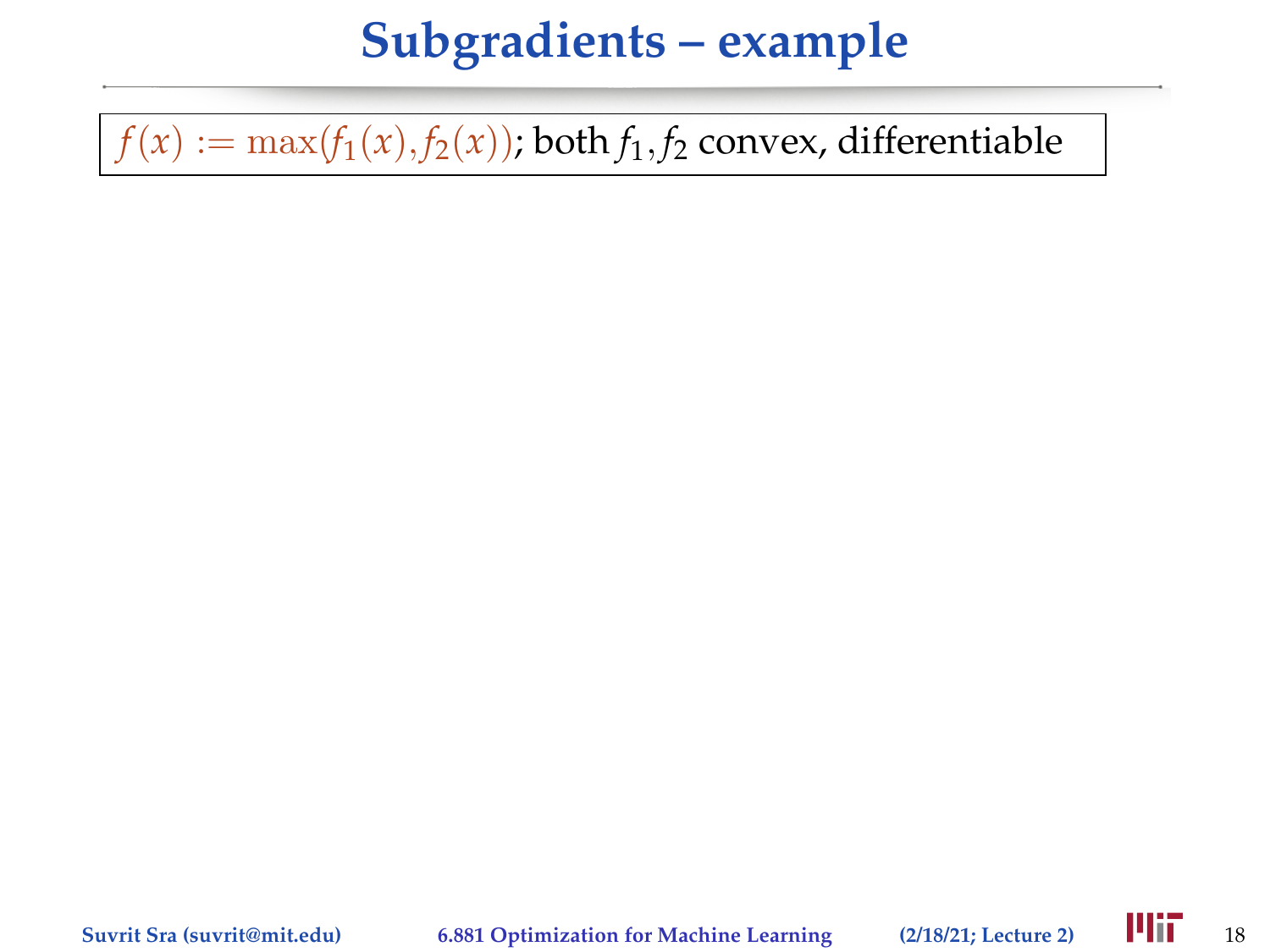$f(x) := \max(f_1(x), f_2(x))$ ; both  $f_1, f_2$  convex, differentiable

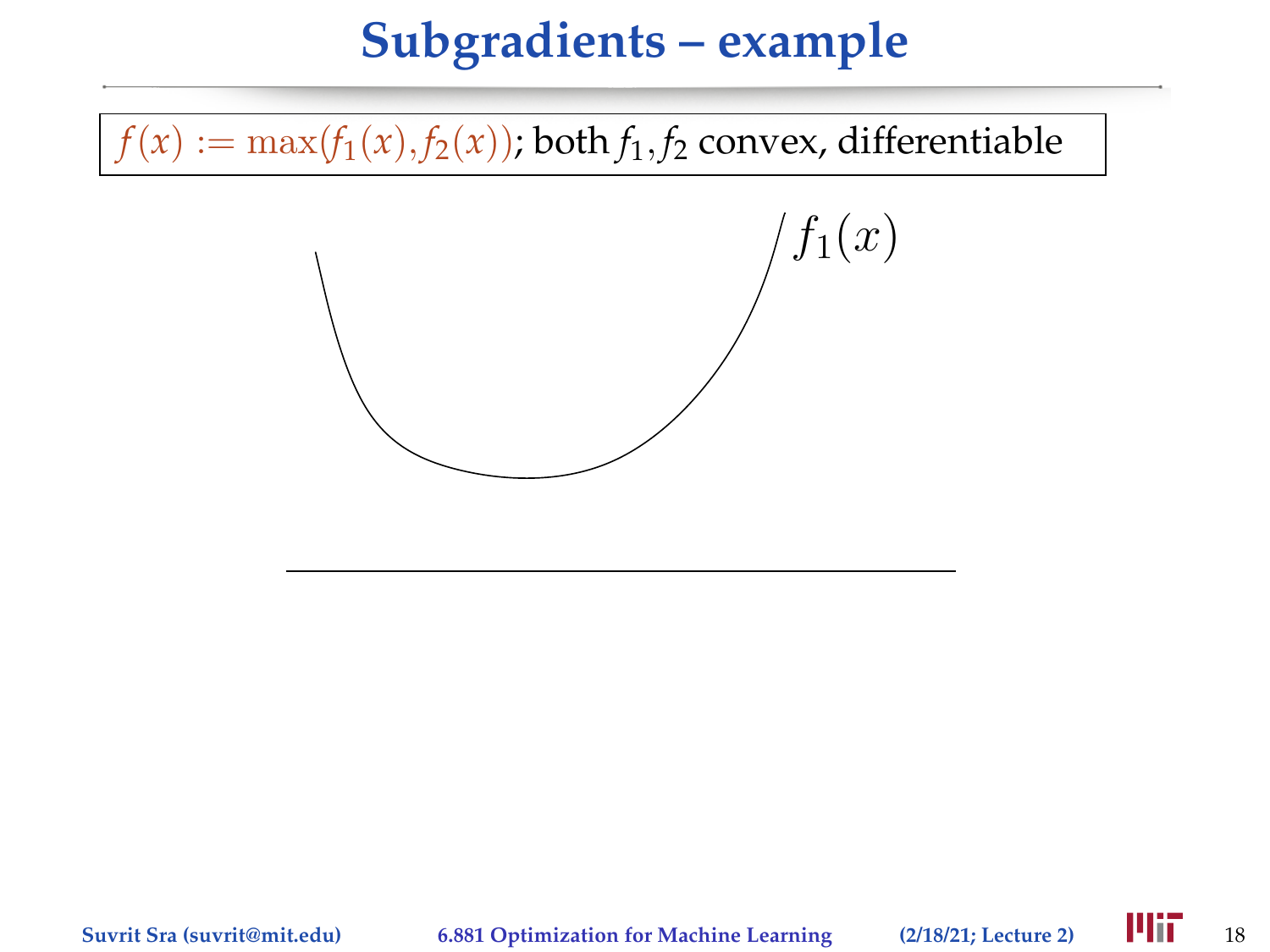$f(x) := \max(f_1(x), f_2(x))$ ; both  $f_1, f_2$  convex, differentiable



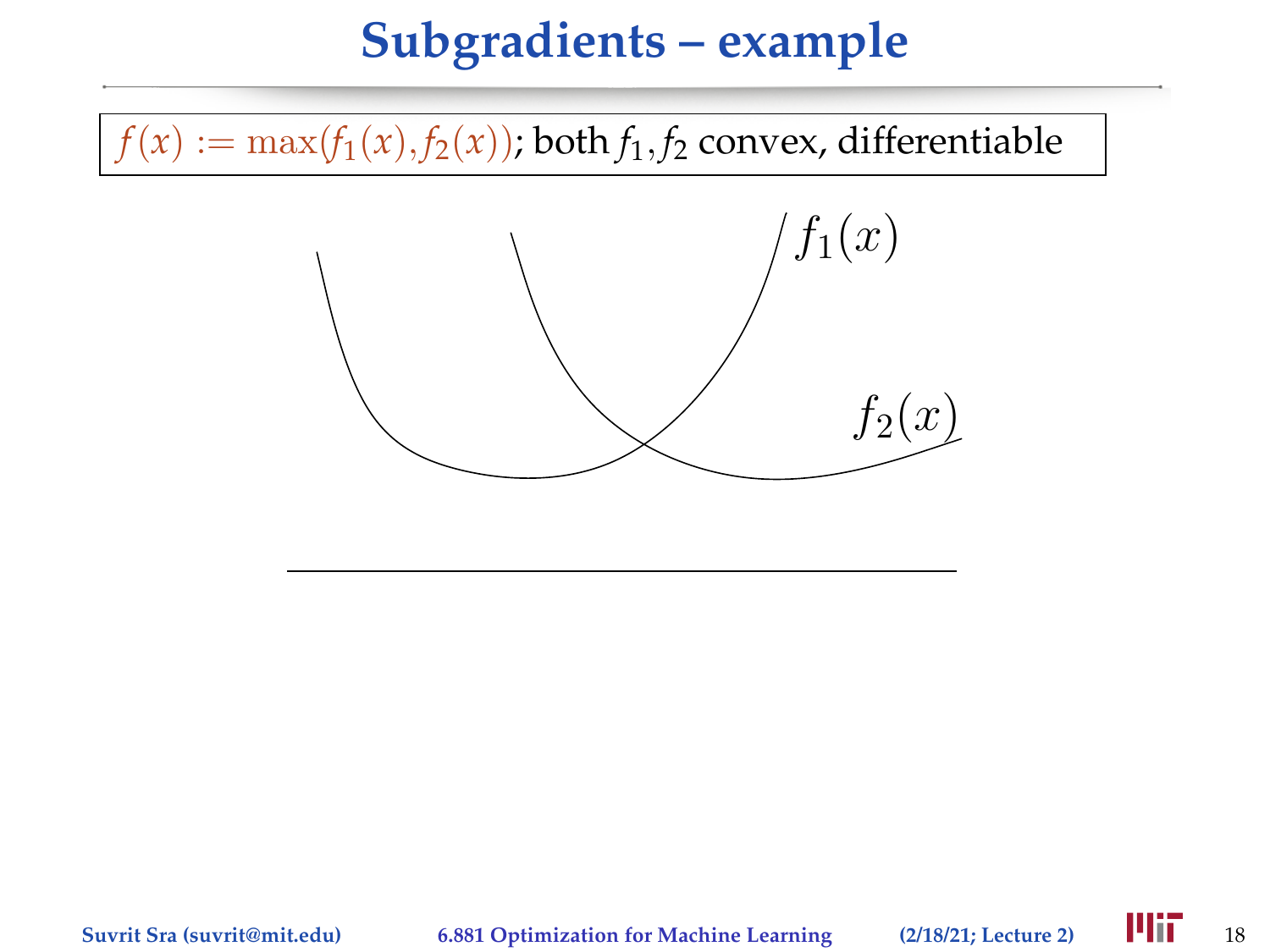$f(x) := \max(f_1(x), f_2(x))$ ; both  $f_1, f_2$  convex, differentiable

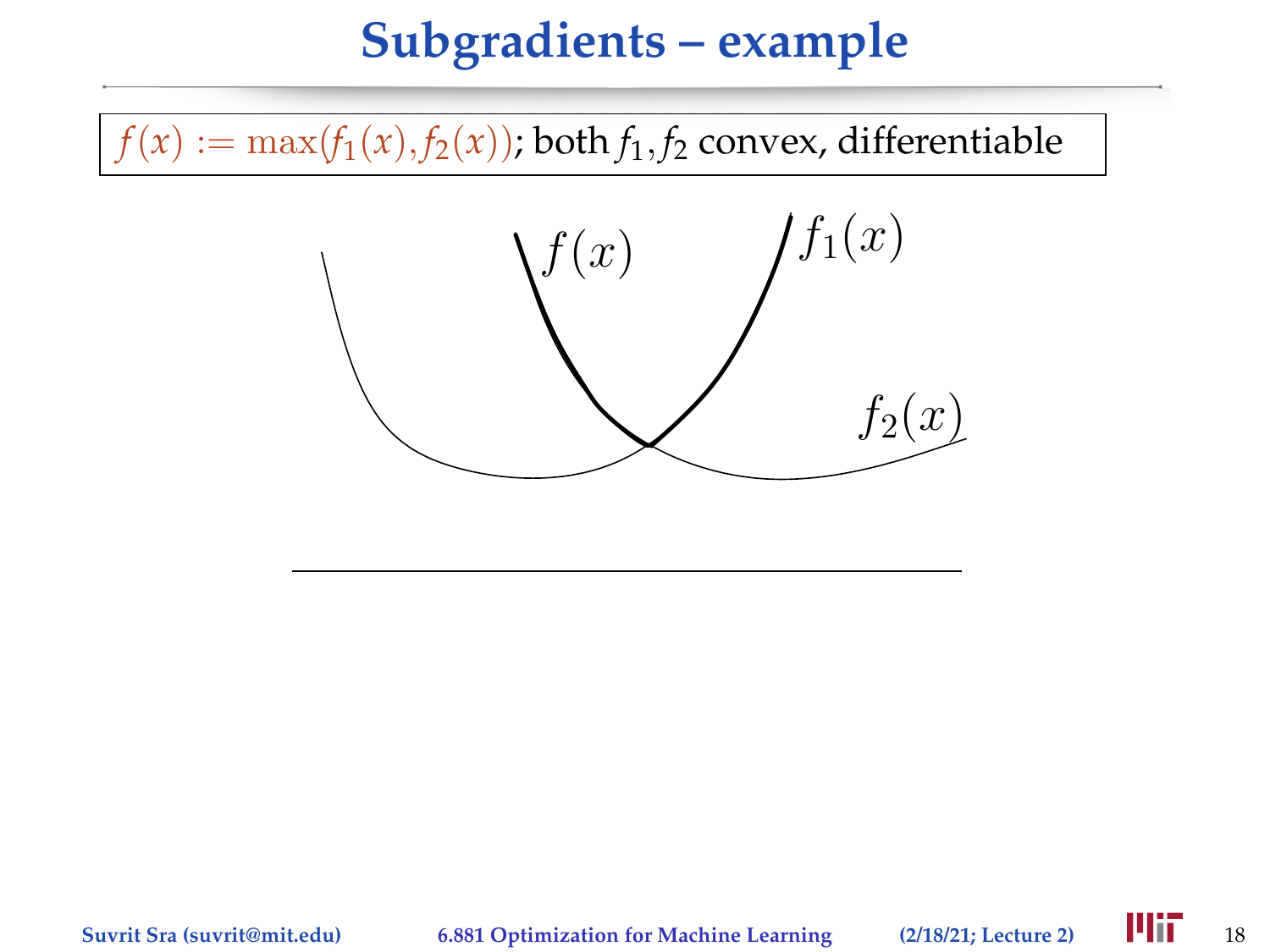$f(x) := \max(f_1(x), f_2(x))$ ; both  $f_1, f_2$  convex, differentiable



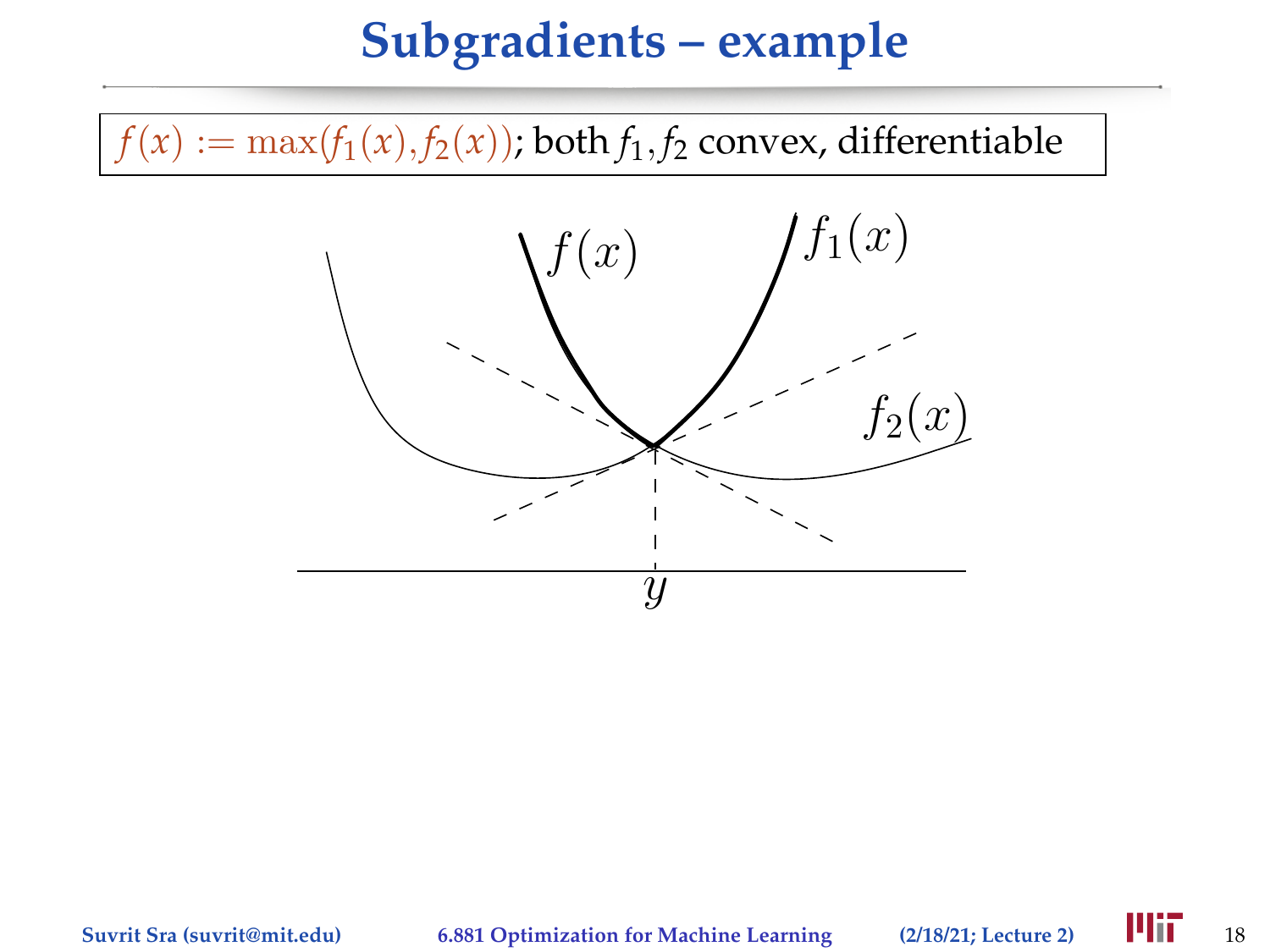$f(x) := \max(f_1(x), f_2(x))$ ; both  $f_1, f_2$  convex, differentiable



 $\star$   $f_1(x) > f_2(x)$ : unique subgradient of *f* is  $f'_1(x)$ 

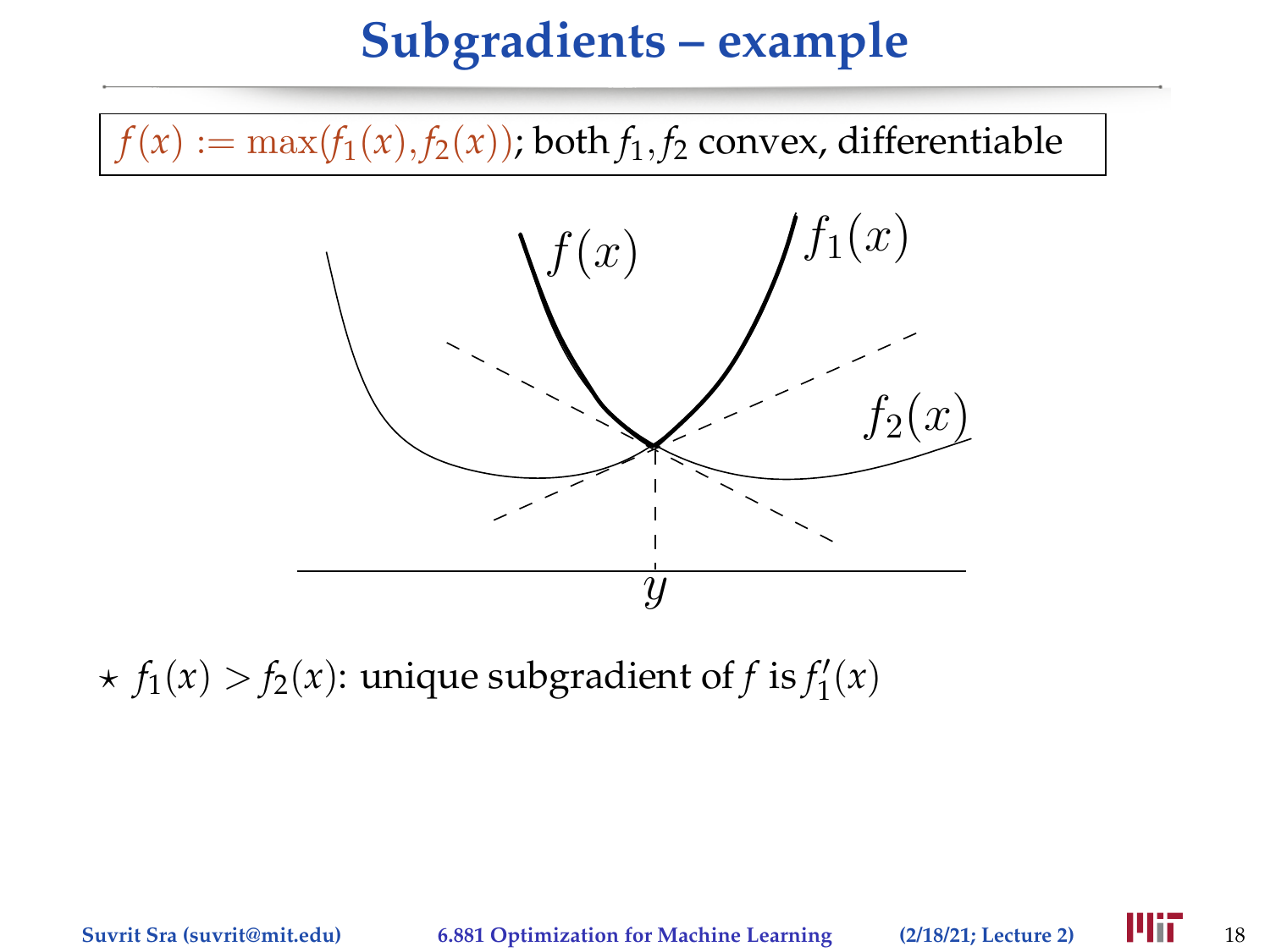$f(x) := \max(f_1(x), f_2(x))$ ; both  $f_1, f_2$  convex, differentiable



 $\star$   $f_1(x) > f_2(x)$ : unique subgradient of *f* is  $f'_1(x)$  $\star$   $f_1(x) < f_2(x)$ : unique subgradient of *f* is  $f_2'(x)$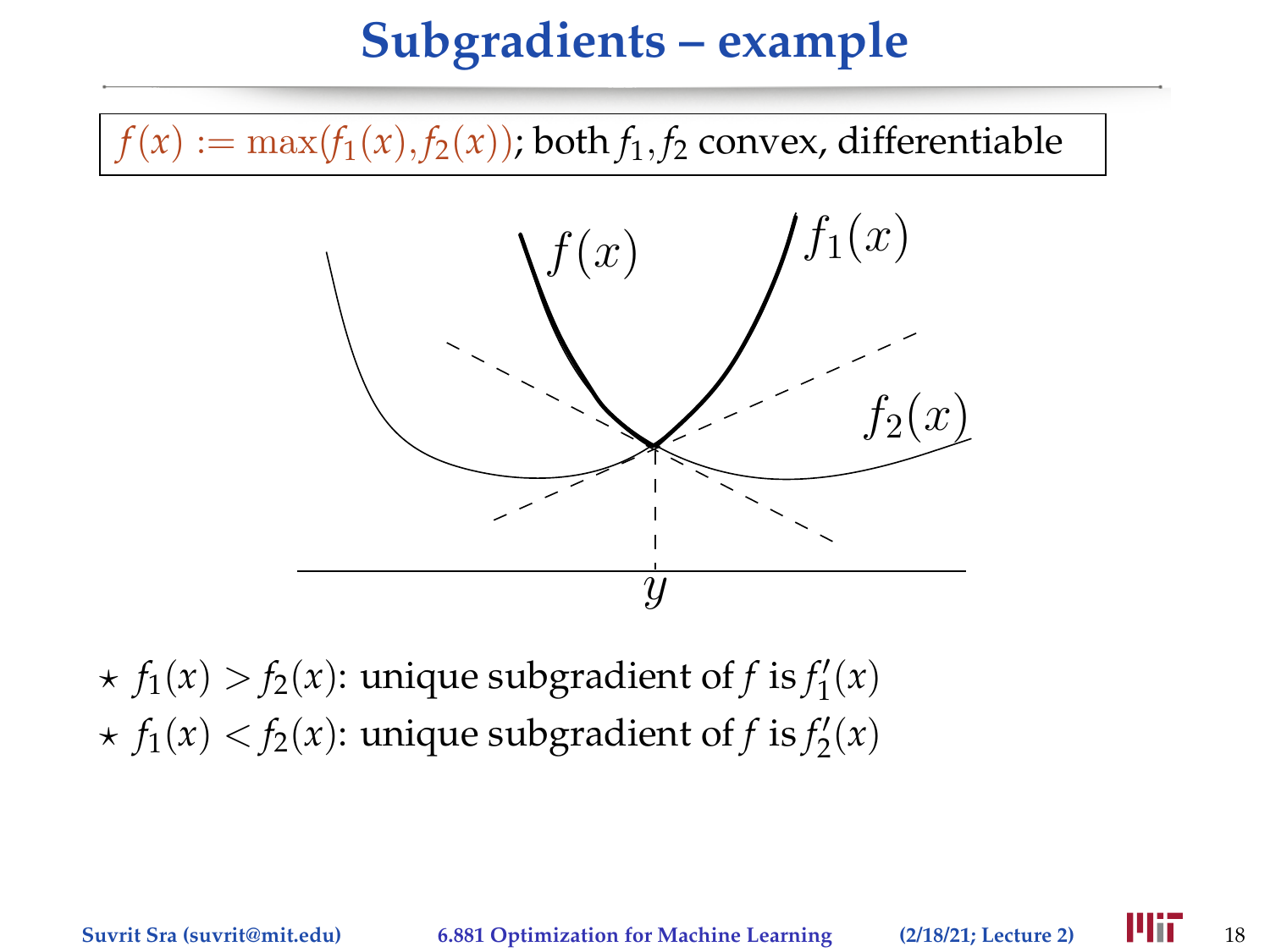$f(x) := \max(f_1(x), f_2(x))$ ; both  $f_1, f_2$  convex, differentiable



 $\star$   $f_1(x) > f_2(x)$ : unique subgradient of *f* is  $f'_1(x)$  $\star$   $f_1(x) < f_2(x)$ : unique subgradient of *f* is  $f_2'(x)$  $\star$   $f_1(y) = f_2(y)$ : subgradients, the segment  $[f'_1(y), f'_2(y)]$ (imagine all supporting lines turning about point *y*)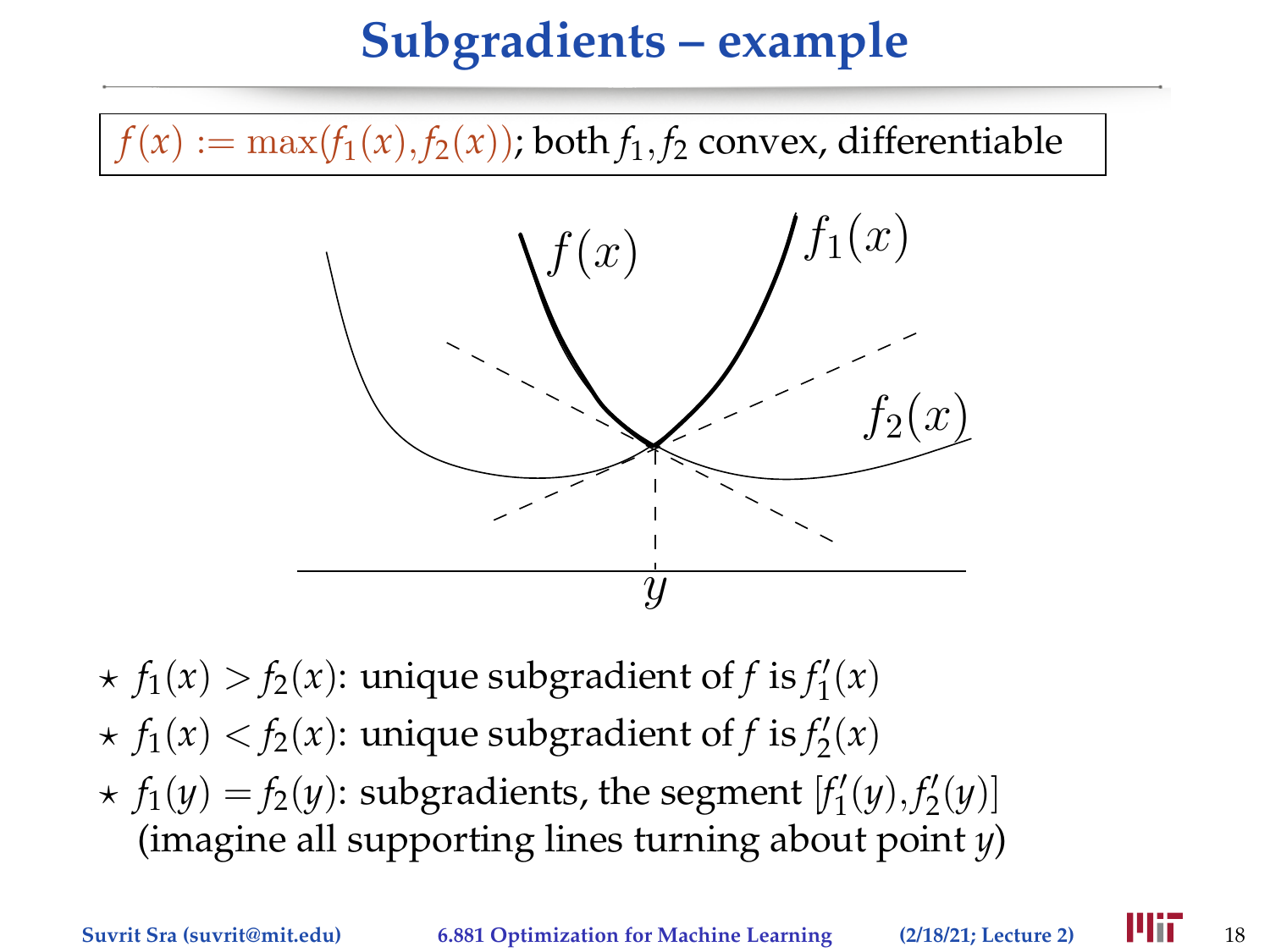**Def.** A vector  $g \in \mathbb{R}^n$  is called a **subgradient** at a point *y*, if for all  $x \in \text{dom } f$ , it holds that

 $f(x) \geq f(y) + \langle g, x - y \rangle$ 

**Def.** The set of all subgradients at *y* denoted by ∂*f*(*y*). This set is called **subdifferential** of *f* at *y*

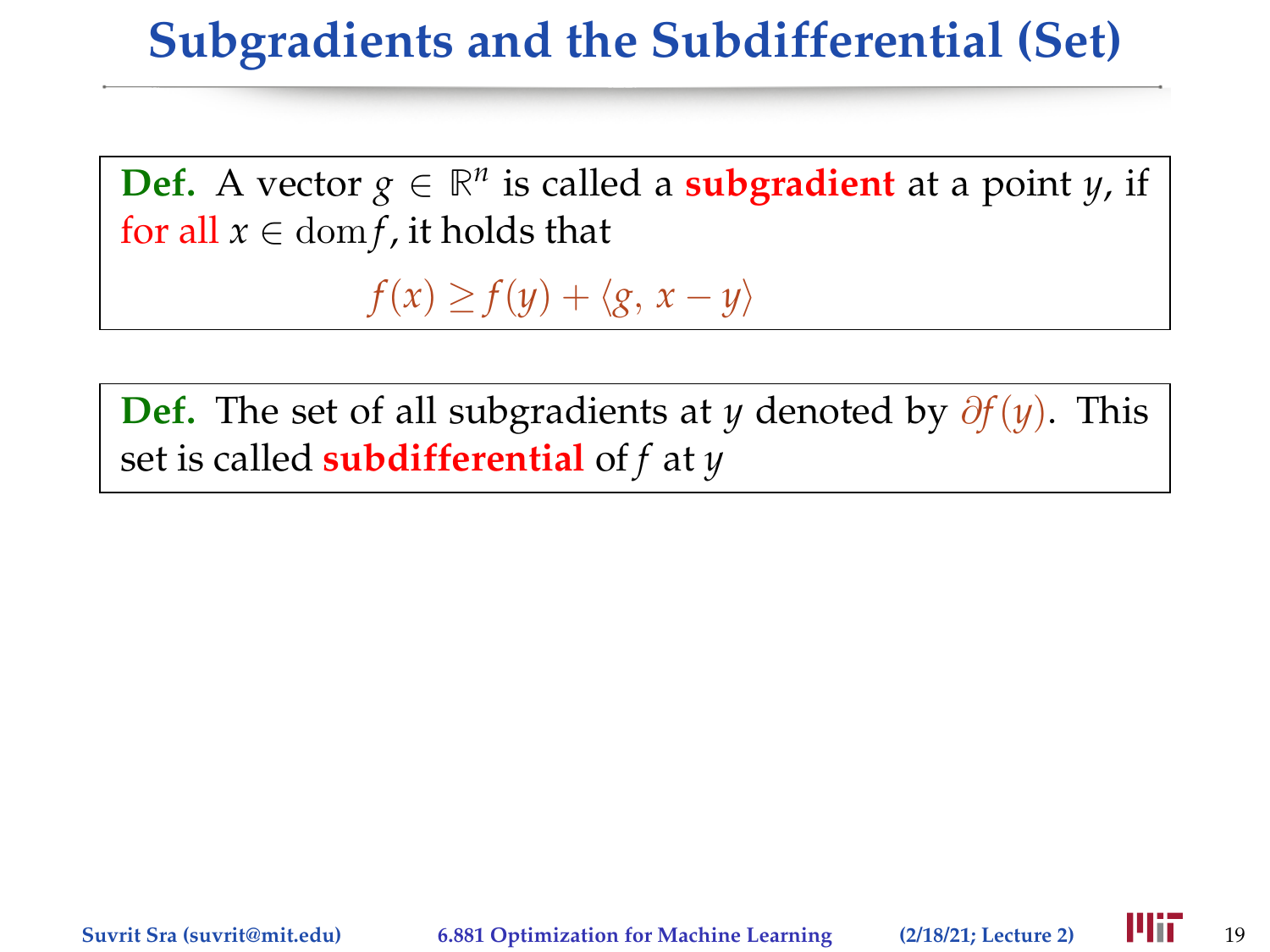**Def.** A vector  $g \in \mathbb{R}^n$  is called a **subgradient** at a point *y*, if for all  $x \in \text{dom } f$ , it holds that

 $f(x) \geq f(y) + \langle g, x - y \rangle$ 

**Def.** The set of all subgradients at *y* denoted by ∂*f*(*y*). This set is called **subdifferential** of *f* at *y*

If *f* is convex,  $\partial f(x)$  is nice:

♣ If *x* ∈ relative interior of dom *f*, then ∂*f*(*x*) nonempty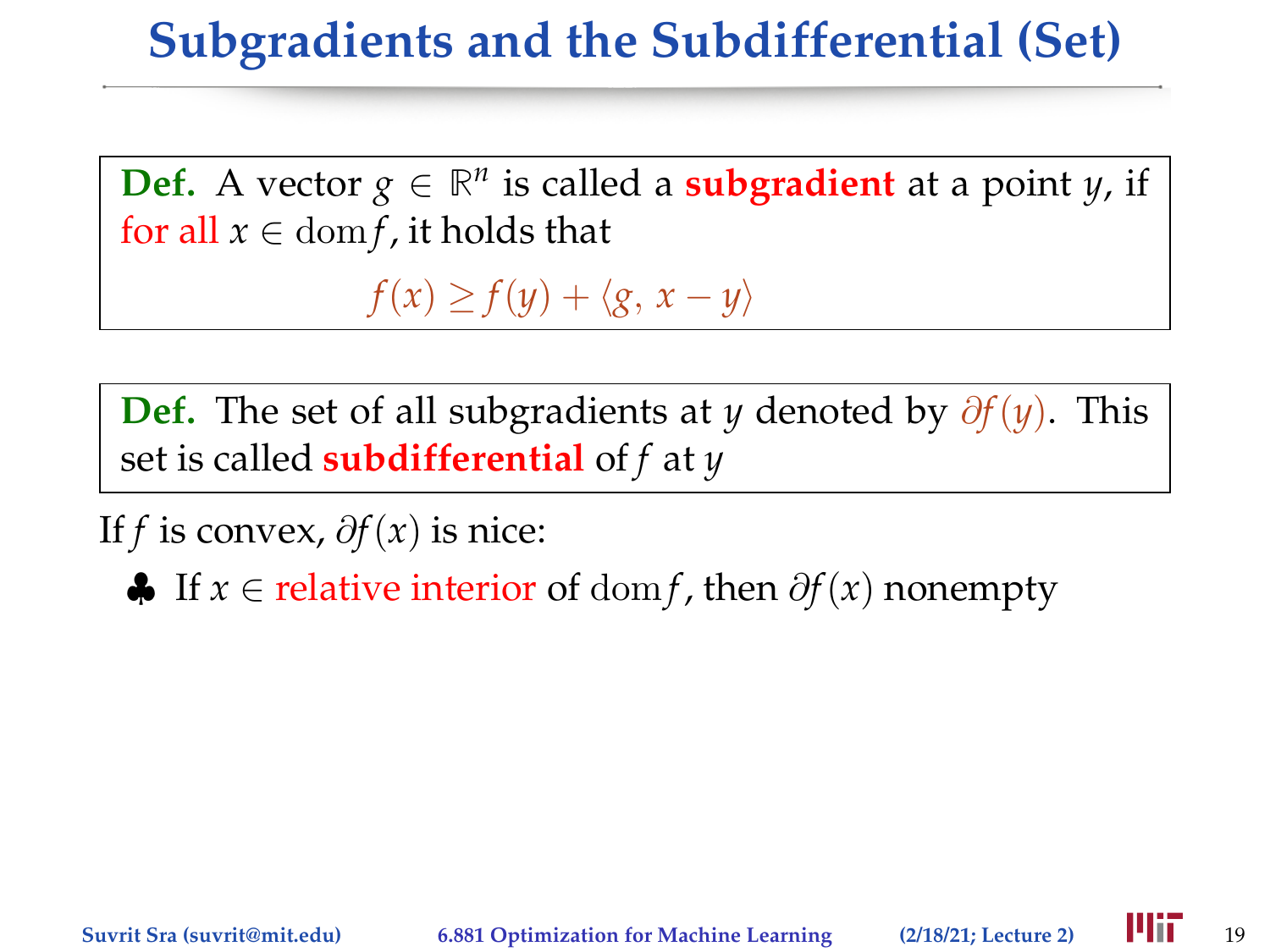**Def.** A vector  $g \in \mathbb{R}^n$  is called a **subgradient** at a point *y*, if for all  $x \in \text{dom } f$ , it holds that

 $f(x) \geq f(y) + \langle g, x - y \rangle$ 

**Def.** The set of all subgradients at *y* denoted by ∂*f*(*y*). This set is called **subdifferential** of *f* at *y*

If *f* is convex,  $\partial f(x)$  is nice:

- ♣ If *x* ∈ relative interior of dom *f*, then ∂*f*(*x*) nonempty
- $\bigoplus$  If *f* differentiable at *x*, then  $\partial f(x) = \{\nabla f(x)\}\$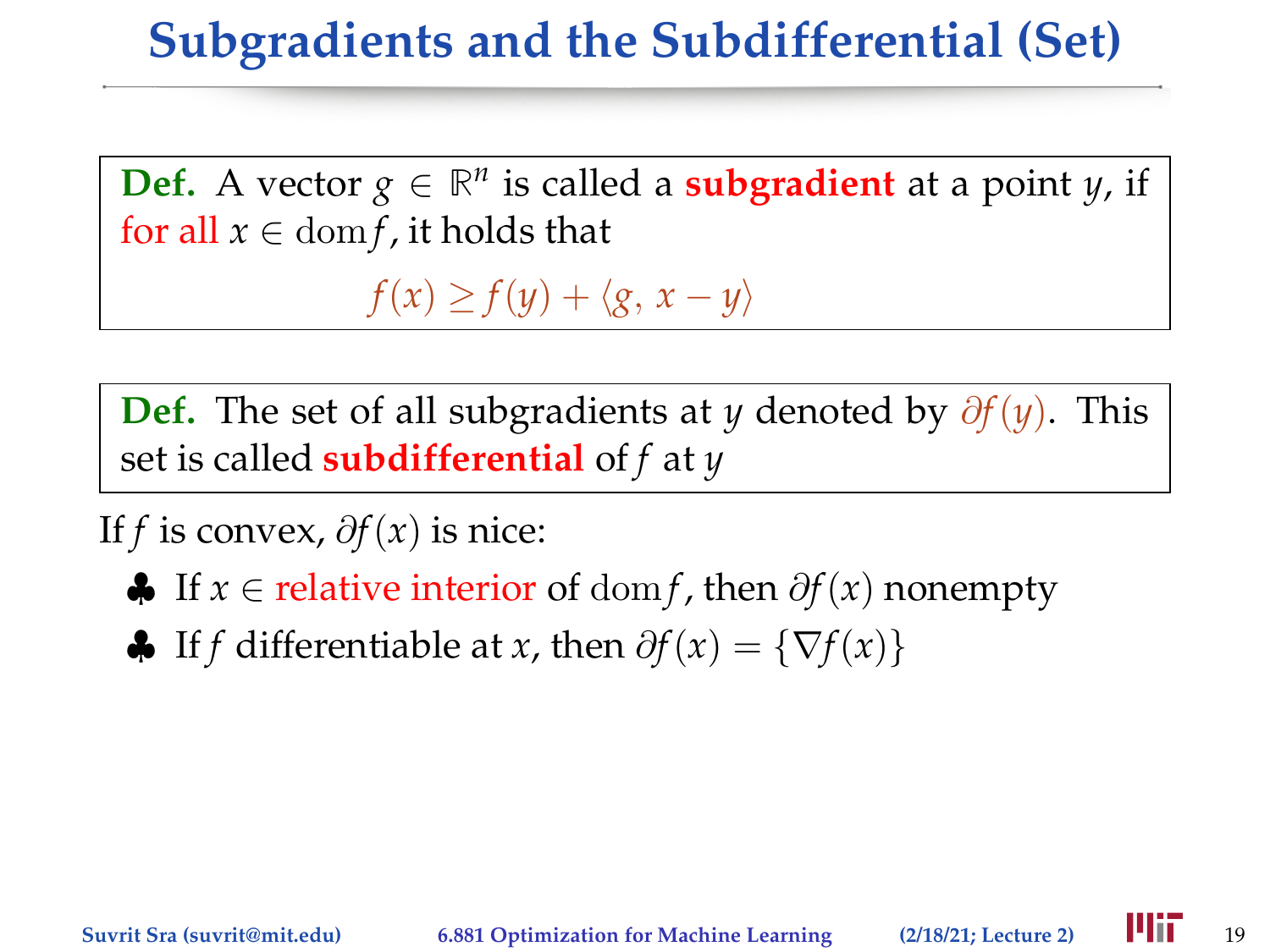**Def.** A vector  $g \in \mathbb{R}^n$  is called a **subgradient** at a point *y*, if for all  $x \in \text{dom } f$ , it holds that

 $f(x) \geq f(y) + \langle g, x - y \rangle$ 

**Def.** The set of all subgradients at *y* denoted by ∂*f*(*y*). This set is called **subdifferential** of *f* at *y*

If *f* is convex,  $\partial f(x)$  is nice:

- ♣ If *x* ∈ relative interior of dom *f*, then ∂*f*(*x*) nonempty
- $\bigoplus$  If *f* differentiable at *x*, then  $\partial f(x) = \{\nabla f(x)\}\$
- **♣** If  $\partial f(x) = \{g\}$ , then *f* is differentiable and  $g = \nabla f(x)$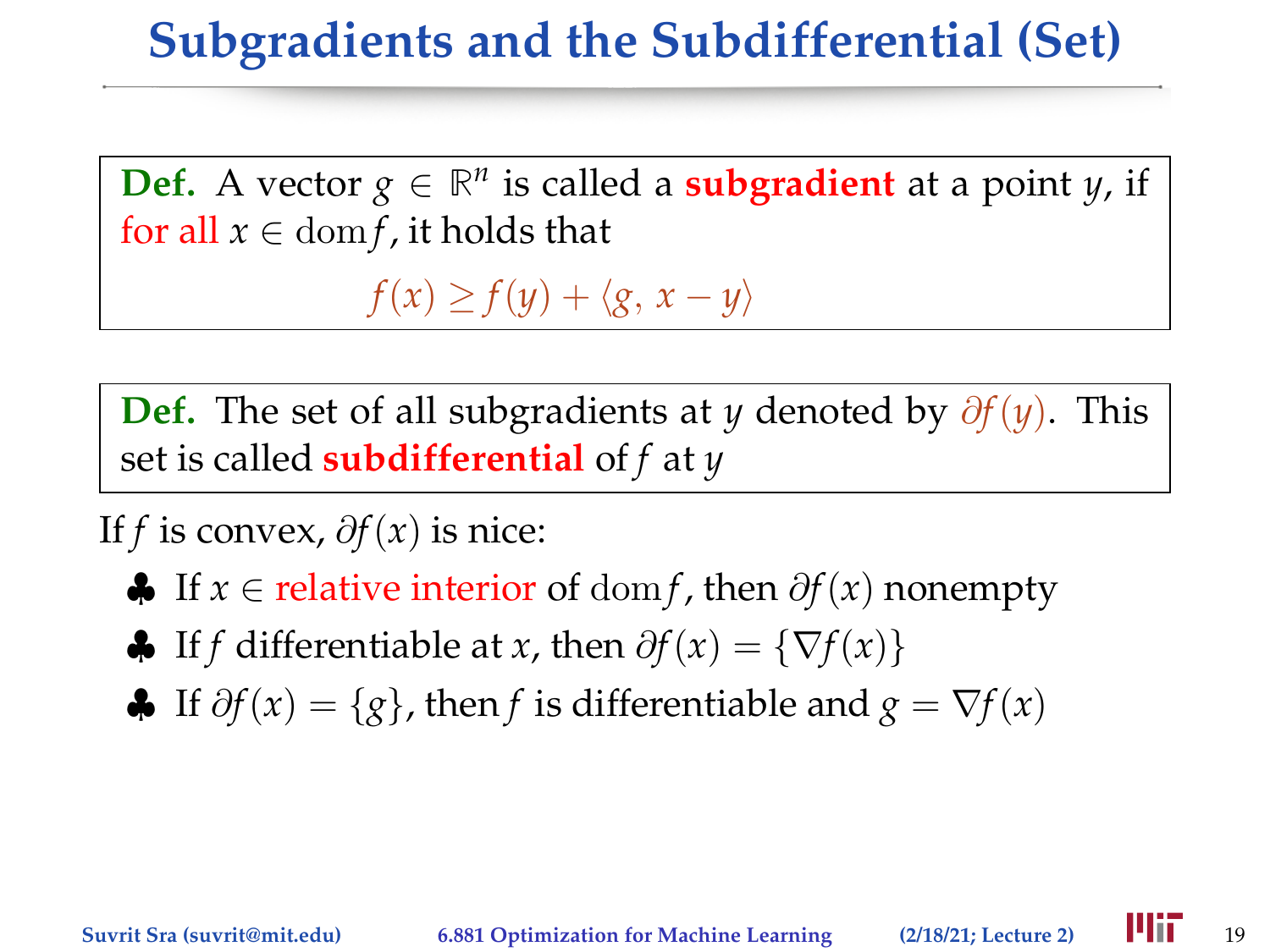# **Subdifferential – example**

$$
f(x) = |x|
$$

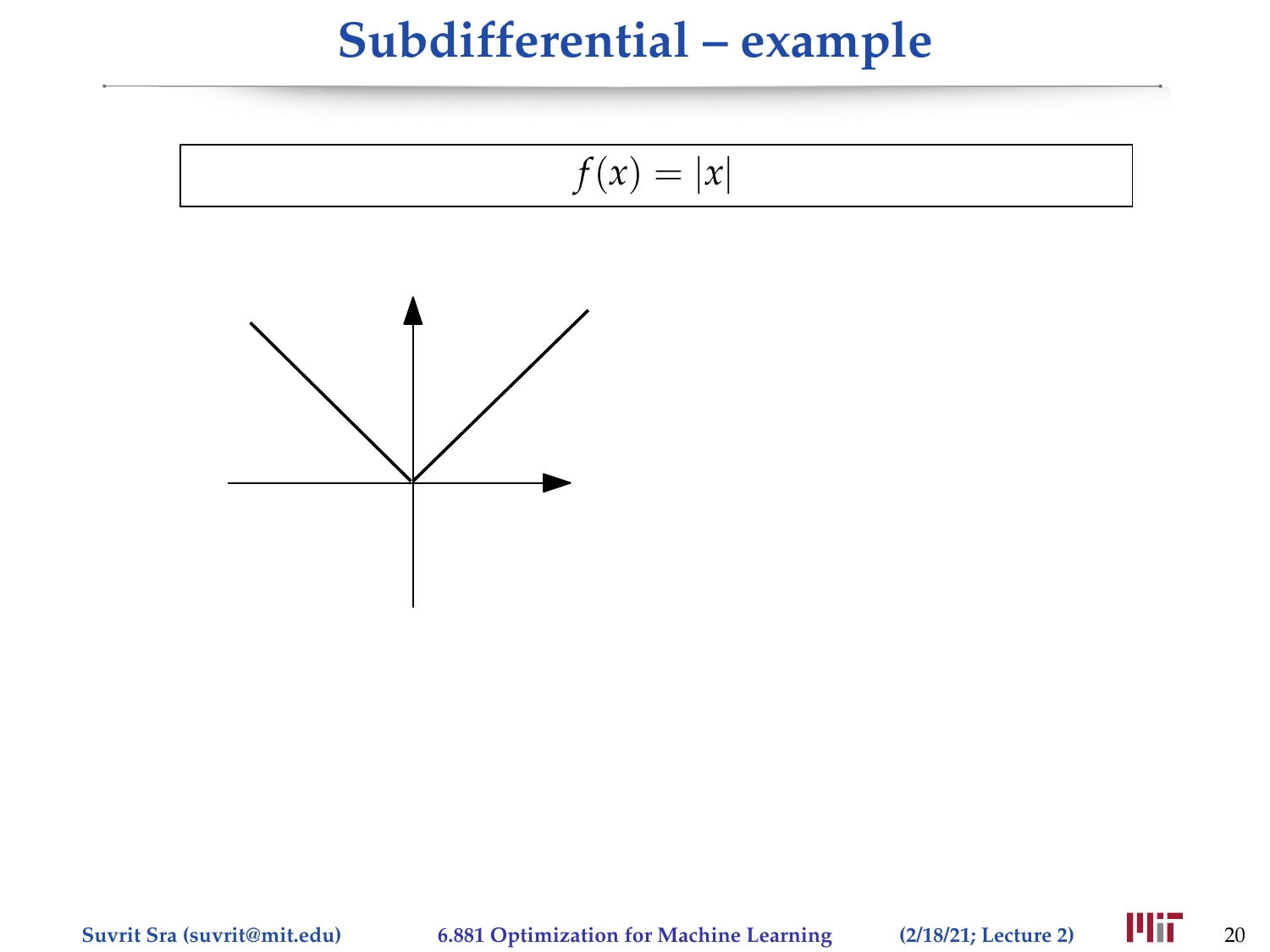#### **Subdifferential – example**



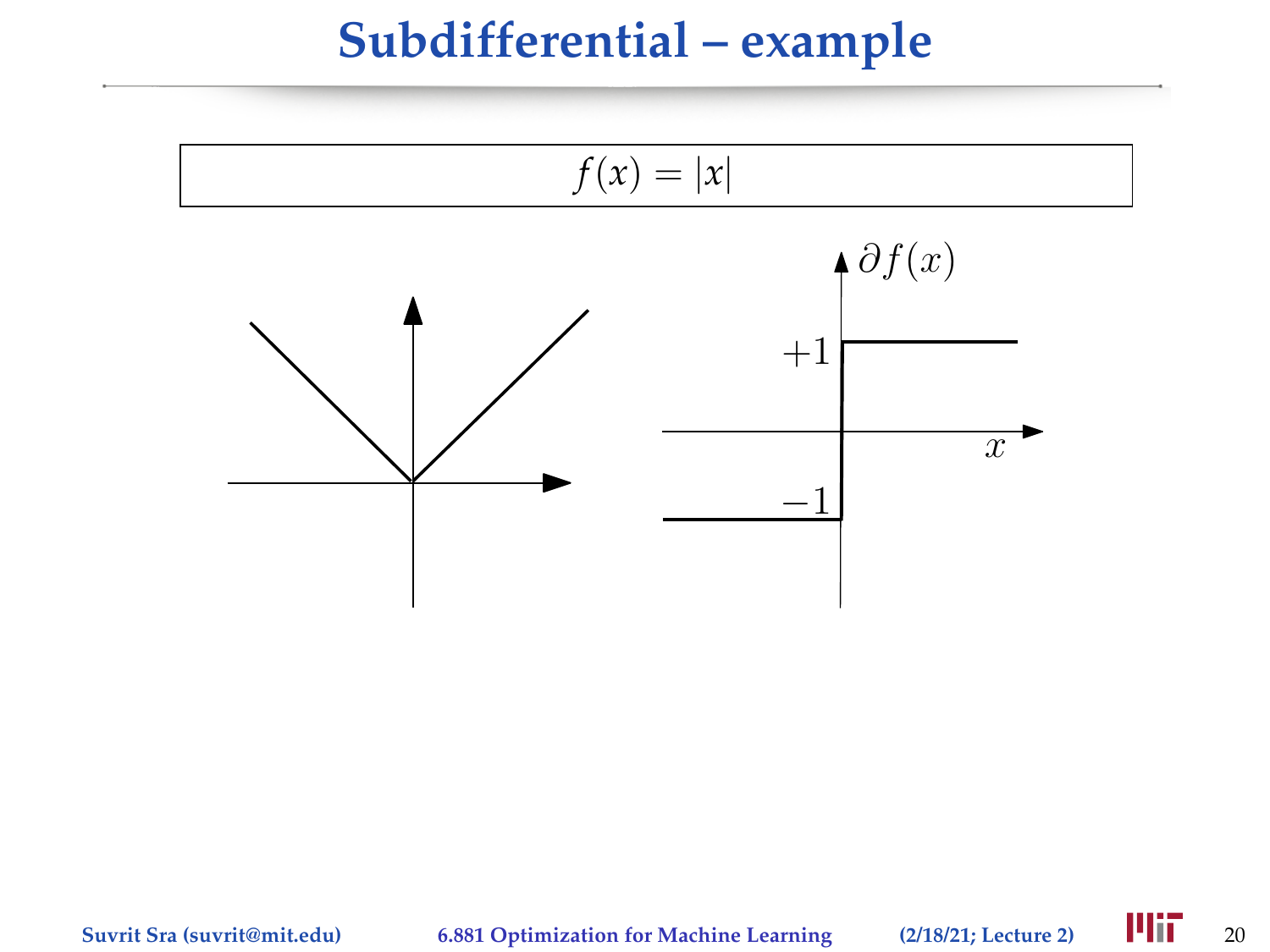#### **Subdifferential – example**

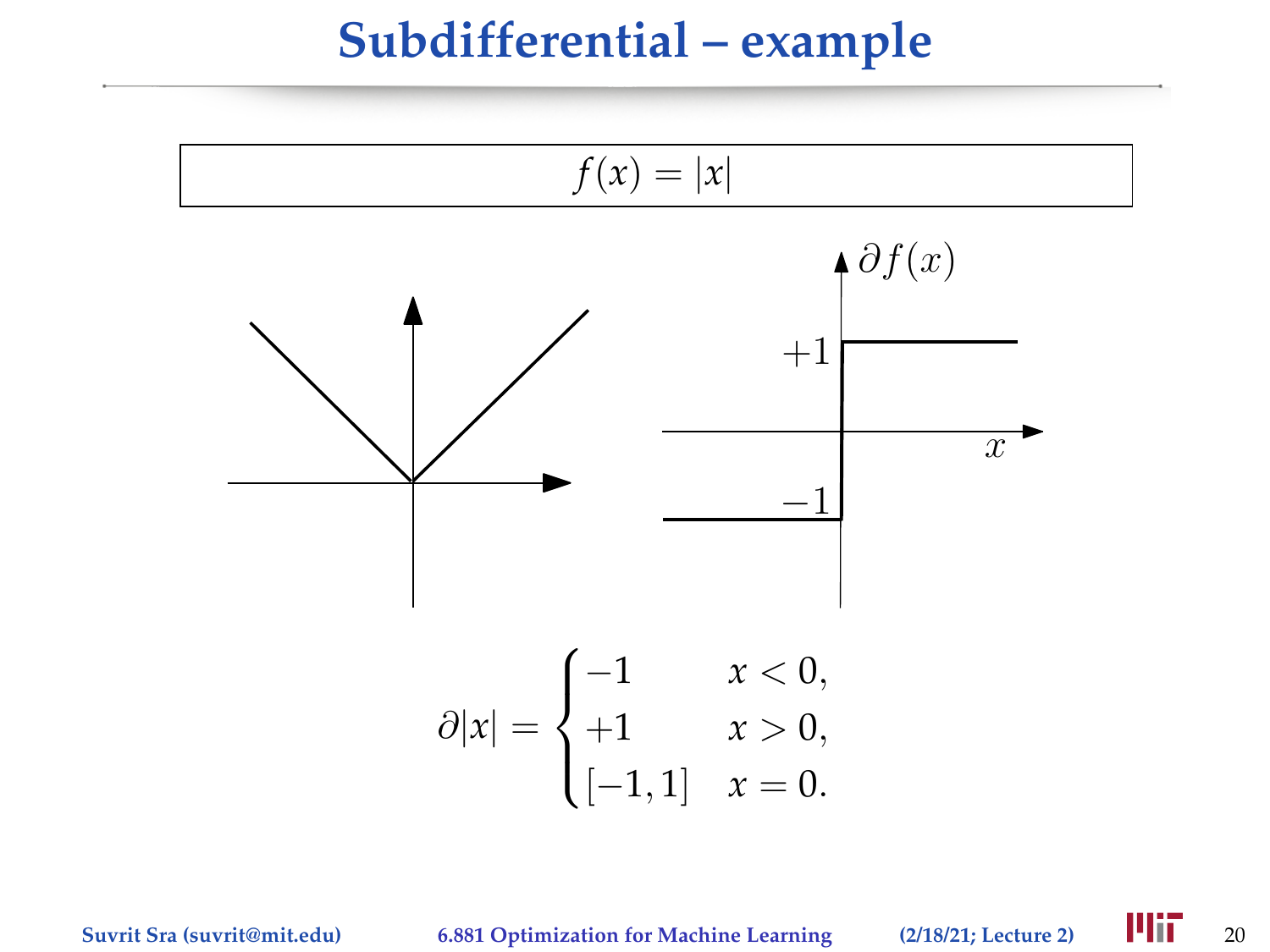#### **More examples**

Example. 
$$
f(x) = ||x||_2
$$
. Then,  

$$
\partial f(x) := \begin{cases} ||x||_2^{-1}x & x \neq 0, \\ \{z \mid ||z||_2 \leq 1\} & x = 0. \end{cases}
$$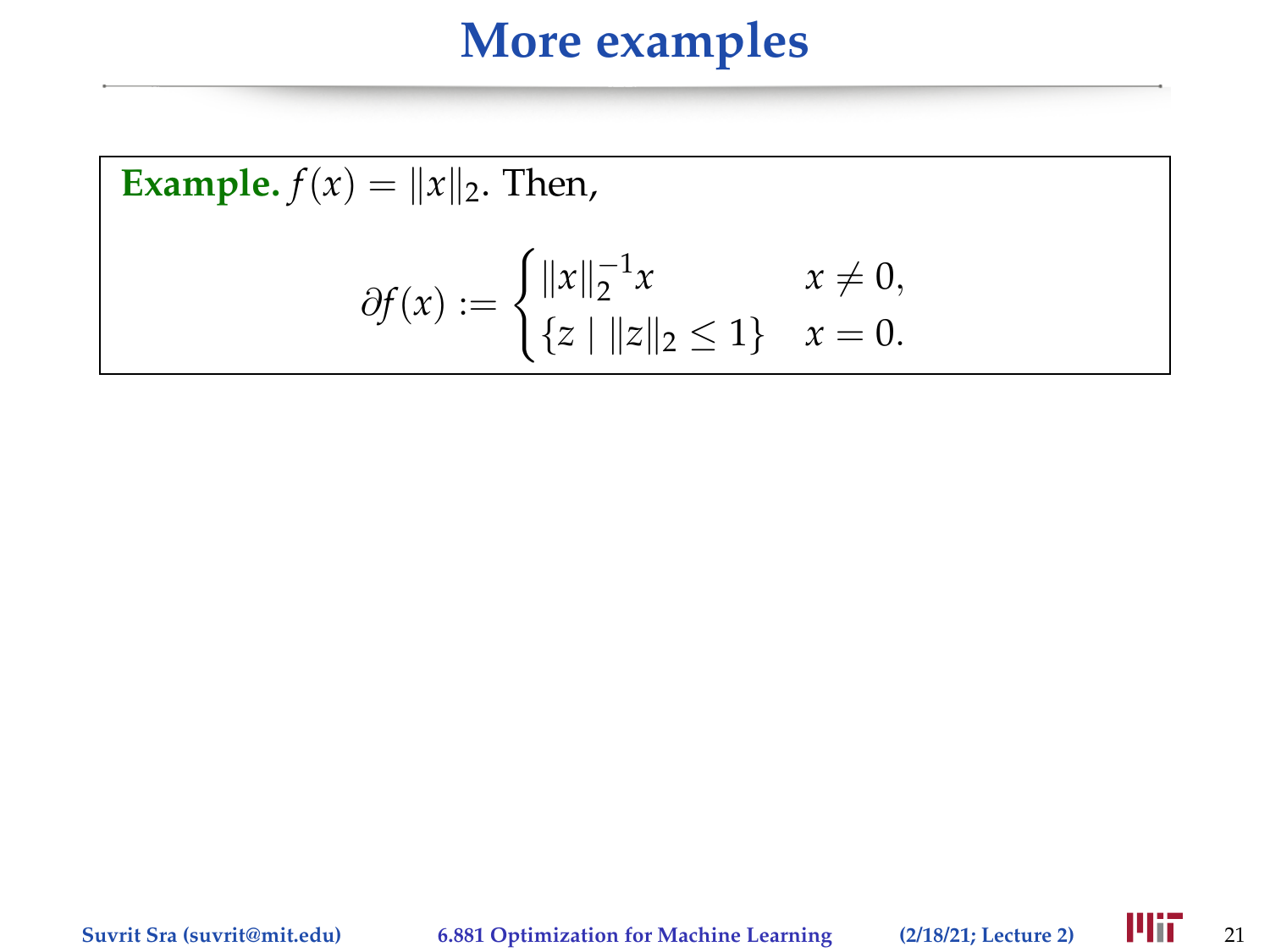#### **More examples**

Example. 
$$
f(x) = ||x||_2
$$
. Then,  

$$
\partial f(x) := \begin{cases} ||x||_2^{-1}x & x \neq 0, \\ \{z \mid ||z||_2 \leq 1\} & x = 0. \end{cases}
$$



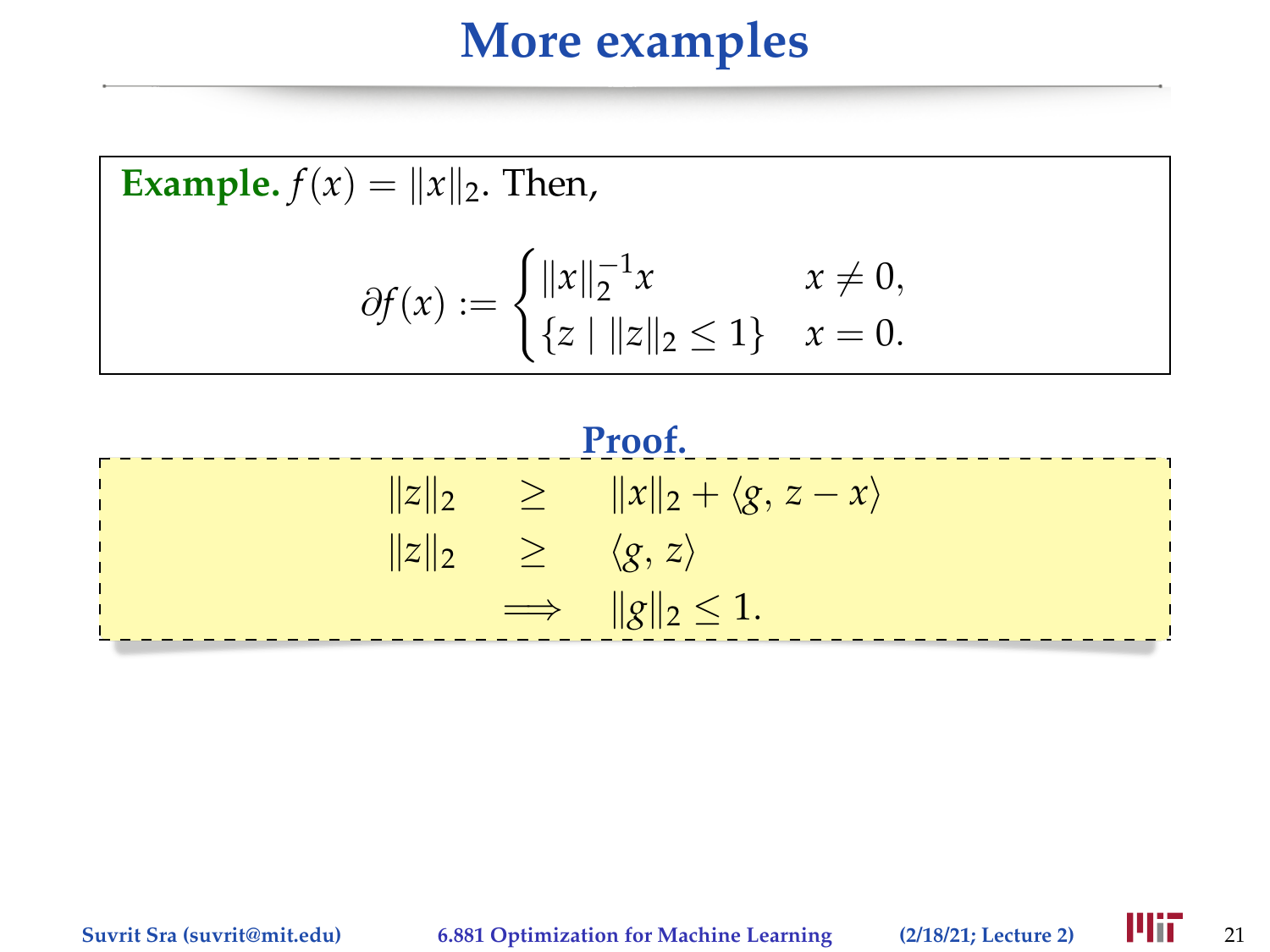# **Calculus rules**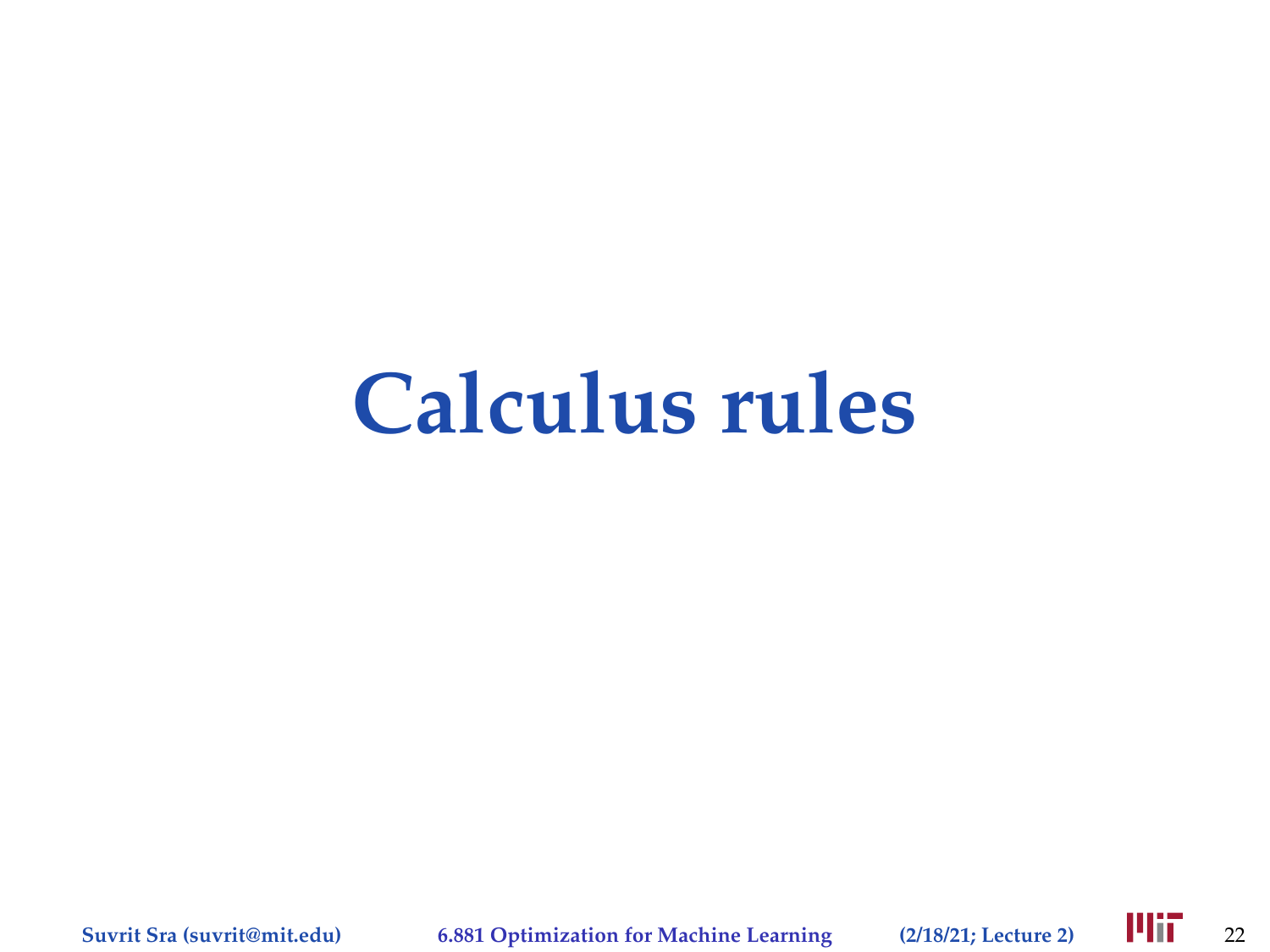### **Recall basic calculus**

If *f* and *k* are differentiable, we know that

$$
\blacksquare \text{ Addition: } \nabla (f + k)(x) = \nabla f(x) + \nabla k(x)
$$

■ **Scaling**: 
$$
\nabla(\alpha f(x)) = \alpha \nabla f(x)
$$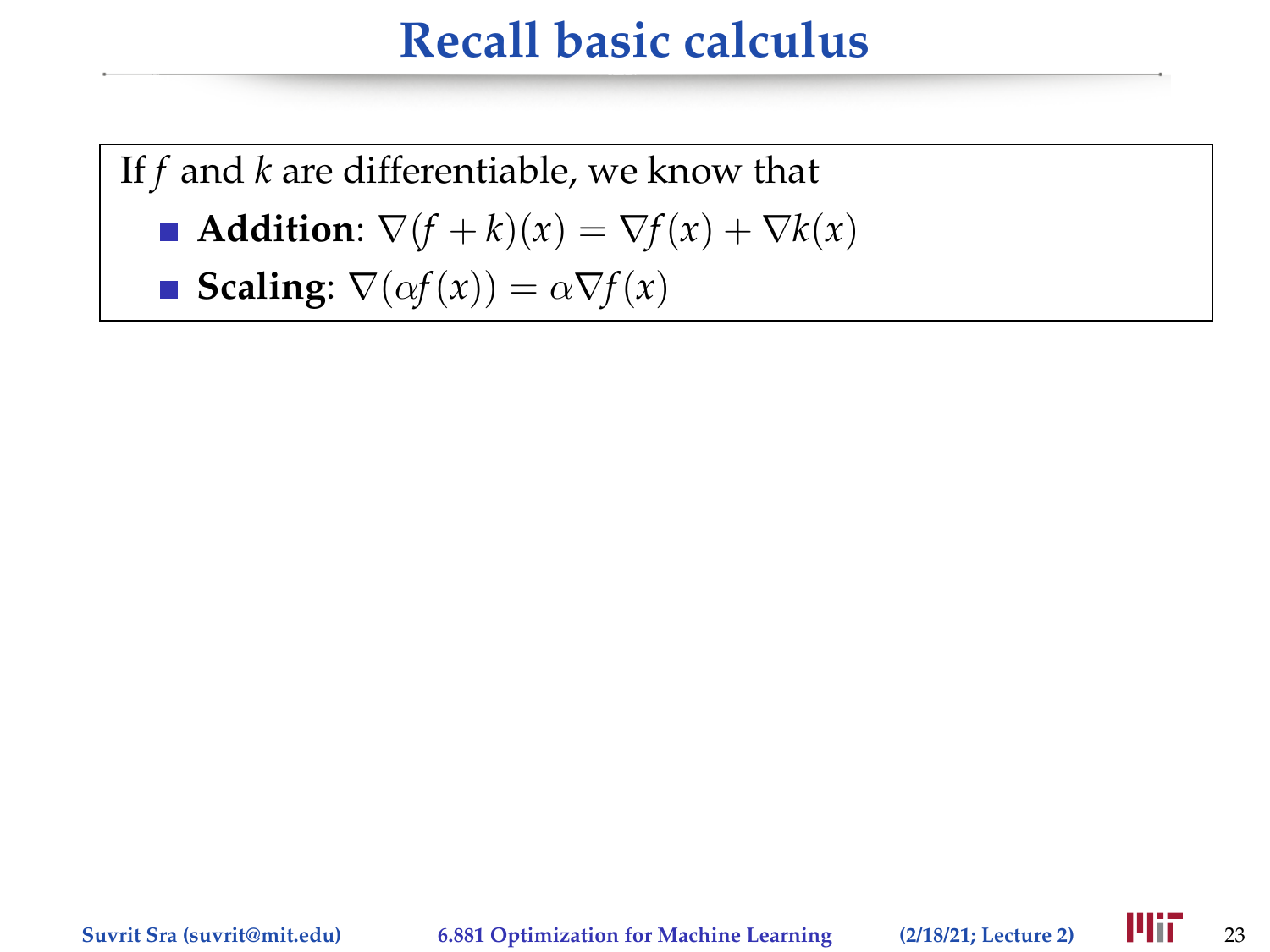#### **Recall basic calculus**

If *f* and *k* are differentiable, we know that

- **Addition:**  $\nabla (f + k)(x) = \nabla f(x) + \nabla k(x)$
- **Scaling**:  $\nabla(\alpha f(x)) = \alpha \nabla f(x)$

#### **Chain rule**

If  $f: \mathbb{R}^n \to \mathbb{R}^m$ , and  $k: \mathbb{R}^m \to \mathbb{R}^p$ . Let  $h: \mathbb{R}^n \to \mathbb{R}^p$  be the composition  $h(x) = (k \circ f)(x) = k(f(x))$ . Then,  $Dh(x) = Dk(f(x))Df(x).$ 

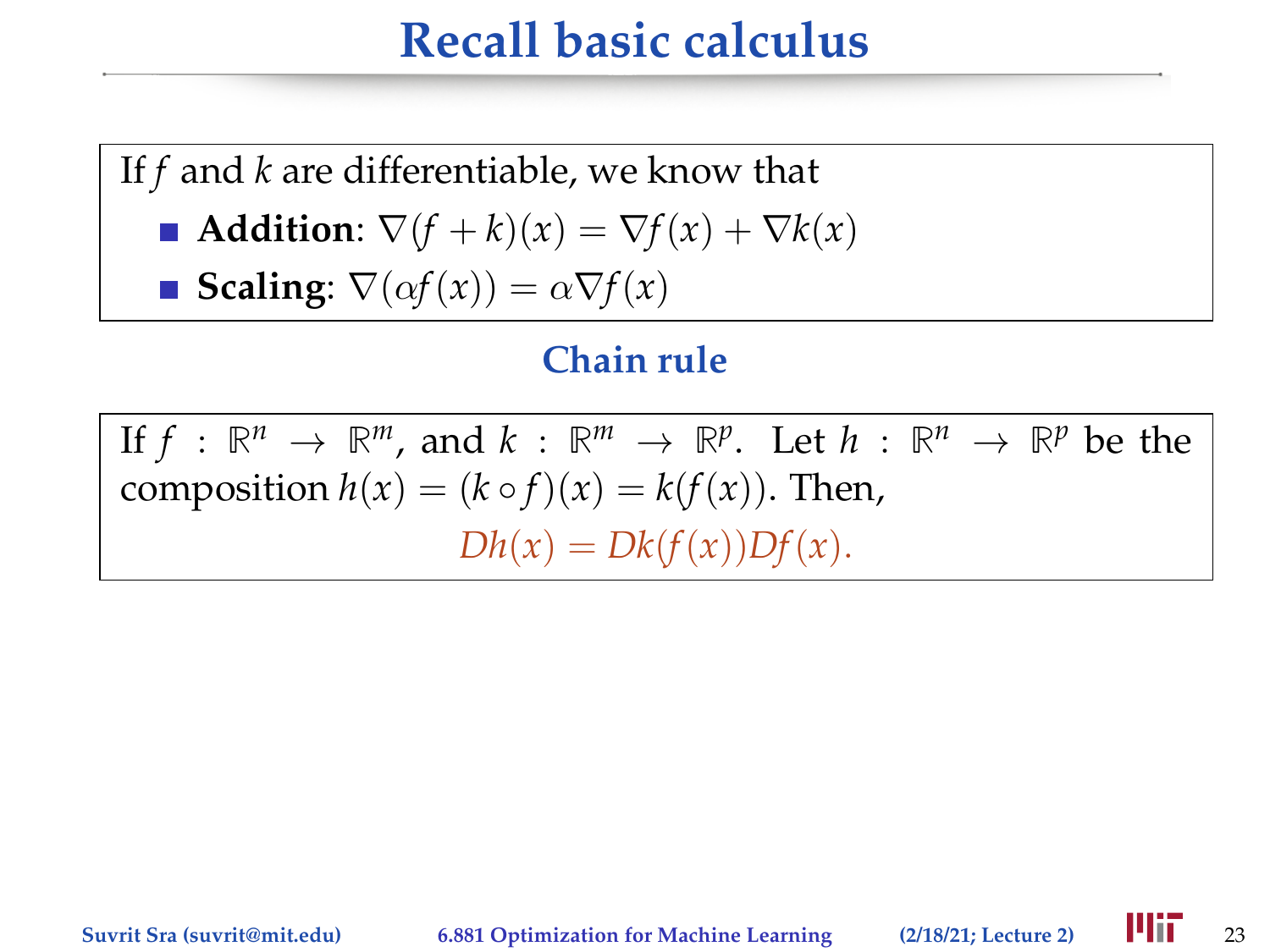## **Recall basic calculus**

If *f* and *k* are differentiable, we know that

- **Addition:**  $\nabla (f + k)(x) = \nabla f(x) + \nabla k(x)$
- **Scaling**:  $\nabla(\alpha f(x)) = \alpha \nabla f(x)$

#### **Chain rule**

If  $f: \mathbb{R}^n \to \mathbb{R}^m$ , and  $k: \mathbb{R}^m \to \mathbb{R}^p$ . Let  $h: \mathbb{R}^n \to \mathbb{R}^p$  be the composition  $h(x) = (k \circ f)(x) = k(f(x))$ . Then,  $Dh(x) = Dk(f(x))Df(x)$ .

**Example.** If  $f : \mathbb{R}^n \to \mathbb{R}$  and  $k : \mathbb{R} \to \mathbb{R}$ , then using the fact that  $\nabla h(x) = [Dh(x)]^T$ , we obtain

$$
\nabla h(x) = k'(f(x)) \nabla f(x).
$$

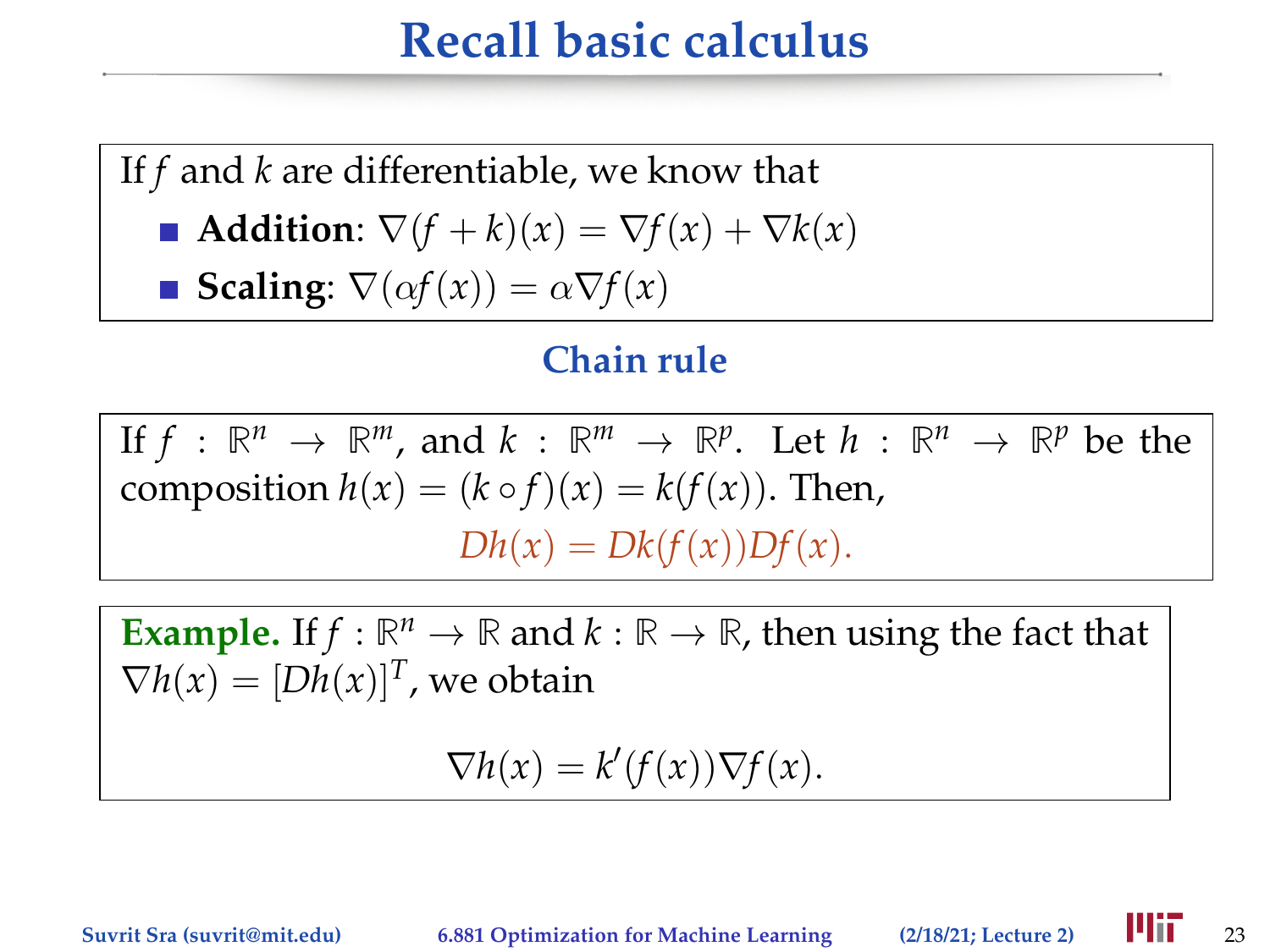♠ Finding one subgradient within ∂*f*(*x*)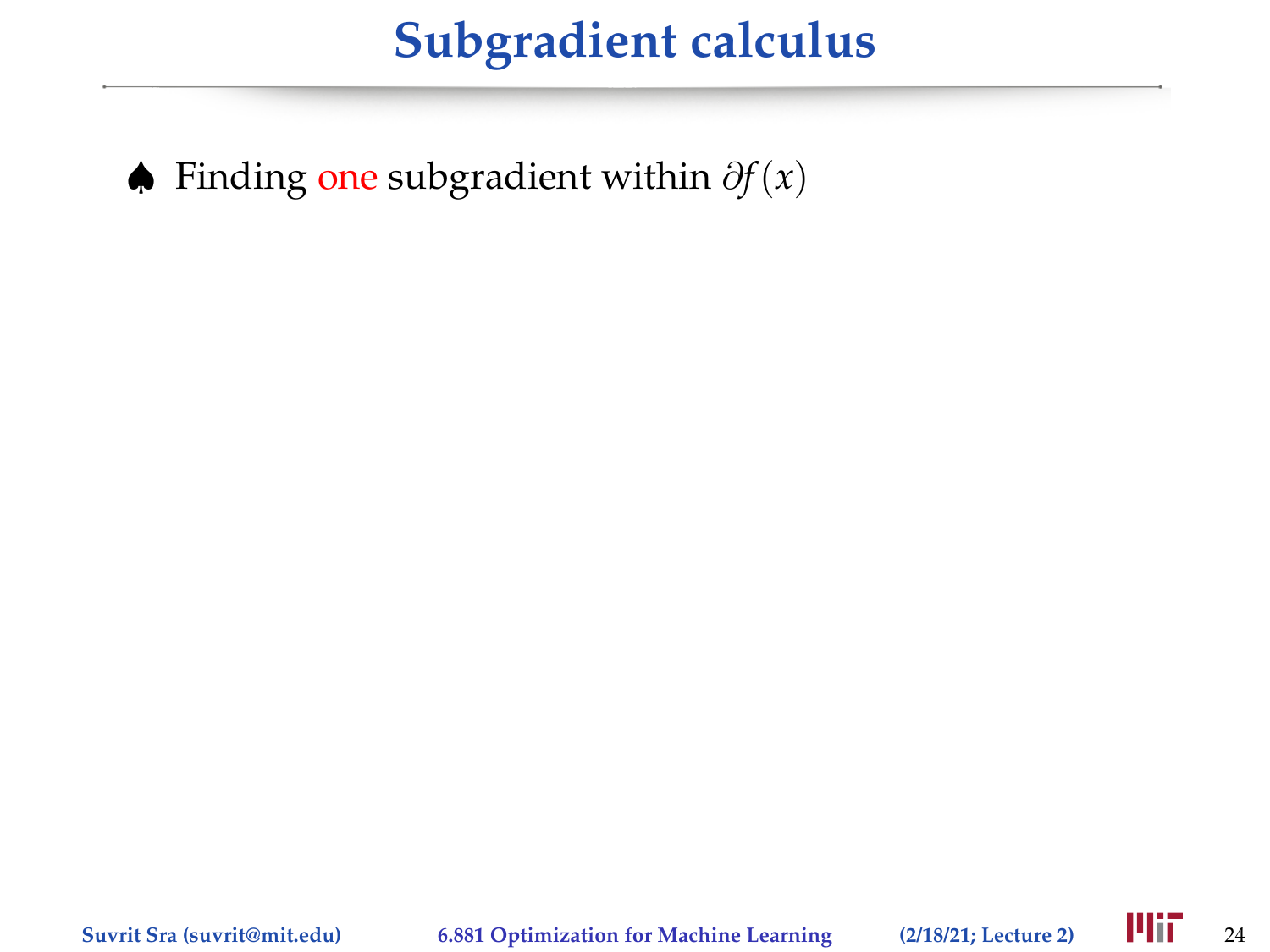- ♠ Finding one subgradient within ∂*f*(*x*)
- ♠ Determining entire subdifferential ∂*f*(*x*) at a point *x*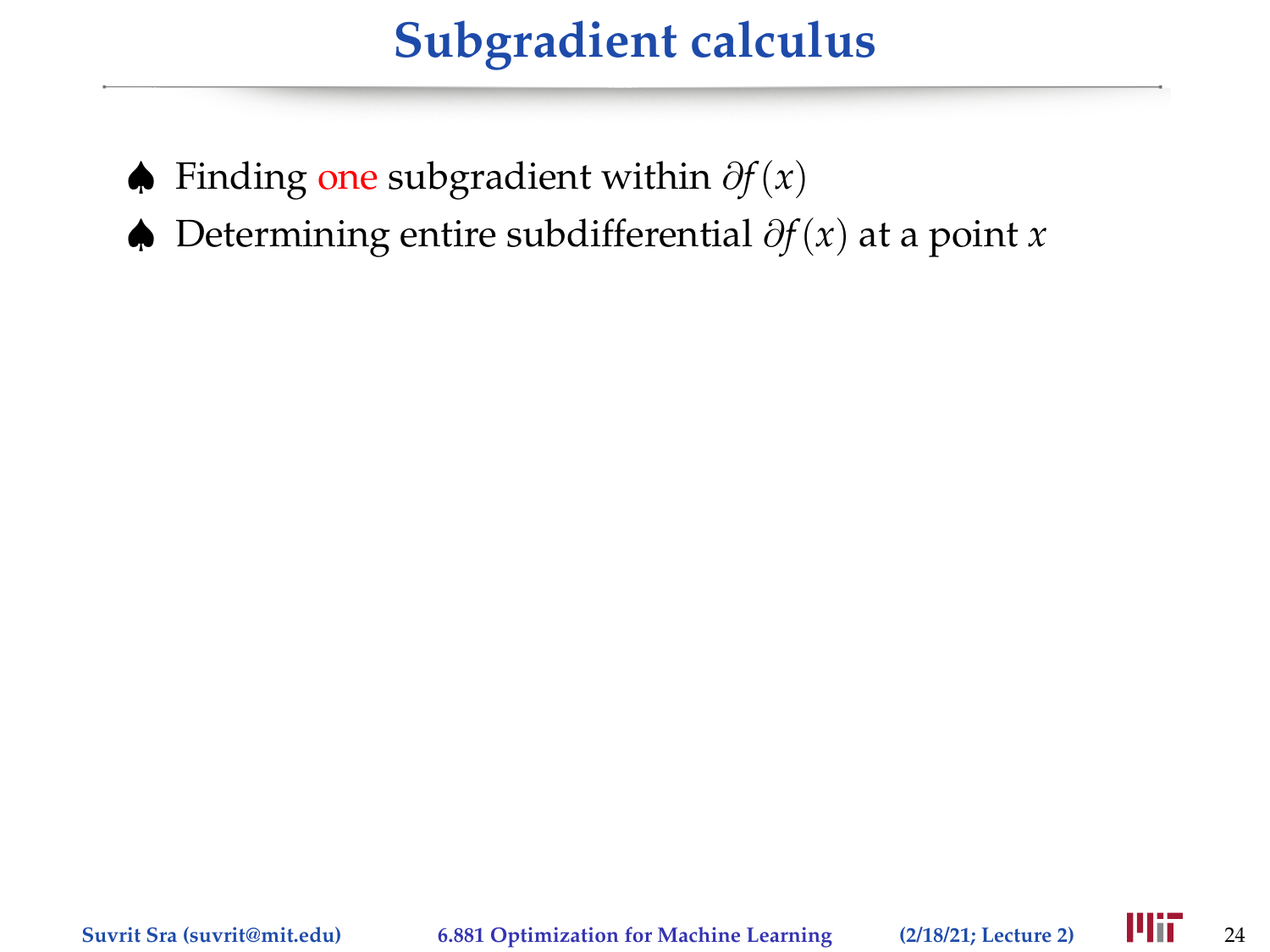- ♠ Finding one subgradient within ∂*f*(*x*)
- ♠ Determining entire subdifferential ∂*f*(*x*) at a point *x*
- ♠ Do we have the chain rule?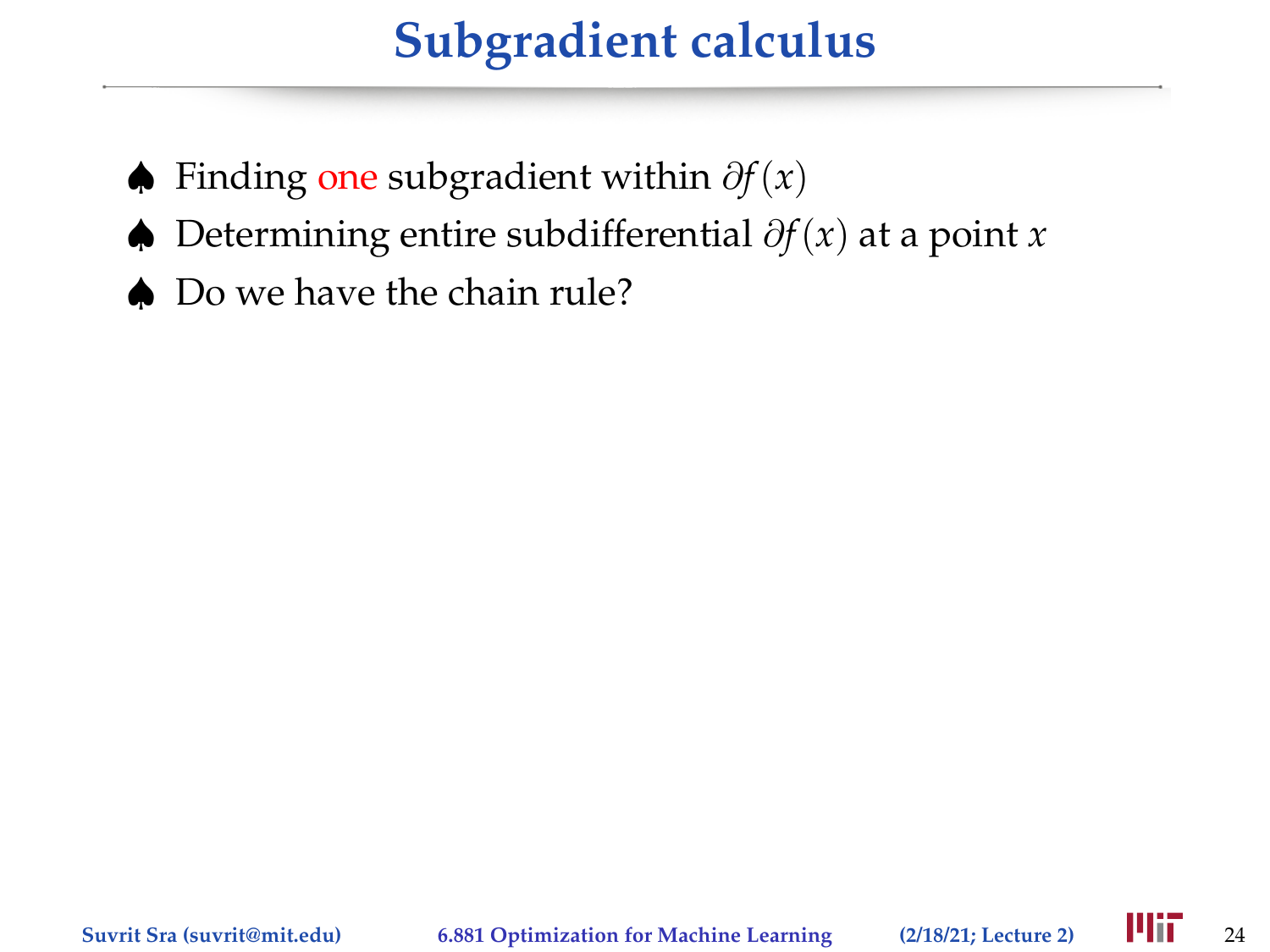- ♠ Finding one subgradient within ∂*f*(*x*)
- ♠ Determining entire subdifferential ∂*f*(*x*) at a point *x*
- ♠ Do we have the chain rule?
- ♠ Usually not easy!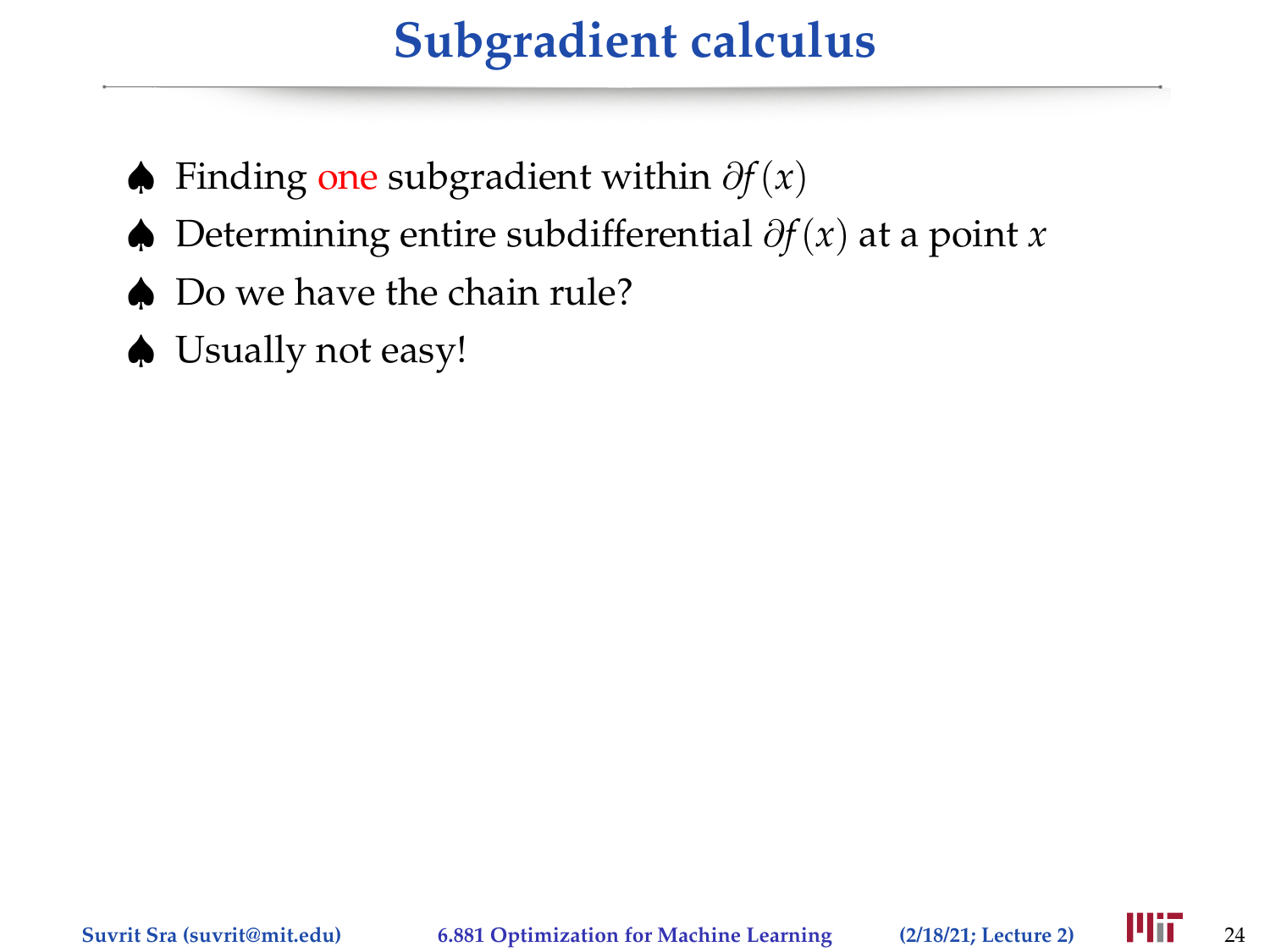$\oint$  If *f* is differentiable,  $\partial f(x) = \{\nabla f(x)\}\$ 

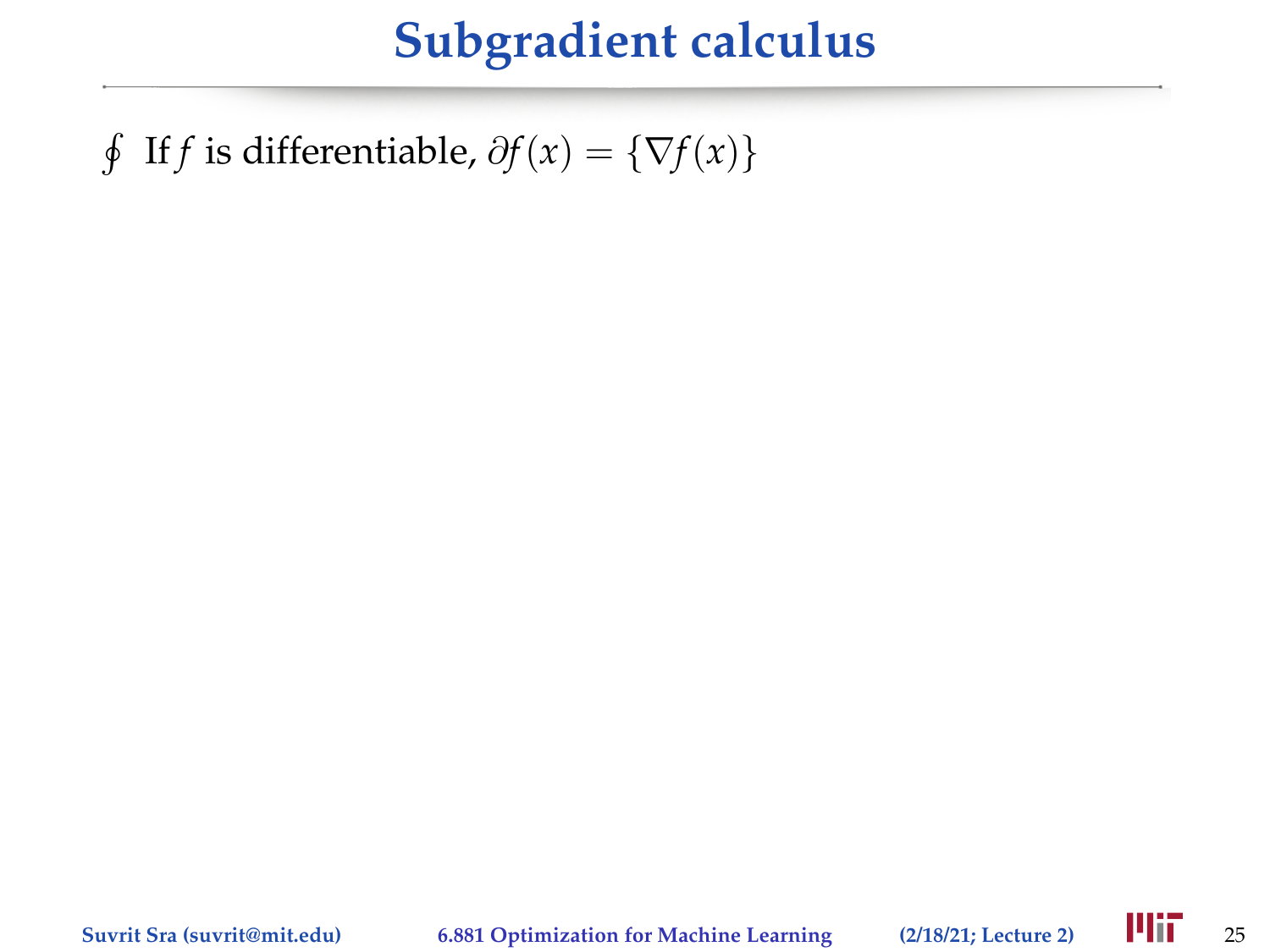$\oint$  If *f* is differentiable,  $\partial f(x) = \{\nabla f(x)\}\$  $\oint$ **Scaling**  $\alpha > 0$ ,  $\partial(\alpha f)(x) = \alpha \partial f(x) = {\alpha g \mid g \in \partial f(x)}$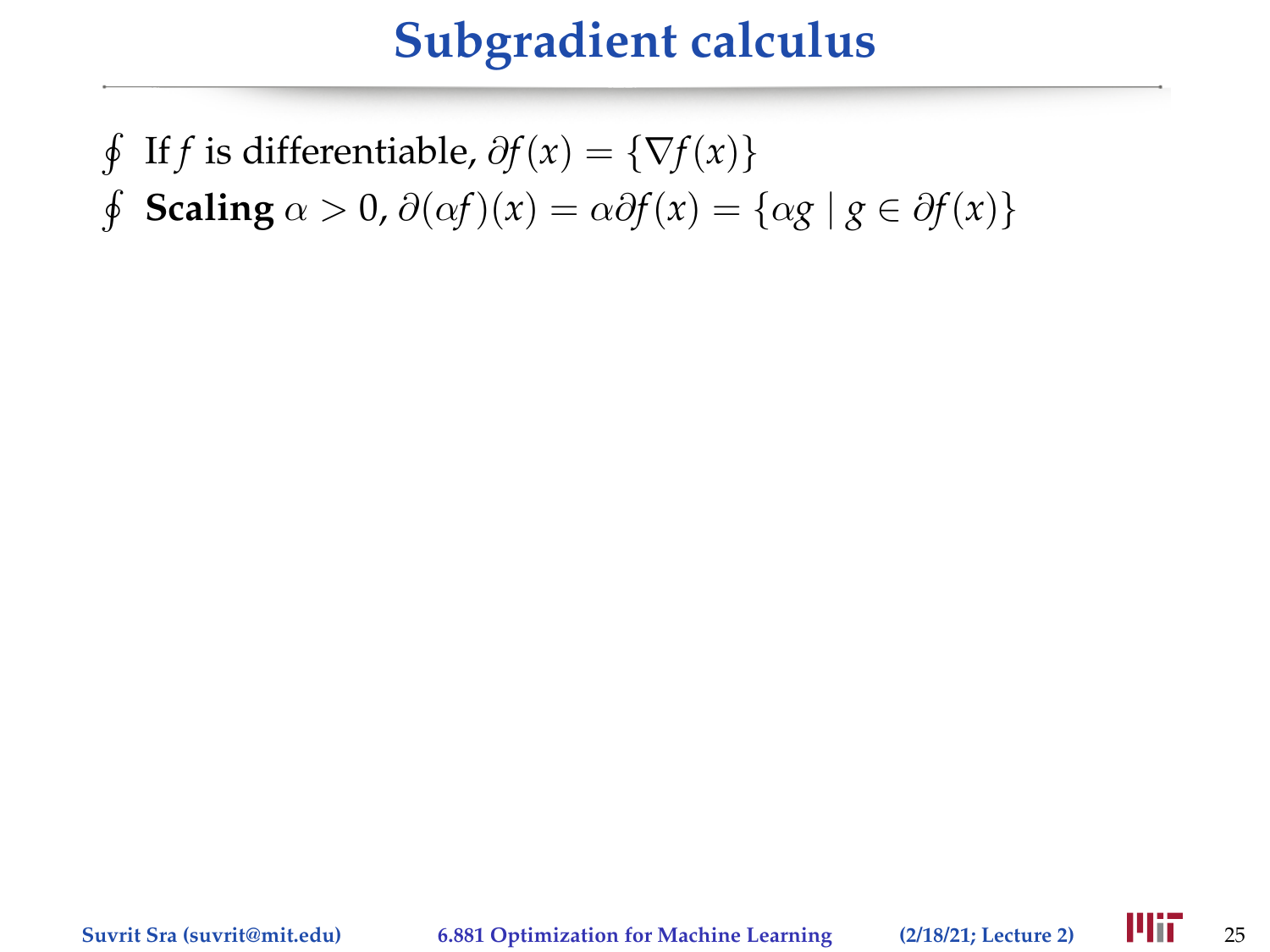- $\oint$ If *f* is differentiable,  $\partial f(x) = \{\nabla f(x)\}\$
- $\oint$ **Scaling**  $\alpha > 0$ ,  $\partial(\alpha f)(x) = \alpha \partial f(x) = {\alpha g \mid g \in \partial f(x)}$
- $\oint$ **Addition**<sup>\*</sup>:  $\partial(f+k)(x) = \partial f(x) + \partial k(x)$  (set addition)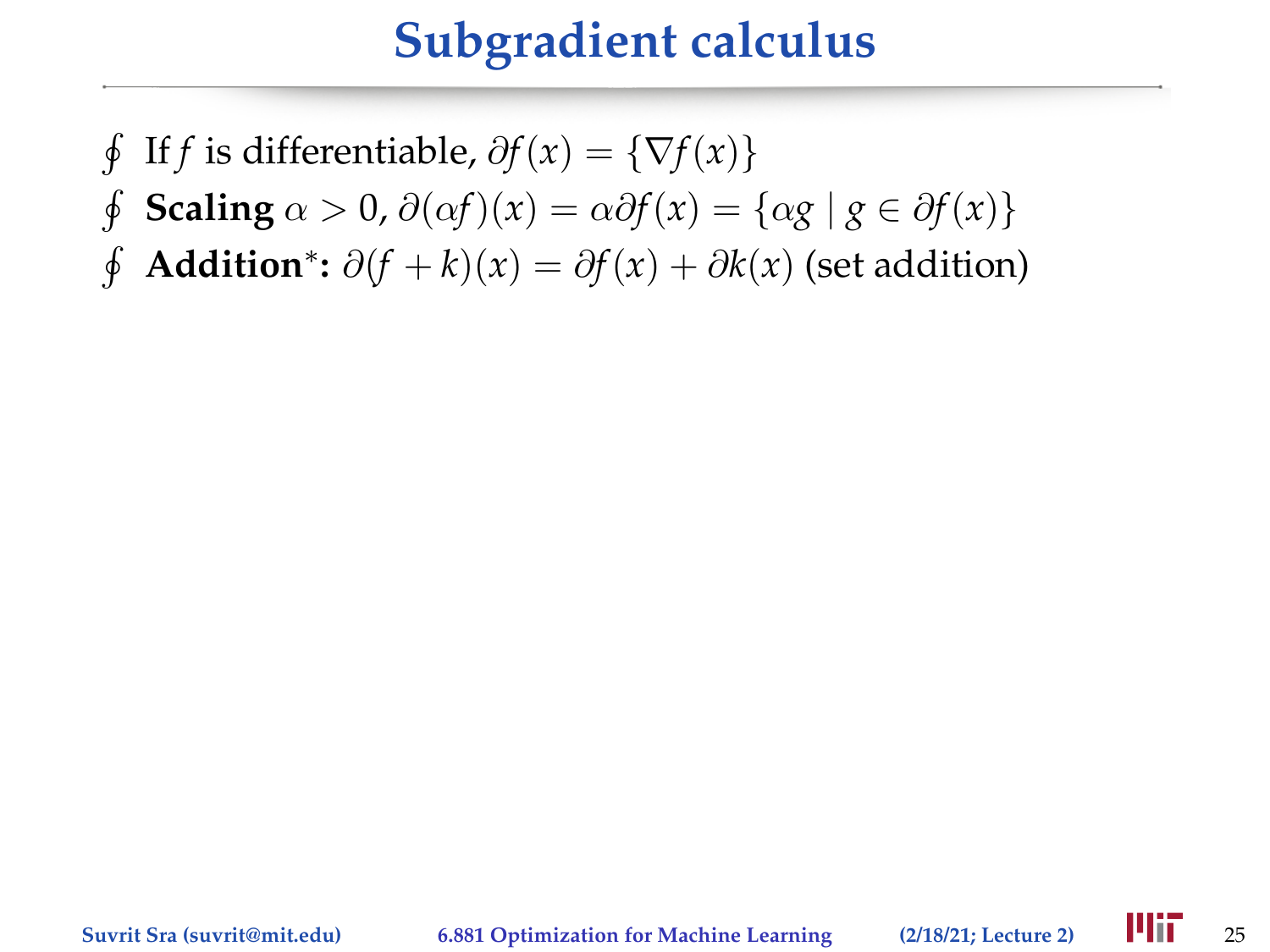$$
\oint \text{ If } f \text{ is differentiable, } \partial f(x) = \{ \nabla f(x) \}
$$
\n
$$
\oint \text{Scaling } \alpha > 0, \partial(\alpha f)(x) = \alpha \partial f(x) = \{ \alpha g \mid g \in \partial f(x) \}
$$
\n
$$
\oint \text{Addition}^* : \partial(f + k)(x) = \partial f(x) + \partial k(x) \text{ (set addition)}
$$
\n
$$
\oint \text{Chain rule}^* : \text{Let } A \in \mathbb{R}^{m \times n}, b \in \mathbb{R}^m, f : \mathbb{R}^m \to \mathbb{R}, \text{ and}
$$
\n
$$
h : \mathbb{R}^n \to \mathbb{R} \text{ be given by } h(x) = f(Ax + b). \text{ Then,}
$$
\n
$$
\partial h(x) = A^T \partial f(Ax + b).
$$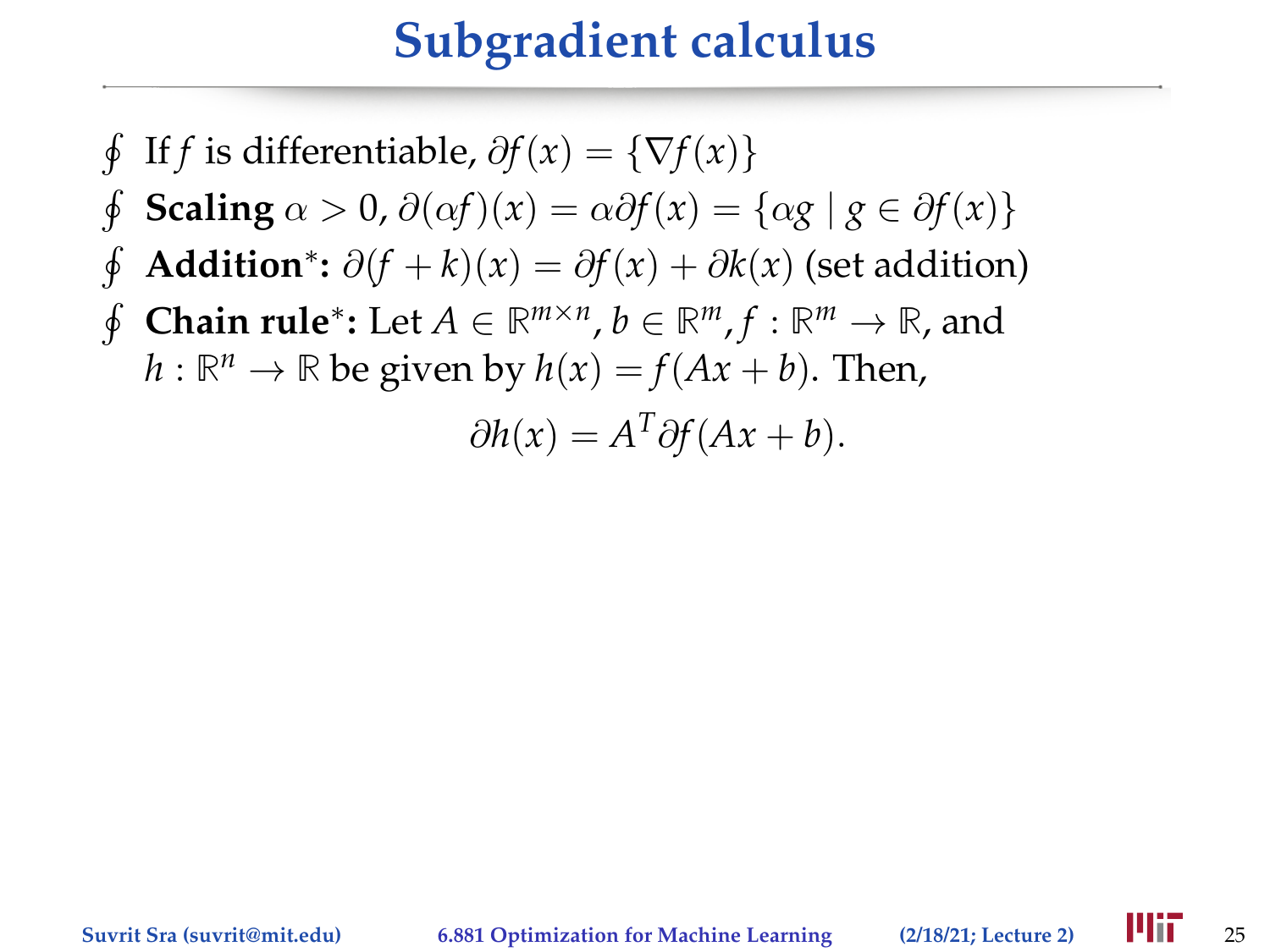$$
\oint \text{ If } f \text{ is differentiable, } \partial f(x) = \{ \nabla f(x) \}
$$
\n
$$
\oint \text{Scaling } \alpha > 0, \partial(\alpha f)(x) = \alpha \partial f(x) = \{ \alpha g \mid g \in \partial f(x) \}
$$
\n
$$
\oint \text{ Addition}^* : \partial(f + k)(x) = \partial f(x) + \partial k(x) \text{ (set addition)}
$$
\n
$$
\oint \text{Chain rule}^* : \text{Let } A \in \mathbb{R}^{m \times n}, b \in \mathbb{R}^m, f : \mathbb{R}^m \to \mathbb{R}, \text{ and}
$$
\n
$$
h : \mathbb{R}^n \to \mathbb{R} \text{ be given by } h(x) = f(Ax + b). \text{ Then,}
$$
\n
$$
\partial h(x) = A^T \partial f(Ax + b).
$$
\n
$$
\oint \text{Chain rule}^* : h(x) = f \circ k, \text{ where } k : X \to Y \text{ is diff.}
$$

$$
\partial h(x) = \partial f(k(x)) \circ Dk(x) = [Dk(x)]^T \partial f(k(x))
$$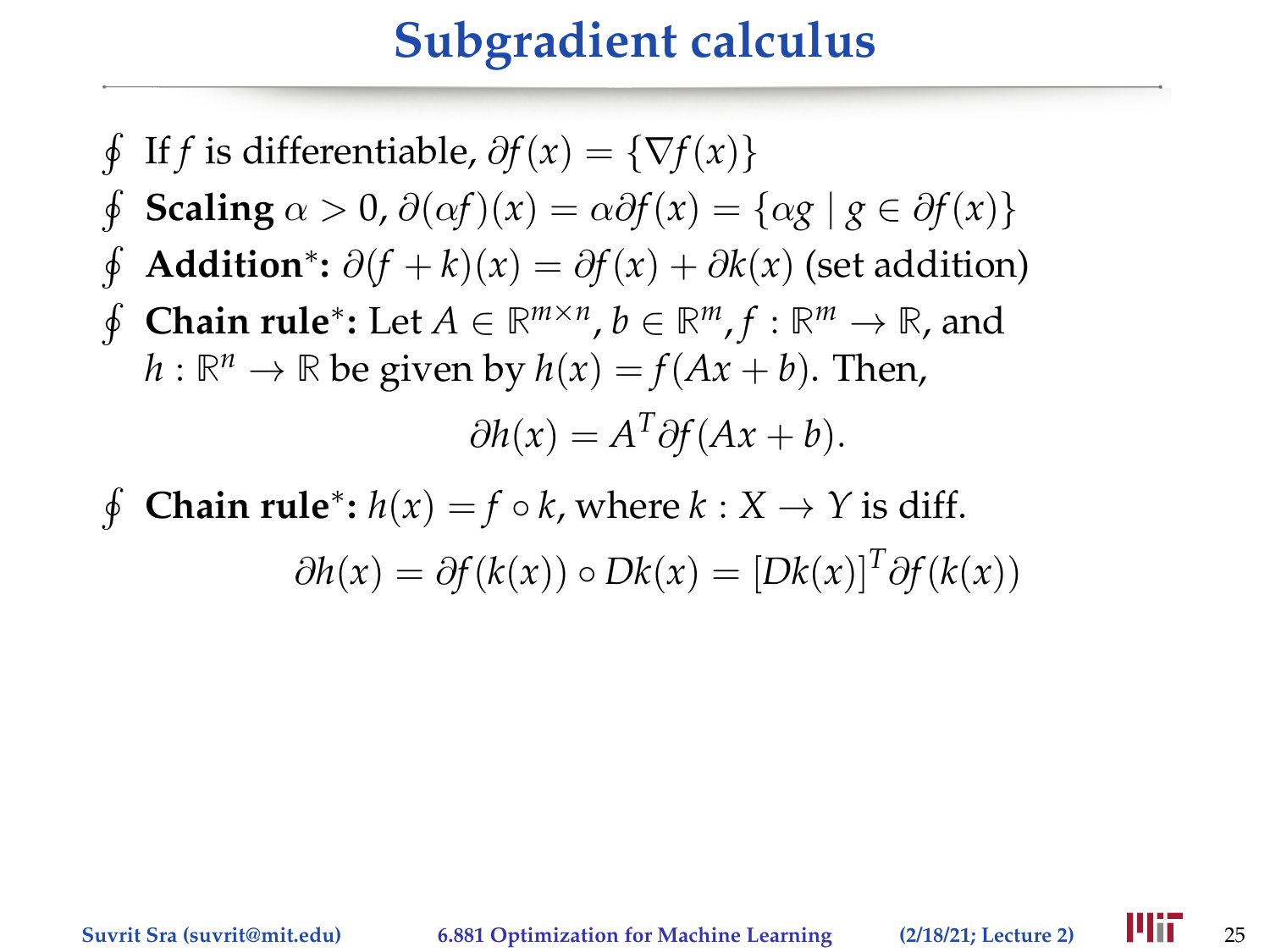$$
\oint \text{ If } f \text{ is differentiable, } \partial f(x) = \{ \nabla f(x) \}
$$
\n
$$
\oint \text{Scaling } \alpha > 0, \partial(\alpha f)(x) = \alpha \partial f(x) = \{ \alpha g \mid g \in \partial f(x) \}
$$
\n
$$
\oint \text{Addition}^* : \partial(f + k)(x) = \partial f(x) + \partial k(x) \text{ (set addition)}
$$
\n
$$
\oint \text{Chain rule}^* : \text{Let } A \in \mathbb{R}^{m \times n}, b \in \mathbb{R}^m, f : \mathbb{R}^m \to \mathbb{R}, \text{ and}
$$
\n
$$
h : \mathbb{R}^n \to \mathbb{R} \text{ be given by } h(x) = f(Ax + b). \text{ Then,}
$$
\n
$$
\partial h(x) = A^T \partial f(Ax + b).
$$

 $\oint$ **Chain rule\*:**  $h(x) = f \circ k$ , where  $k : X \to Y$  is diff.  $\partial h(x) = \partial f(k(x)) \circ Dk(x) = [Dk(x)]^T \partial f(k(x))$ 

 $\oint$  $\mathbf{Max\ function}^* \colon \mathrm{If} f(x) := \max_{1 \leq i \leq m} f_i(x)$ , then  $\partial f(x) = \text{conv} \bigcup \{ \partial f_i(x) \mid f_i(x) = f(x) \},$ 

convex hull over subdifferentials of "active" functions at *x*

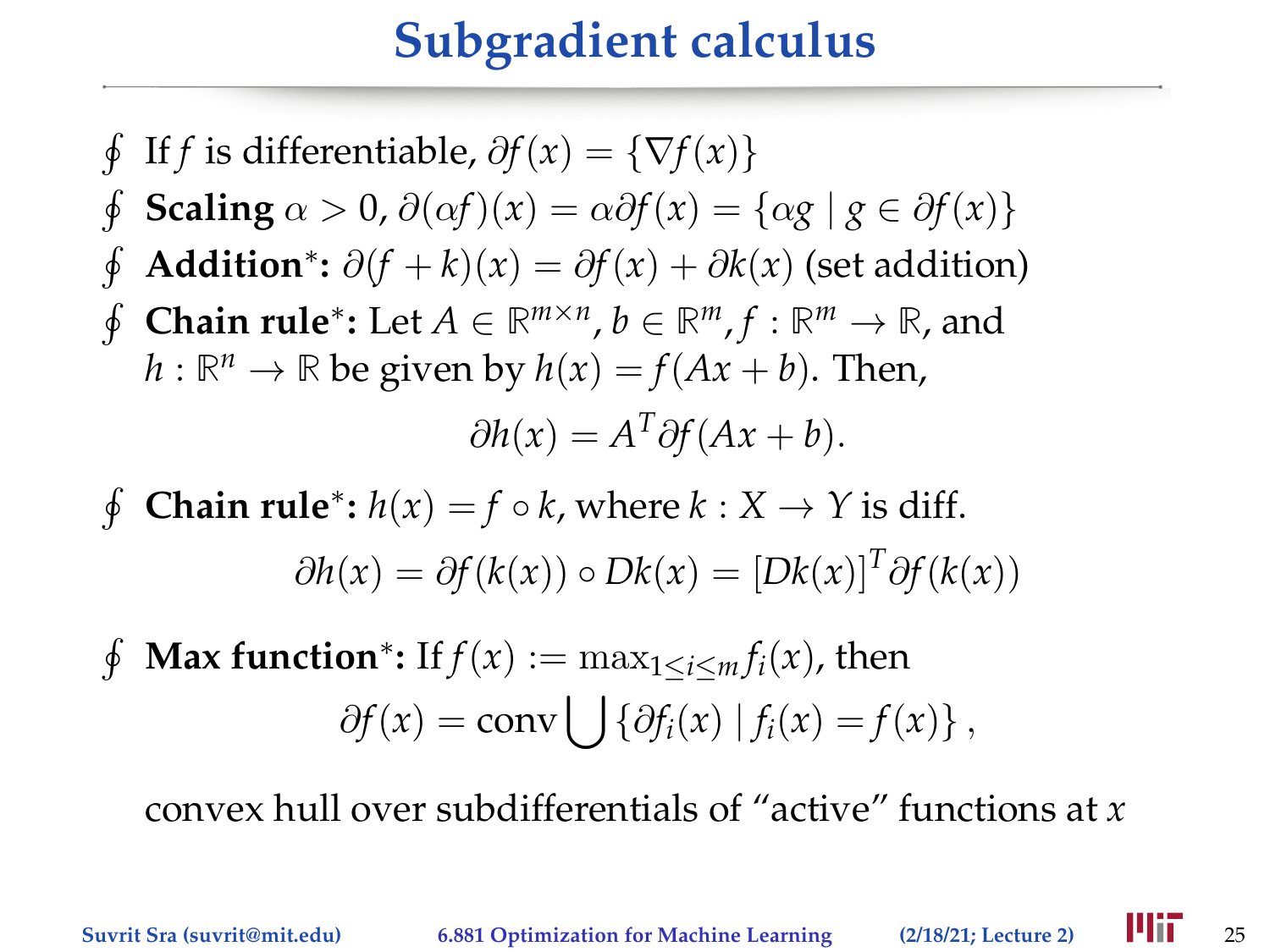$$
\oint \text{ If } f \text{ is differentiable, } \partial f(x) = \{ \nabla f(x) \}
$$
\n
$$
\oint \text{Scaling } \alpha > 0, \partial(\alpha f)(x) = \alpha \partial f(x) = \{ \alpha g \mid g \in \partial f(x) \}
$$
\n
$$
\oint \text{ Addition}^* : \partial (f + k)(x) = \partial f(x) + \partial k(x) \text{ (set addition)}
$$
\n
$$
\oint \text{Chain rule}^* : \text{Let } A \in \mathbb{R}^{m \times n}, b \in \mathbb{R}^m, f : \mathbb{R}^m \to \mathbb{R}, \text{ and}
$$
\n
$$
h : \mathbb{R}^n \to \mathbb{R} \text{ be given by } h(x) = f(Ax + b). \text{ Then,}
$$
\n
$$
\partial h(x) = A^T \partial f(Ax + b).
$$

 $\phi$ **Chain rule\*:**  $h(x) = f \circ k$ , where  $k : X \to Y$  is diff.  $\partial h(x) = \partial f(k(x)) \circ Dk(x) = [Dk(x)]^T \partial f(k(x))$ 

 $\oint$  $\mathbf{Max\ function}^* \colon \mathrm{If} f(x) := \max_{1 \leq i \leq m} f_i(x)$ , then  $\partial f(x) = \text{conv} \bigcup \{ \partial f_i(x) \mid f_i(x) = f(x) \},$ 

convex hull over subdifferentials of "active" functions at *x*  $\phi$ **Conjugation:**  $z \in \partial f(x)$  if and only if  $x \in \partial f^*(z)$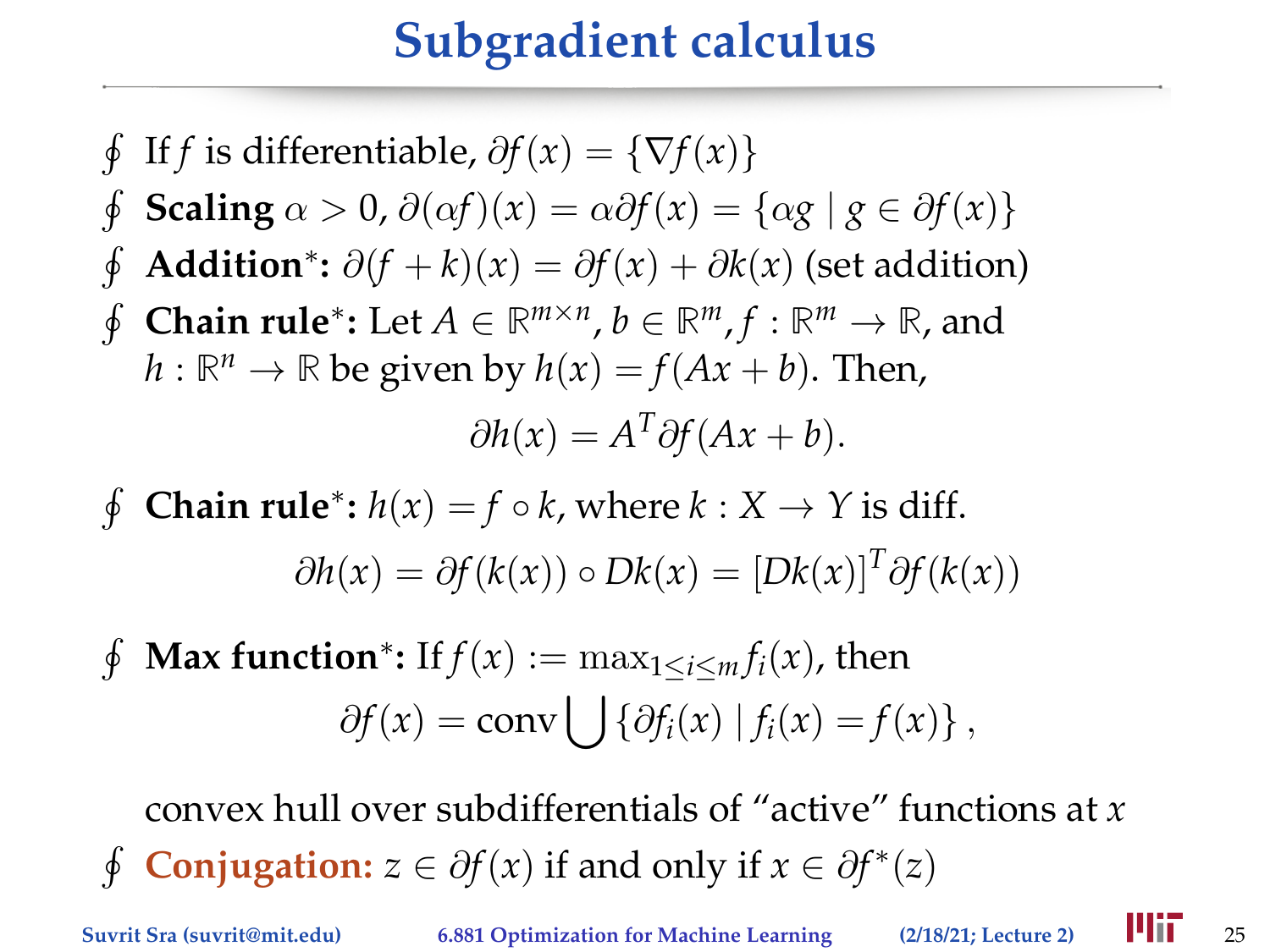# **Failure of addition rule**

#### It can happen that  $\partial(f_1 + f_2) \neq \partial f_1 + \partial f_2$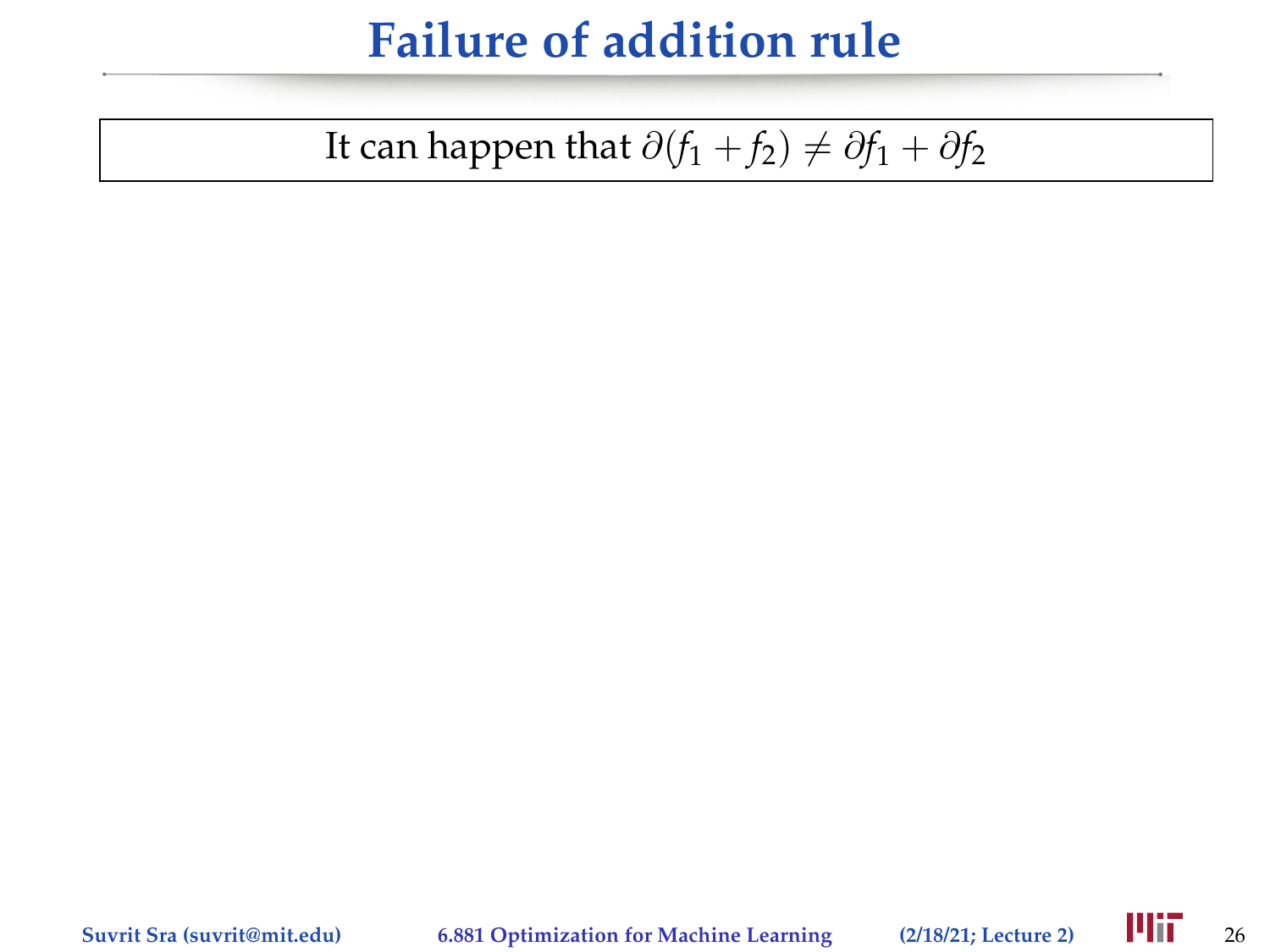# **Failure of addition rule**

It can happen that 
$$
\partial(f_1 + f_2) \neq \partial f_1 + \partial f_2
$$

**Example.** Define 
$$
f_1
$$
 and  $f_2$  by  
\n
$$
f_1(x) := \begin{cases}\n-2\sqrt{x} & \text{if } x \ge 0, \\
+\infty & \text{if } x < 0,\n\end{cases} \text{ and } f_2(x) := \begin{cases}\n+\infty & \text{if } x > 0, \\
-2\sqrt{-x} & \text{if } x \le 0.\n\end{cases}
$$
\nThen,  $f = f_1 + f_2 = \mathbb{1}_0$ , whereby  $\partial f(0) = \mathbb{R}$   
\nBut  $\partial f_1(0) = \partial f_2(0) = \emptyset$ .

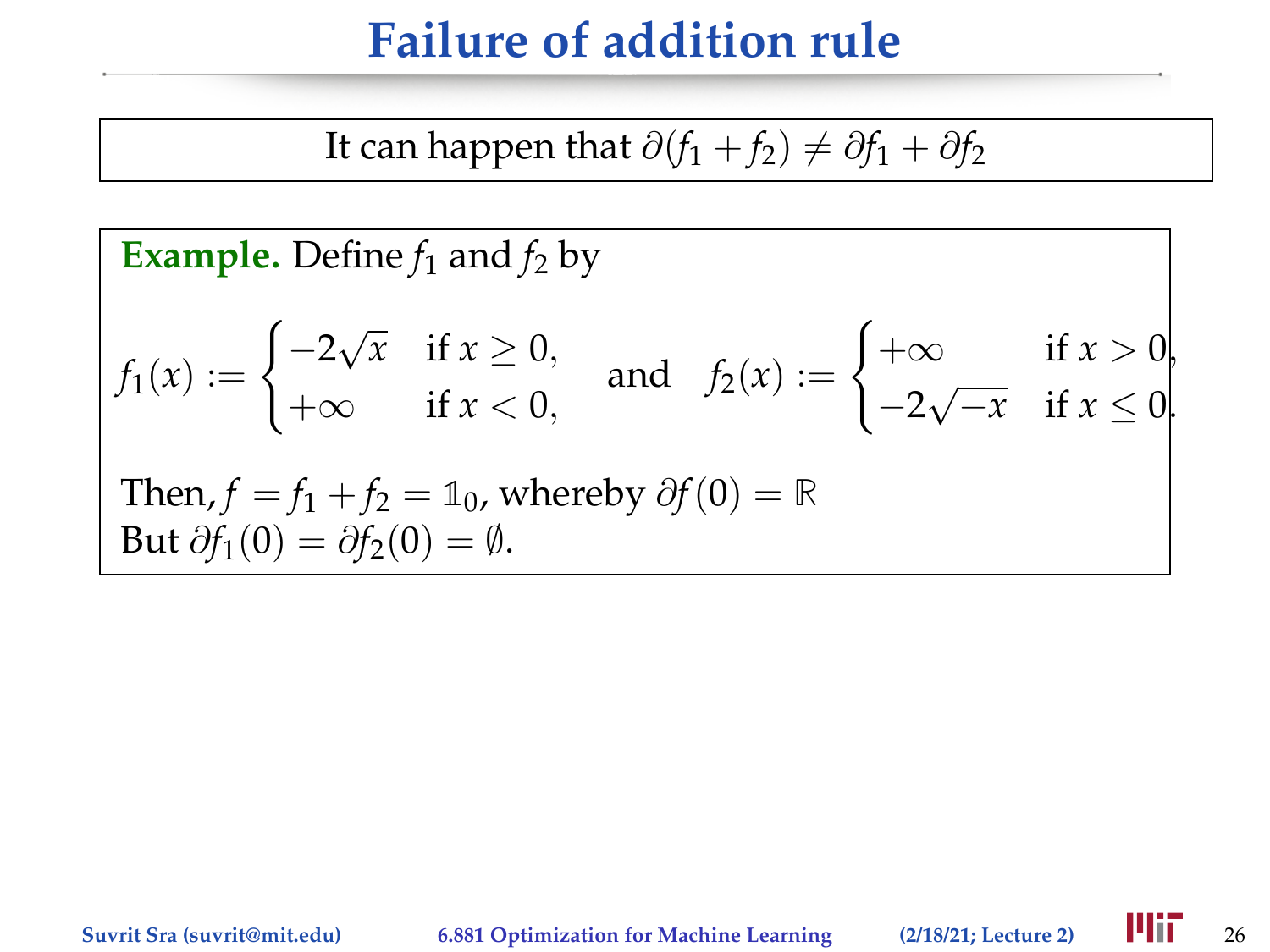# **Failure of addition rule**

It can happen that 
$$
\partial(f_1 + f_2) \neq \partial f_1 + \partial f_2
$$

**Example.** Define 
$$
f_1
$$
 and  $f_2$  by  
\n
$$
f_1(x) := \begin{cases}\n-2\sqrt{x} & \text{if } x \ge 0, \\
+\infty & \text{if } x < 0,\n\end{cases} \text{ and } f_2(x) := \begin{cases}\n+\infty & \text{if } x > 0, \\
-2\sqrt{-x} & \text{if } x \le 0.\n\end{cases}
$$
\nThen,  $f = f_1 + f_2 = \mathbb{1}_0$ , whereby  $\partial f(0) = \mathbb{R}$   
\nBut  $\partial f_1(0) = \partial f_2(0) = \emptyset$ .

However,  $\partial f_1(x) + \partial f_2(x) \subset \partial (f_1 + f_2)(x)$  always holds.

#### **Exercise:** Prove the above statement.

**Suvrit Sra (suvrit@mit.edu) 6.881 Optimization for Machine Learning (2/18/21; Lecture 2)** 26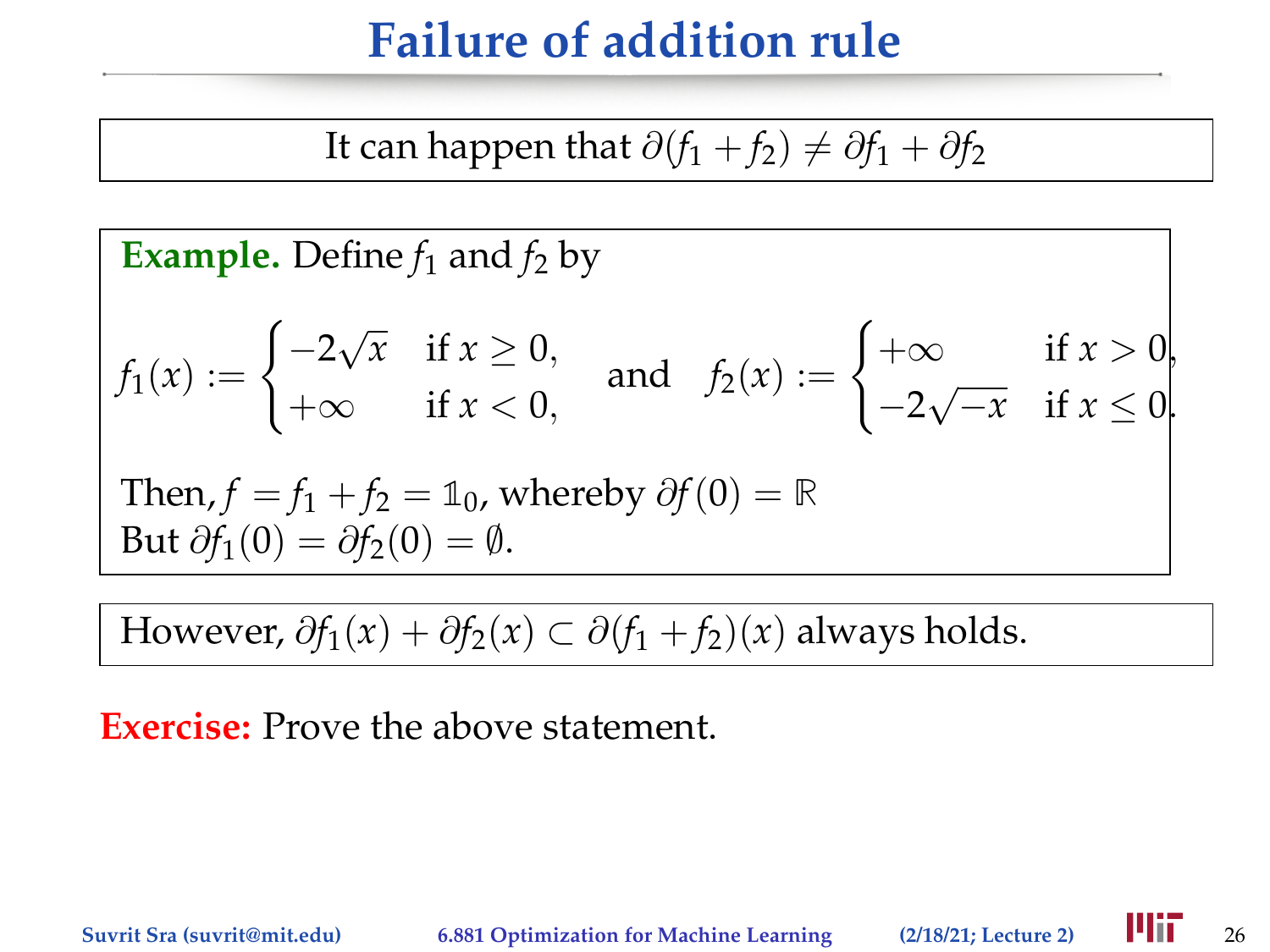# **Subdifferential: two examples**

**Example.**  $f(x) = ||x||_{\infty}$ . Then,  $\partial f(0) = \text{conv} \{ \pm e_1, \ldots, \pm e_n \},$ where *e<sup>i</sup>* is *i*-th canonical basis vector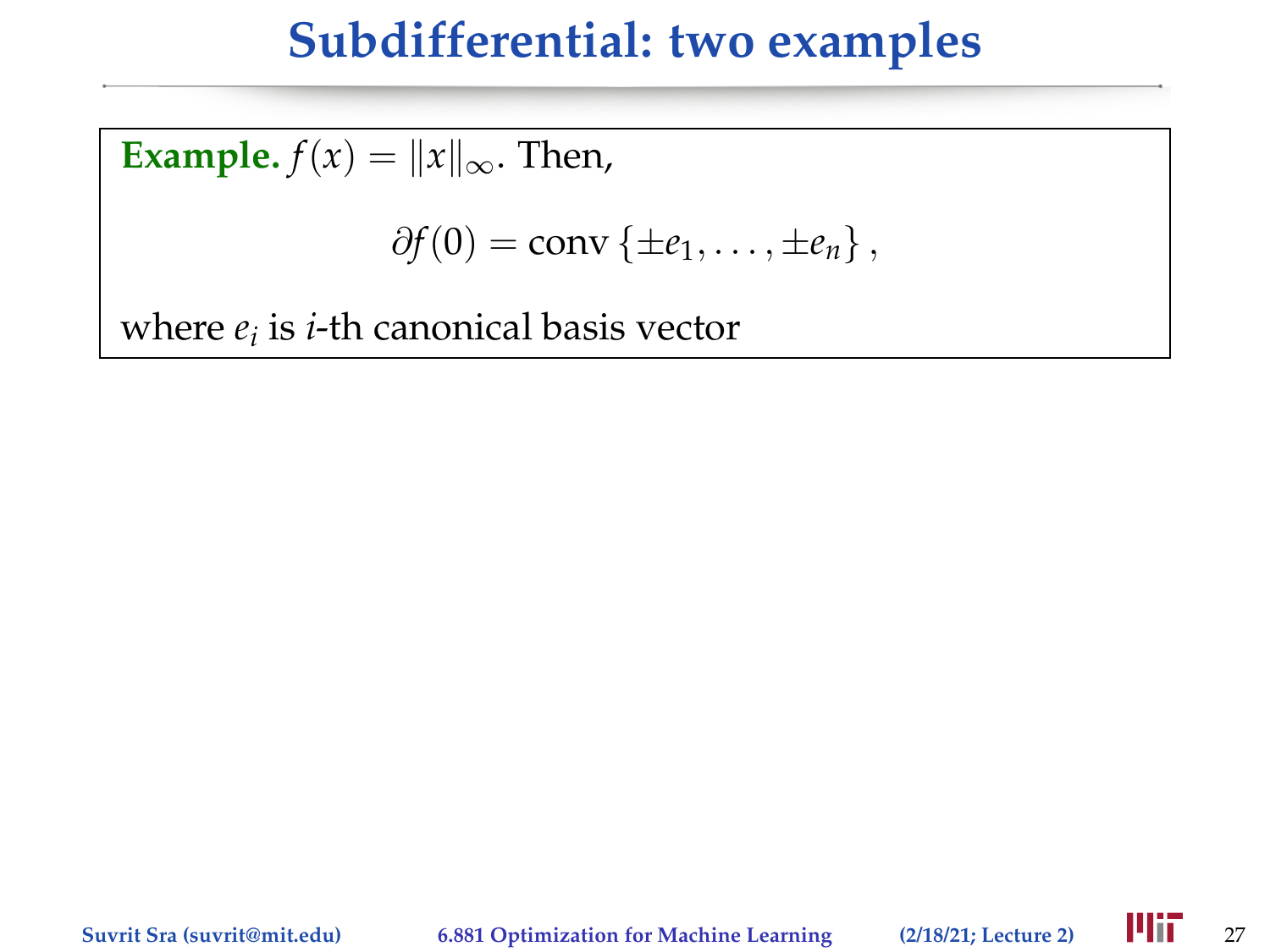# **Subdifferential: two examples**

**Example.**  $f(x) = ||x||_{\infty}$ . Then,  $\partial f(0) = \text{conv} \{ \pm e_1, \ldots, \pm e_n \},$ where *e<sup>i</sup>* is *i*-th canonical basis vector

To prove, notice that  $f(x) = \max_{1 \leq i \leq n} \left\{ |e_i^T x| \right\}$ ; apply max rule.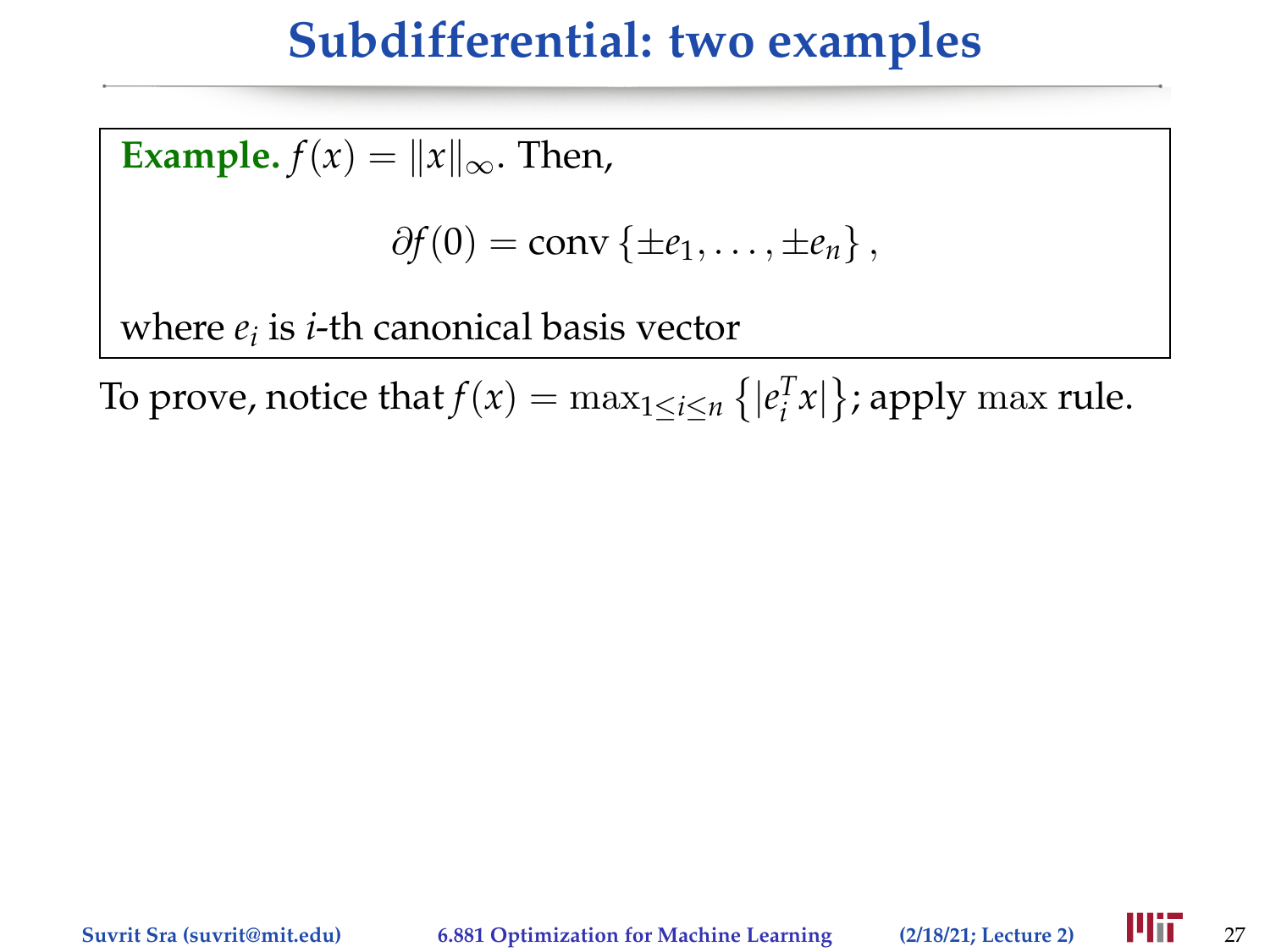# **Subdifferential: two examples**

**Example.**  $f(x) = ||x||_{\infty}$ . Then,  $\partial f(0) = \text{conv} \{ \pm e_1, \ldots, \pm e_n \}$ where *e<sup>i</sup>* is *i*-th canonical basis vector To prove, notice that  $f(x) = \max_{1 \leq i \leq n} \left\{ |e_i^T x| \right\}$ ; apply max rule. **Example.** Let  $f_1, f_2, \ldots, f_m$  be differentiable and convex. Let  $f(x) := \max(f_1(x), \ldots, f_m(x))$  $∂f(x) = co {∇f<sub>i</sub>(x) | f<sub>i</sub>(x) = f(x)}$ 

**Suvrit Sra (suvrit@mit.edu) 6.881 Optimization for Machine Learning (2/18/21; Lecture 2)** 27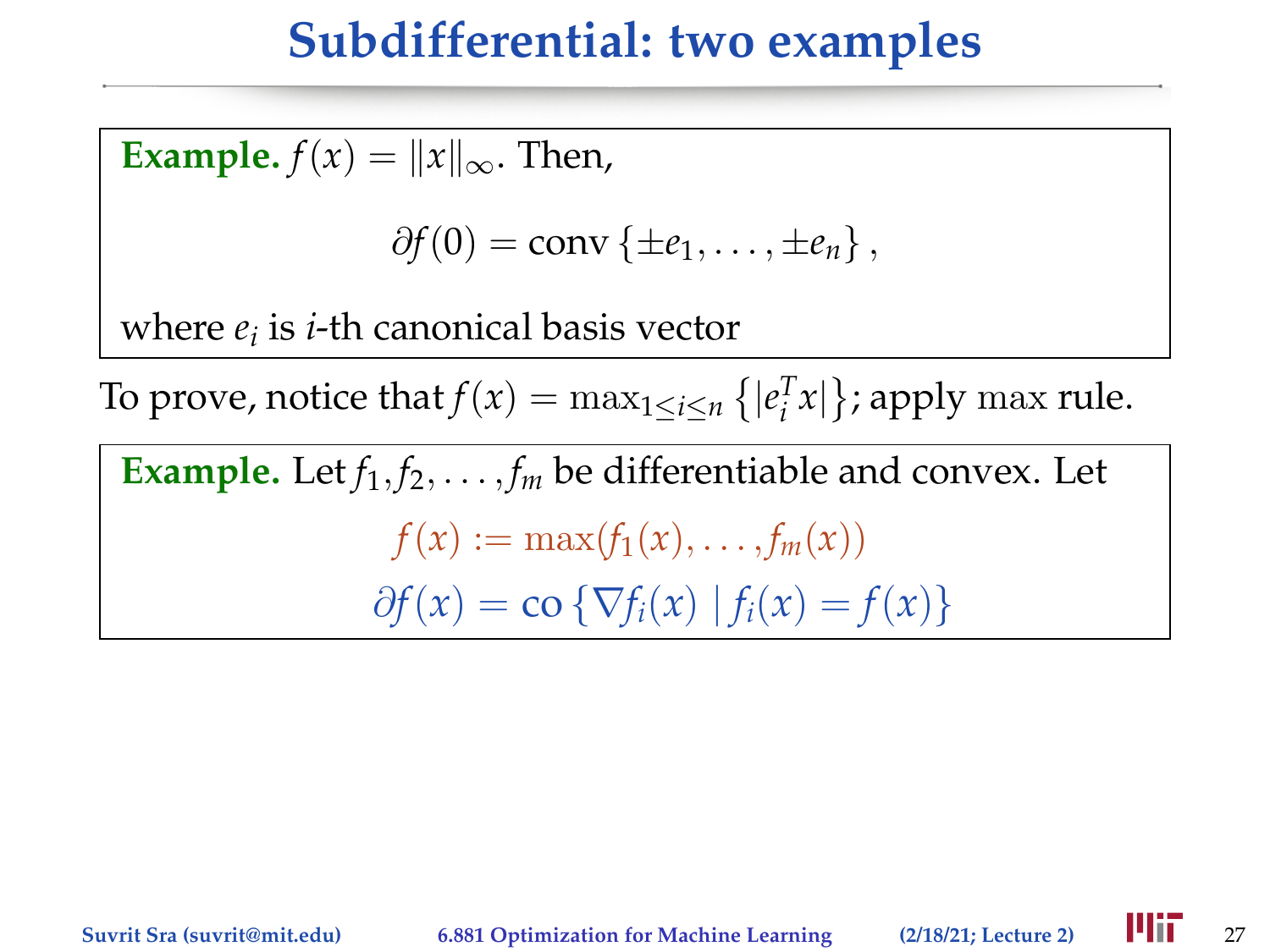# **Computing subgradients**

**Suvrit Sra (suvrit@mit.edu) 6.881 Optimization for Machine Learning (2/18/21; Lecture 2)** 28

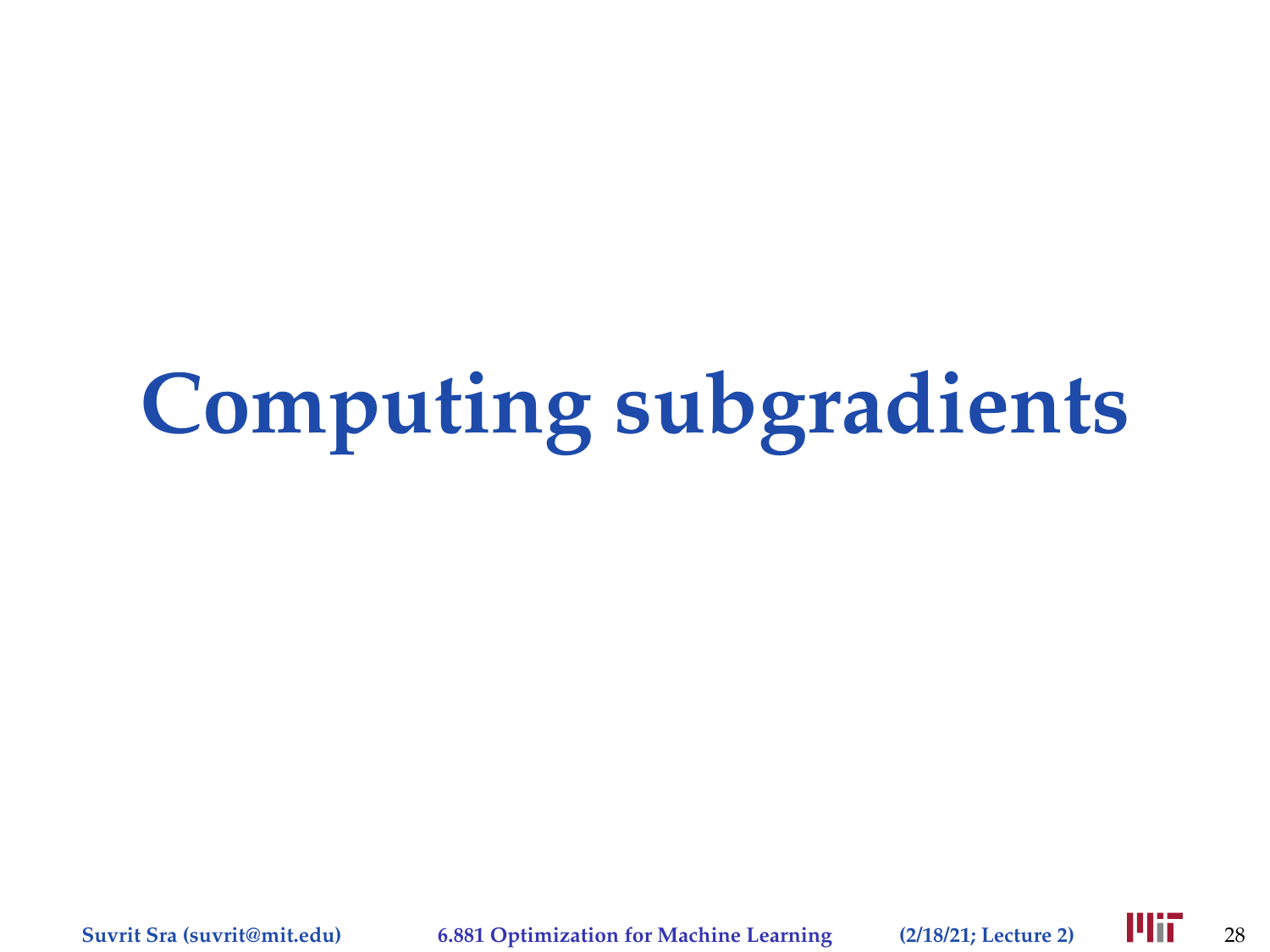$$
f(x) := \sup_{y \in \mathcal{Y}} \quad h(x, y)
$$

Getting ∂*f*(*x*) is complicated!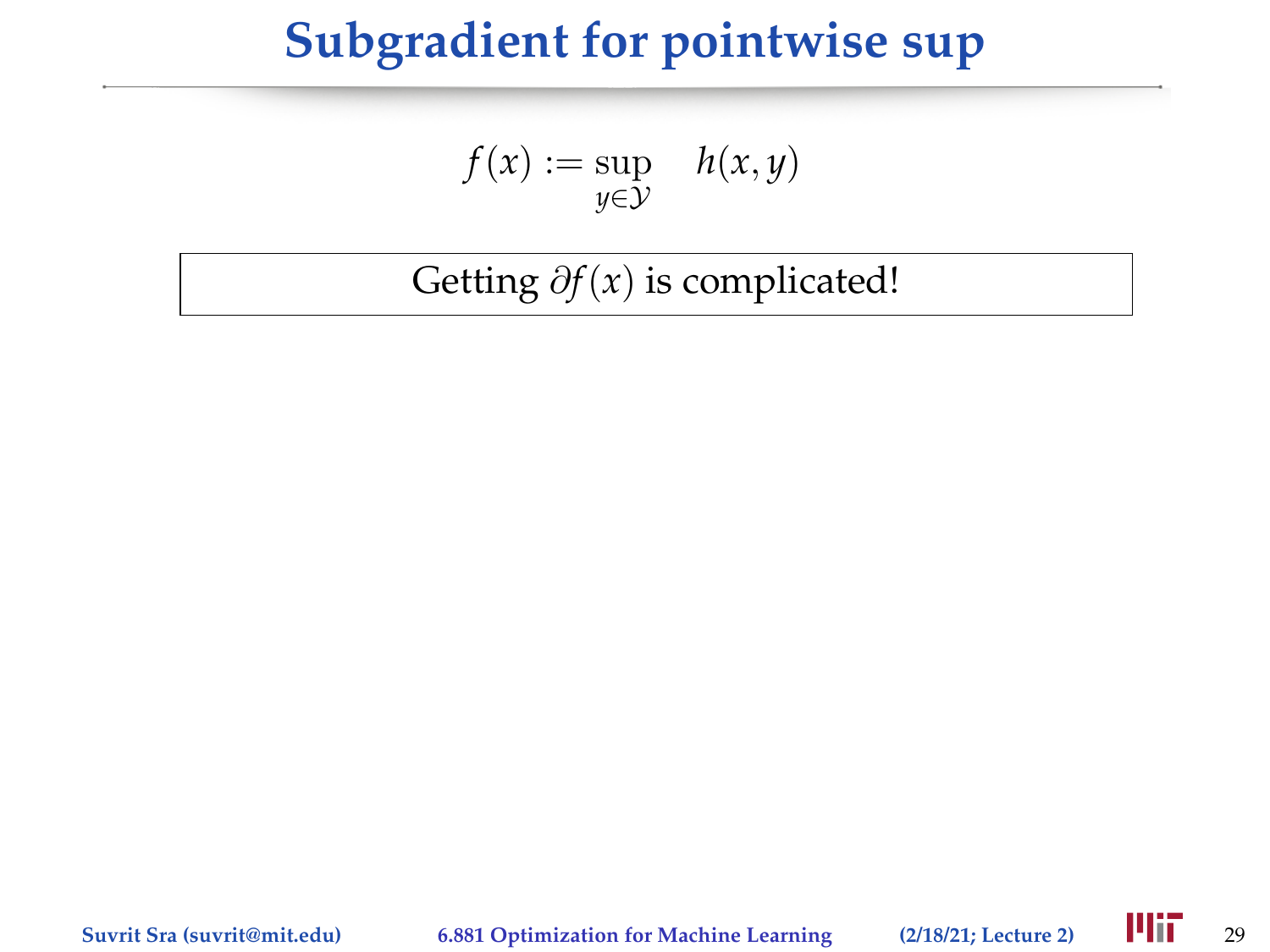$$
f(x) := \sup_{y \in \mathcal{Y}} \quad h(x, y)
$$

Getting ∂*f*(*x*) is complicated!

Simple way to obtain some *g*  $\in \partial f(x)$ :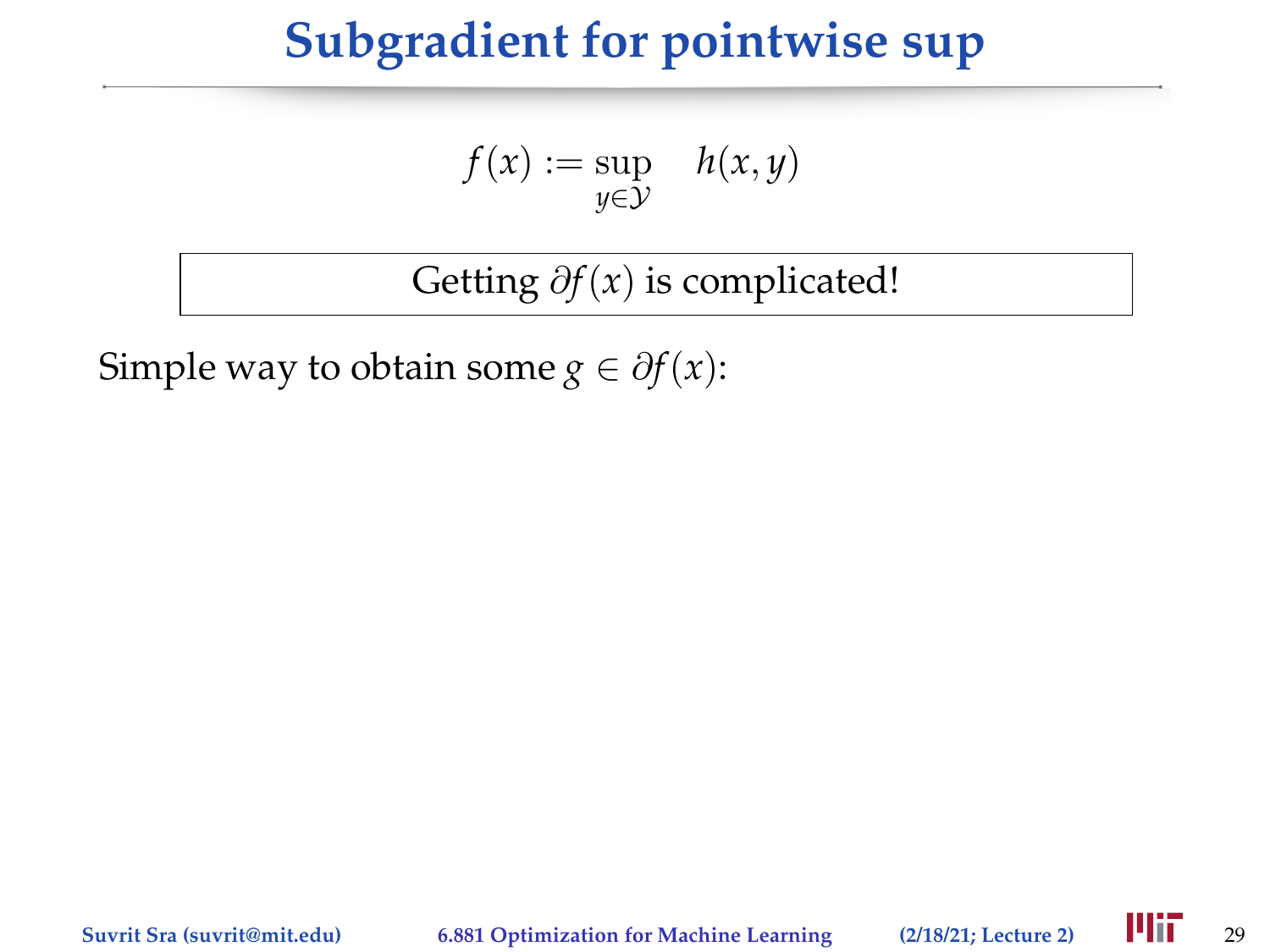$$
f(x) := \sup_{y \in \mathcal{Y}} \quad h(x, y)
$$

Getting ∂*f*(*x*) is complicated!

Simple way to obtain some *g*  $\in \partial f(x)$ :

• Pick any  $y^*$  for which  $h(x, y^*) = f(x)$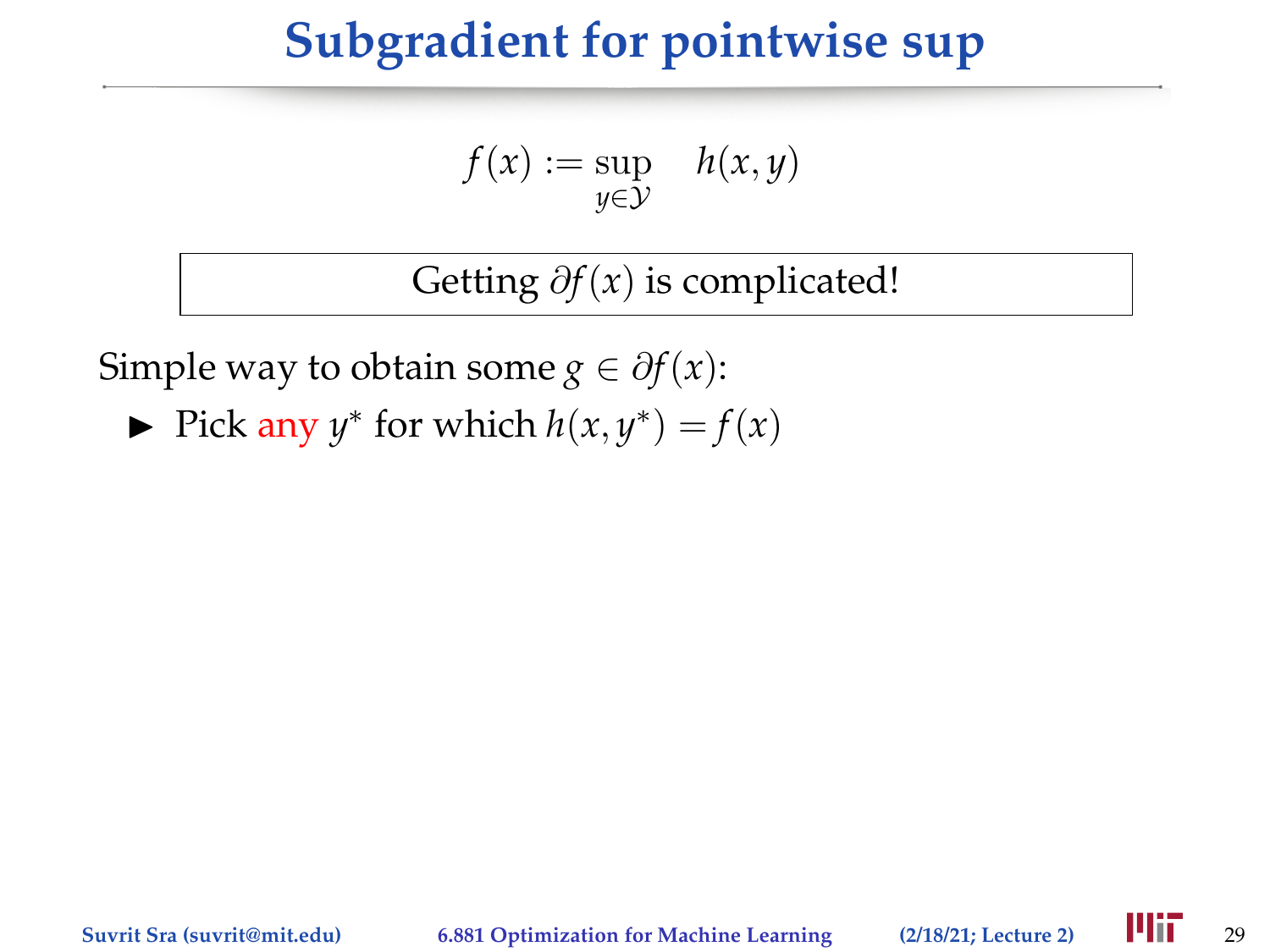$$
f(x) := \sup_{y \in \mathcal{Y}} \quad h(x, y)
$$

Getting ∂*f*(*x*) is complicated!

Simple way to obtain some *g*  $\in \partial f(x)$ :

- Pick any  $y^*$  for which  $h(x, y^*) = f(x)$
- ► Pick any subgradient *g*  $\in \partial h(x, y^*)$

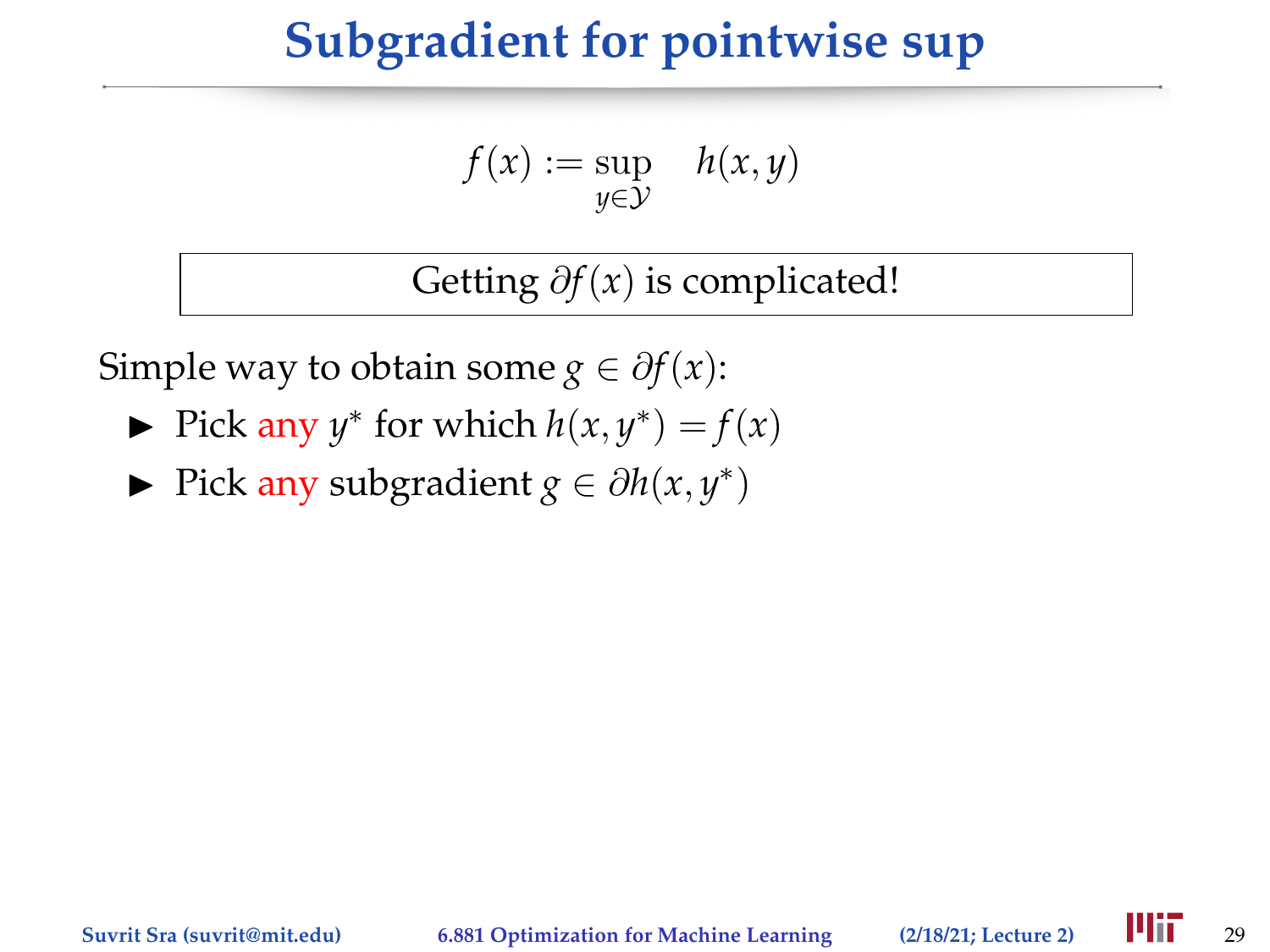$$
f(x) := \sup_{y \in \mathcal{Y}} \quad h(x, y)
$$

Getting ∂*f*(*x*) is complicated!

Simple way to obtain some *g*  $\in \partial f(x)$ :

- Pick any  $y^*$  for which  $h(x, y^*) = f(x)$
- ► Pick any subgradient *g*  $\in \partial h(x, y^*)$
- $\blacktriangleright$  This *g* ∈  $\partial f(x)$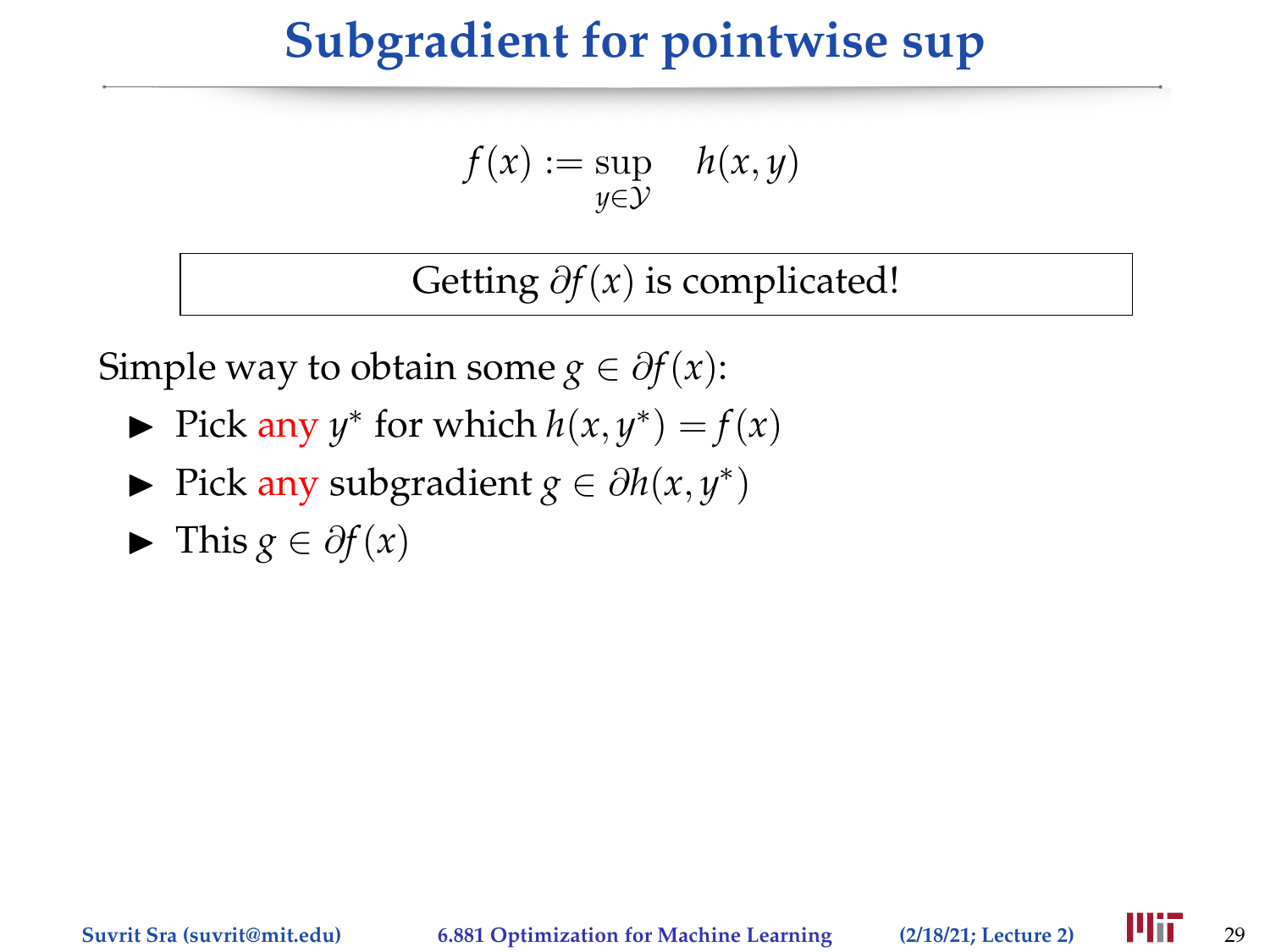$$
f(x) := \sup_{y \in \mathcal{Y}} \quad h(x, y)
$$

Getting ∂*f*(*x*) is complicated!

Simple way to obtain some  $g \in \partial f(x)$ :

- Pick any  $y^*$  for which  $h(x, y^*) = f(x)$
- ► Pick any subgradient *g*  $\in \partial h(x, y^*)$

 $\blacktriangleright$  This *g* ∈  $\partial f(x)$ 

 $h(z, y^*) \geq h(x, y^*) + g^T(z - x)$  $h(z, y^*) \geq f(x) + g^T(z - x)$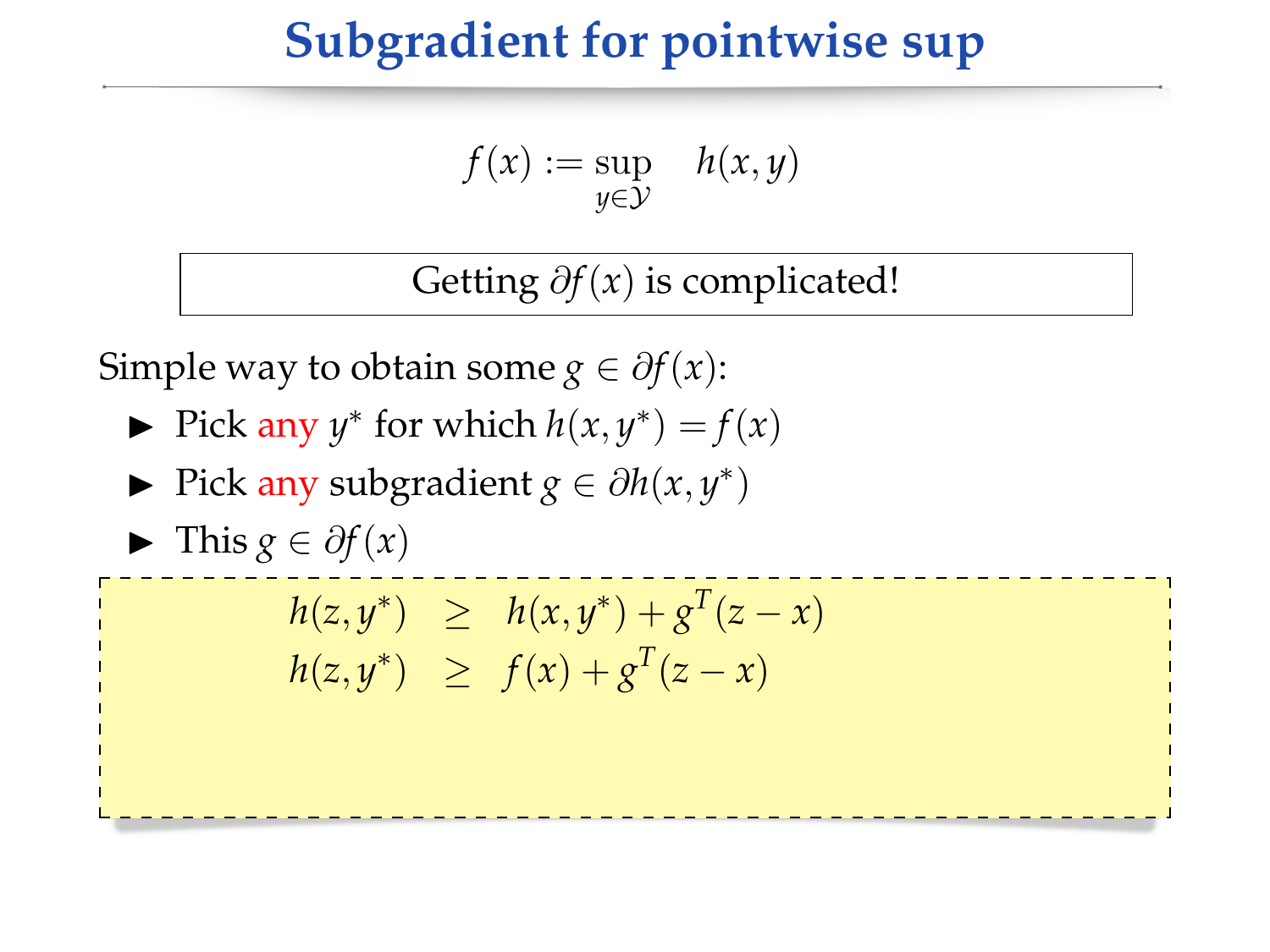$$
f(x) := \sup_{y \in \mathcal{Y}} \quad h(x, y)
$$

Getting ∂*f*(*x*) is complicated!

Simple way to obtain some *g*  $\in \partial f(x)$ :

- Pick any  $y^*$  for which  $h(x, y^*) = f(x)$
- ► Pick any subgradient *g*  $\in \partial h(x, y^*)$

$$
\blacktriangleright \text{ This } g \in \partial f(x)
$$

$$
h(z, y^*) \geq h(x, y^*) + g^T(z - x)
$$
  
\n
$$
h(z, y^*) \geq f(x) + g^T(z - x)
$$
  
\n
$$
f(z) \geq h(z, y^*) \quad \text{(because of sup)}
$$
  
\n
$$
f(z) \geq f(x) + g^T(z - x).
$$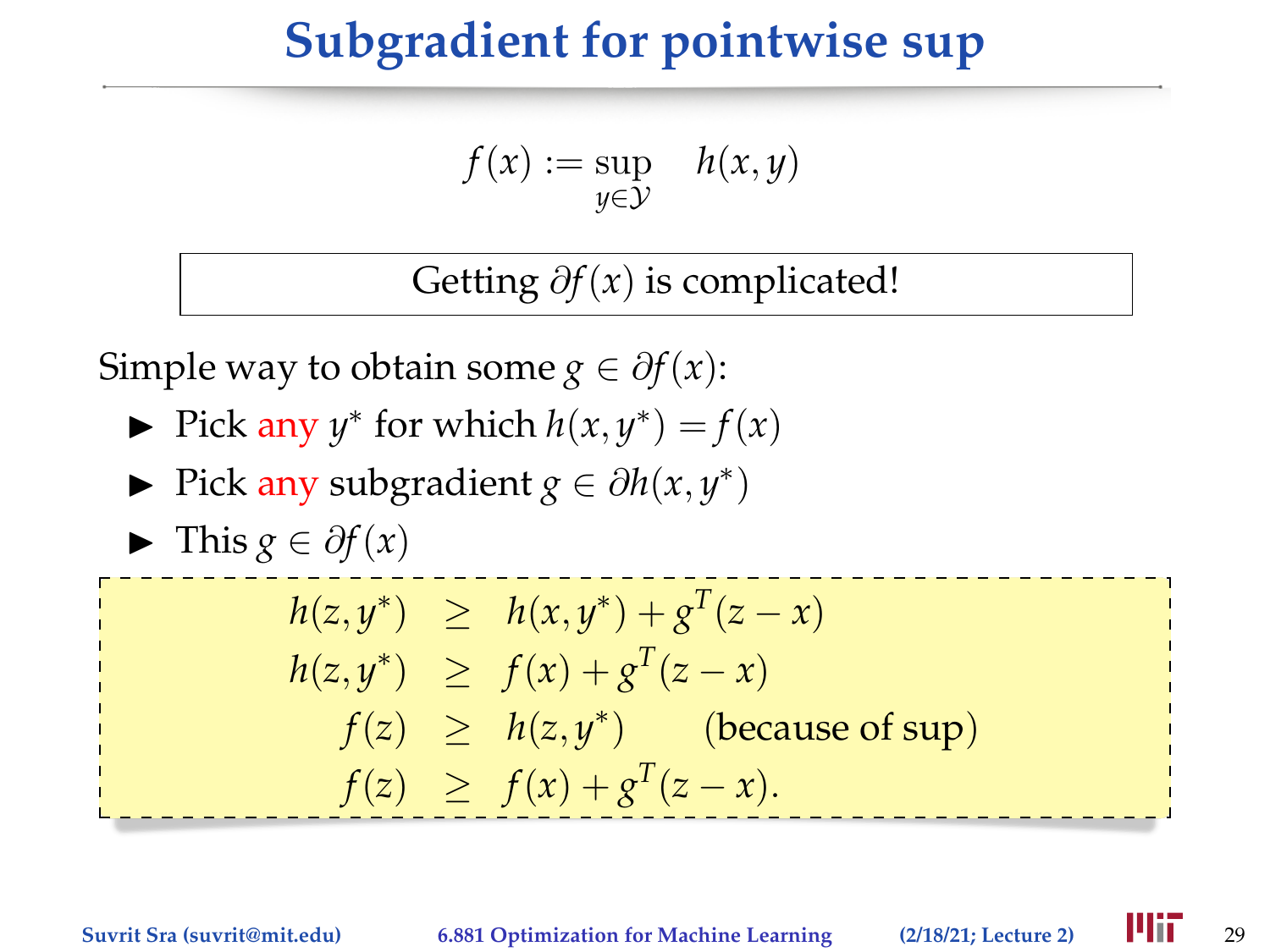Suppose  $a_i \in \mathbb{R}^n$  and  $b_i \in \mathbb{R}$ . And

$$
f(x) := \max_{1 \leq i \leq n} (a_i^T x + b_i).
$$

This *f* a max (in fact, over a finite number of terms)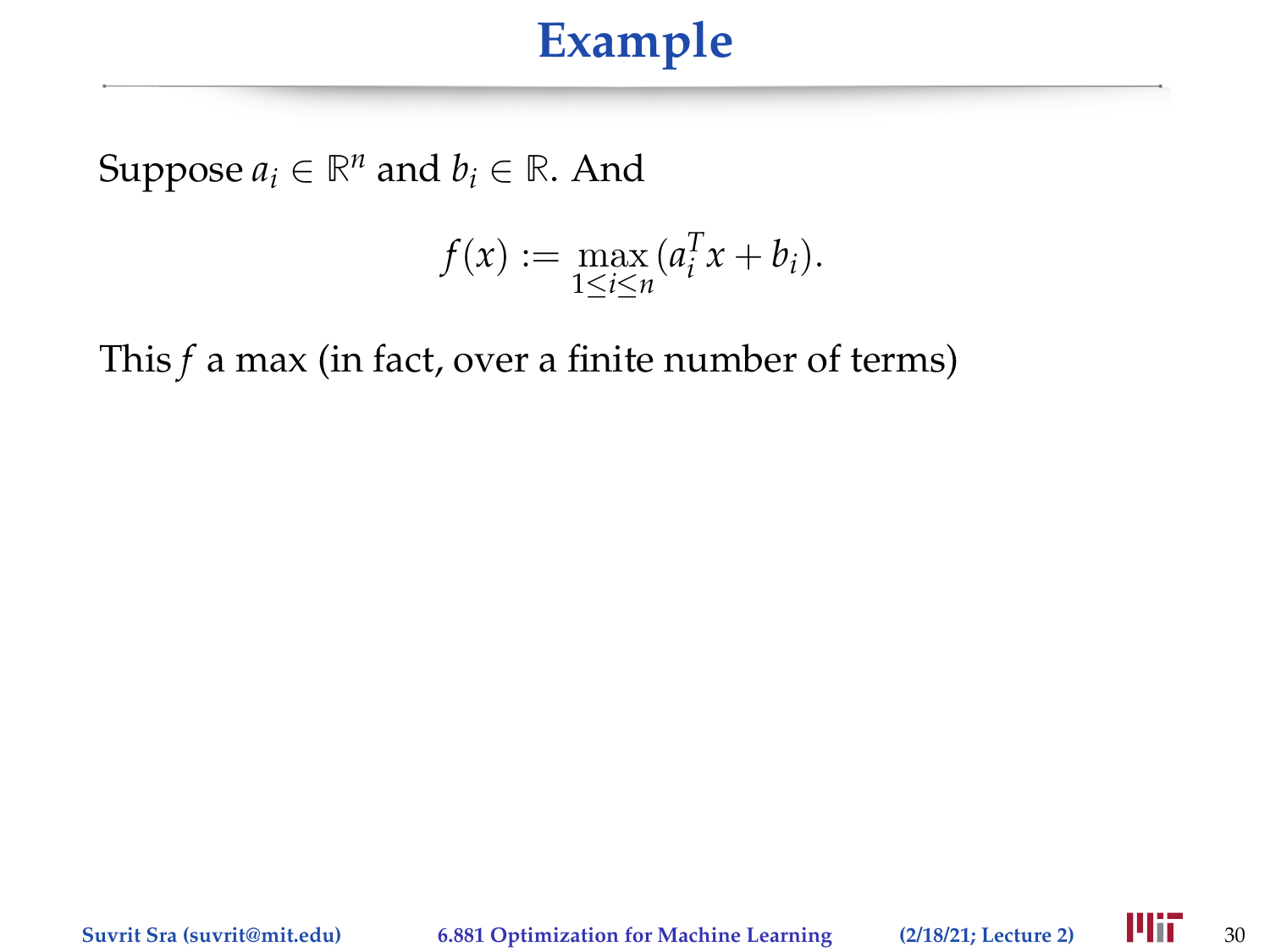Suppose  $a_i \in \mathbb{R}^n$  and  $b_i \in \mathbb{R}$ . And

$$
f(x) := \max_{1 \leq i \leq n} (a_i^T x + b_i).
$$

This *f* a max (in fact, over a finite number of terms)

▶ Suppose  $f(x) = a_k^T x + b_k$  for some index *k* 

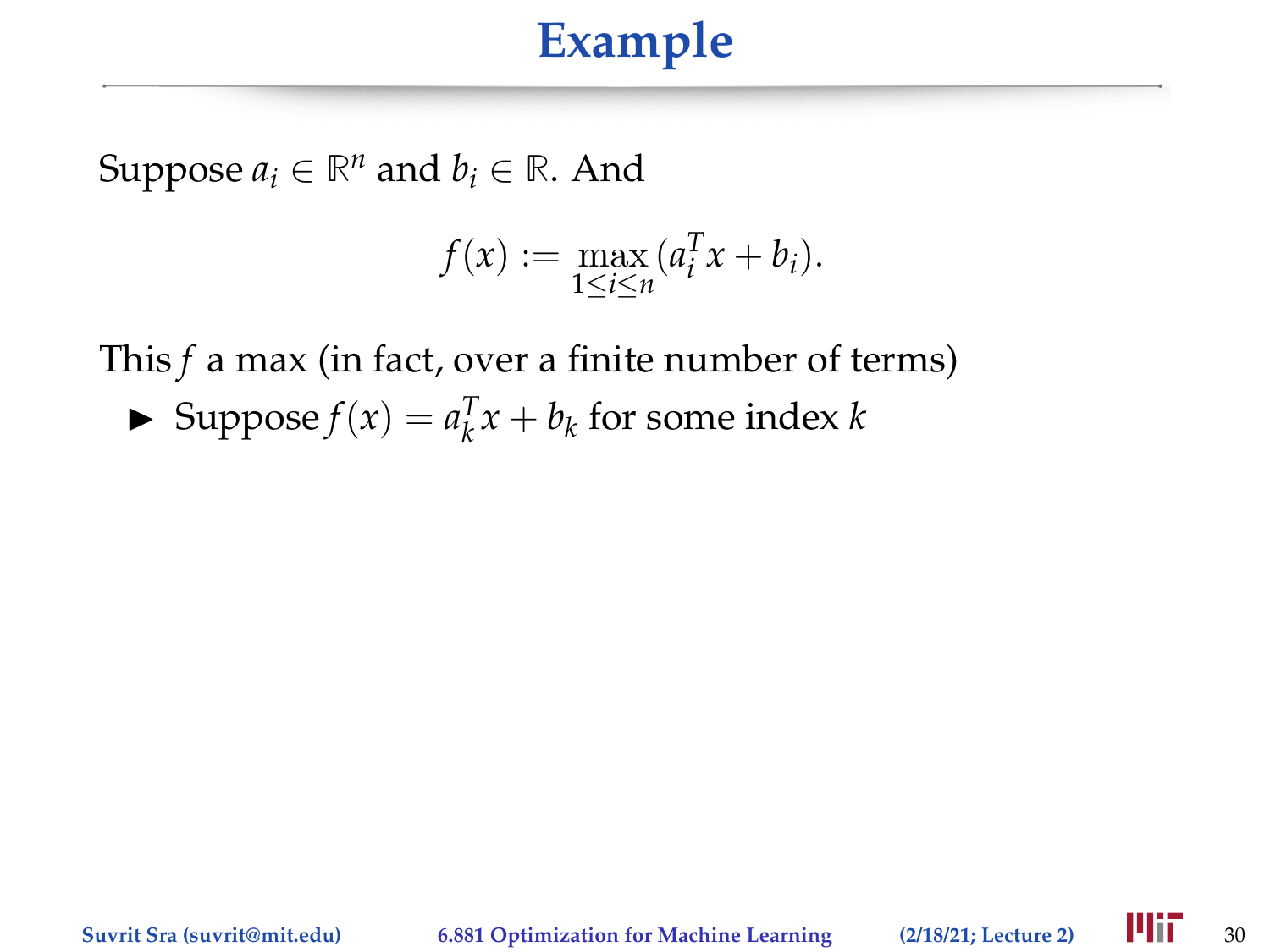Suppose  $a_i \in \mathbb{R}^n$  and  $b_i \in \mathbb{R}$ . And

$$
f(x) := \max_{1 \leq i \leq n} (a_i^T x + b_i).
$$

This *f* a max (in fact, over a finite number of terms)

- ▶ Suppose  $f(x) = a_k^T x + b_k$  for some index *k*
- ► Here *f*(*x*; *y*) = *f*<sub>*k*</sub>(*x*) =  $a_k^T x + b_k$ , and  $\partial f_k(x) = \{\nabla f_k(x)\}\$

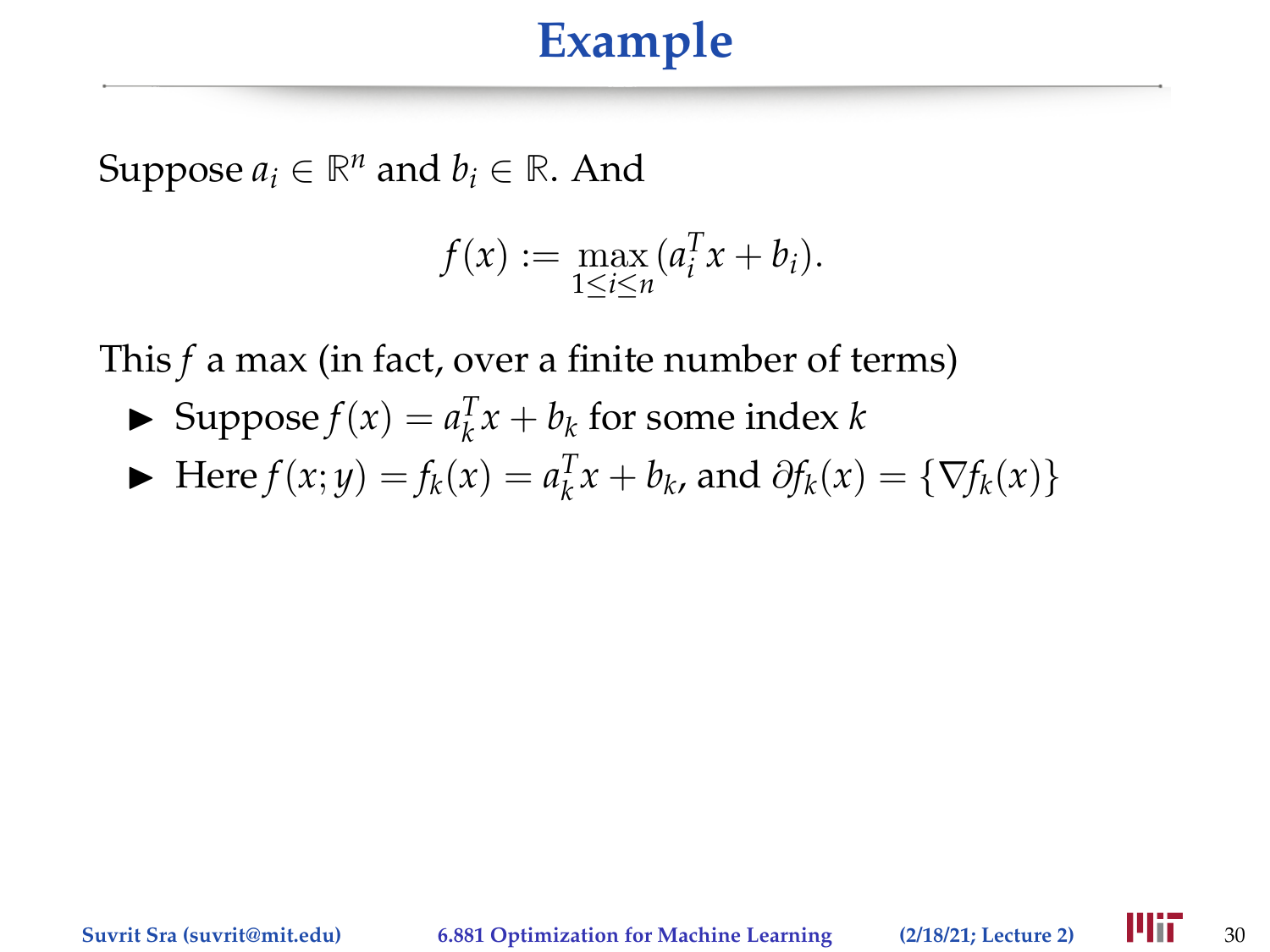Suppose  $a_i \in \mathbb{R}^n$  and  $b_i \in \mathbb{R}$ . And

$$
f(x) := \max_{1 \leq i \leq n} (a_i^T x + b_i).
$$

This *f* a max (in fact, over a finite number of terms)

- ▶ Suppose  $f(x) = a_k^T x + b_k$  for some index *k*
- ► Here *f*(*x*; *y*) = *f*<sub>*k*</sub>(*x*) =  $a_k^T x + b_k$ , and  $\partial f_k(x) = \{\nabla f_k(x)\}\$
- $\blacktriangleright$  Hence,  $a_k \in \partial f(x)$  works!

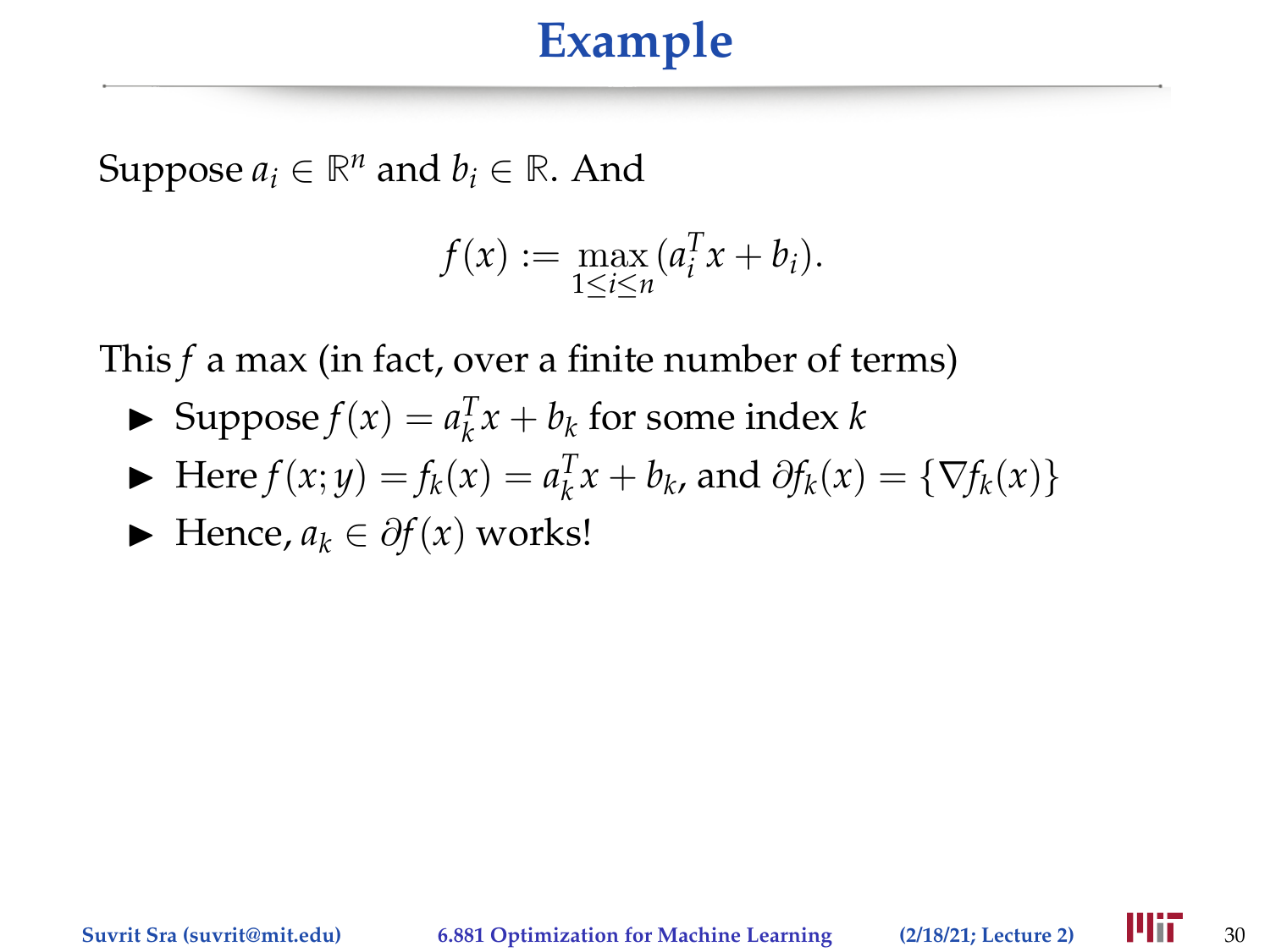# **Subgradient of expectation**

Suppose  $f = Ef(x, u)$ , where *f* is convex in *x* for each *u* (an r.v.)

$$
f(x) := \int f(x, u)p(u)du
$$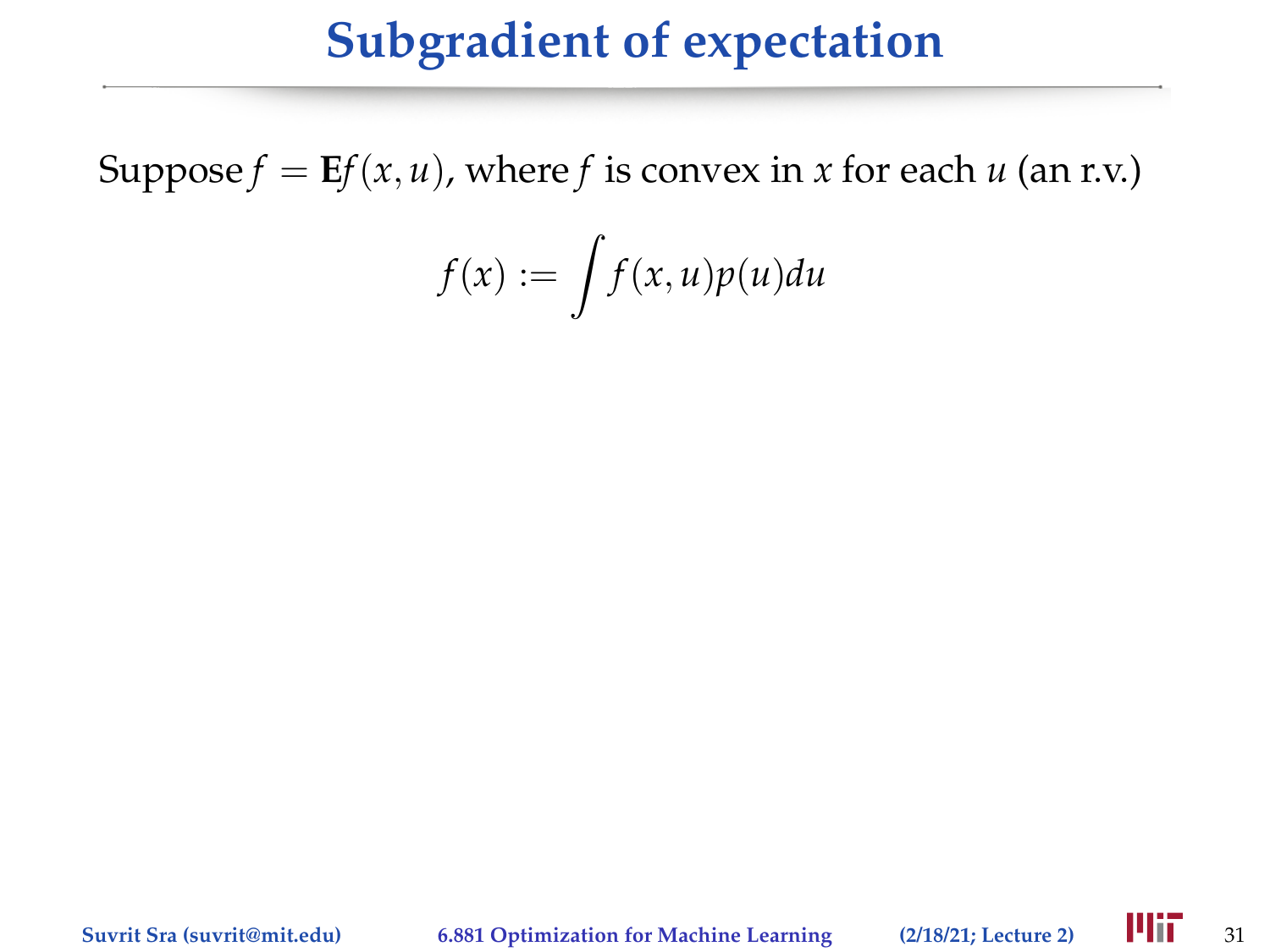# **Subgradient of expectation**

Suppose  $f = Ef(x, u)$ , where f is convex in x for each u (an r.v.)

$$
f(x) := \int f(x, u)p(u)du
$$

For each *u* choose any  $g(x, u) \in \partial_x f(x, u)$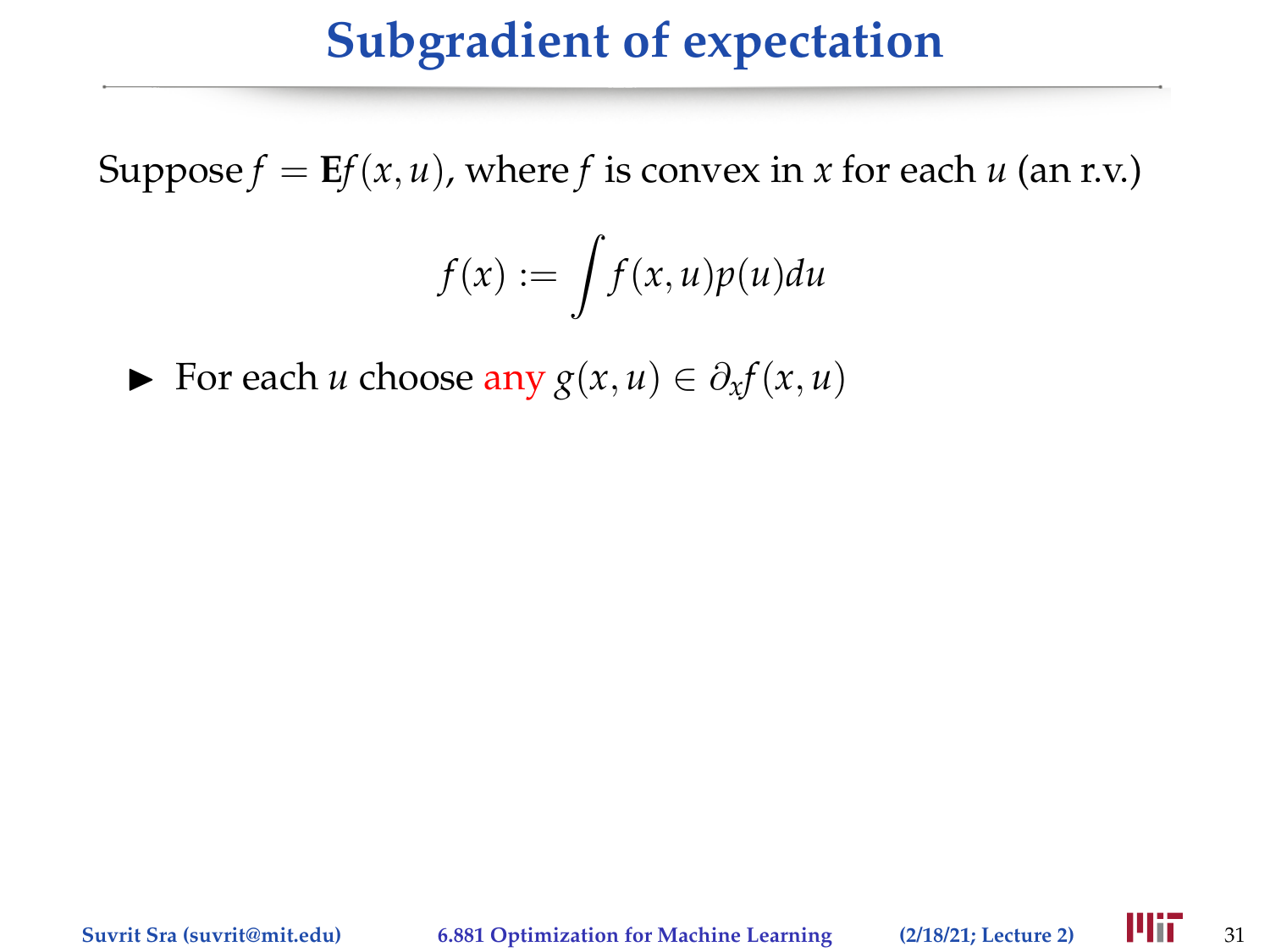# **Subgradient of expectation**

Suppose  $f = Ef(x, u)$ , where f is convex in x for each u (an r.v.)

$$
f(x) := \int f(x, u)p(u)du
$$

- $\triangleright$  For each *u* choose any  $g(x, u) \in \partial_x f(x, u)$
- $\blacktriangleright$  Then,  $g = \int g(x, u)p(u)du = \mathbf{E}g(x, u) \in \partial f(x)$

Ref. D. P. Bertsekas, *"Stochastic optimization problems with nondifferentiable cost functionals."* JOTA v.12(2), 1973.

**Suvrit Sra (suvrit@mit.edu) 6.881 Optimization for Machine Learning (2/18/21; Lecture 2)** 31

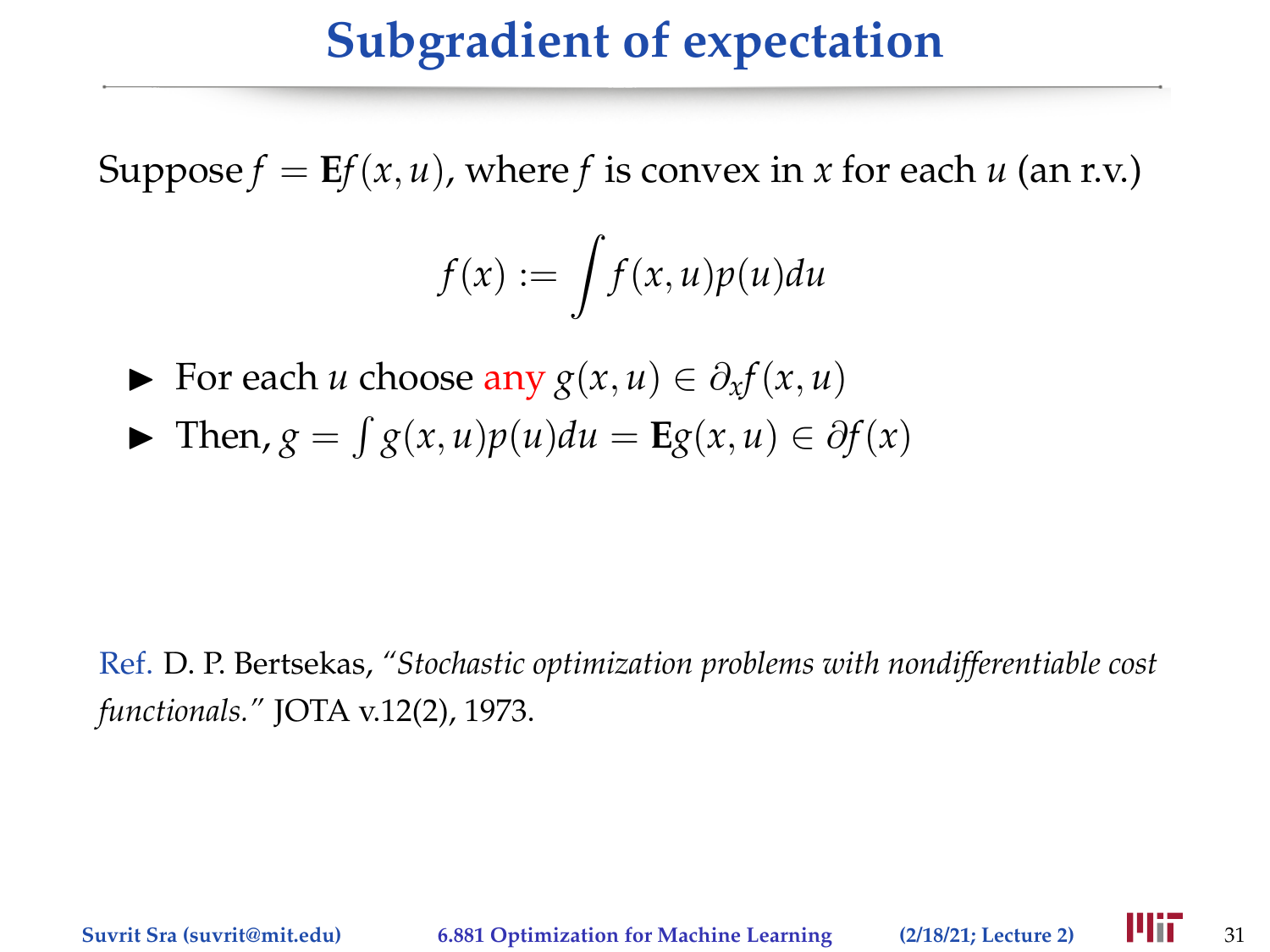Suppose  $h : \mathbb{R}^n \to \mathbb{R}$  cvx and increasing; each  $f_i$  cvx

$$
f(x) := h(f_1(x), f_2(x), \ldots, f_n(x)).
$$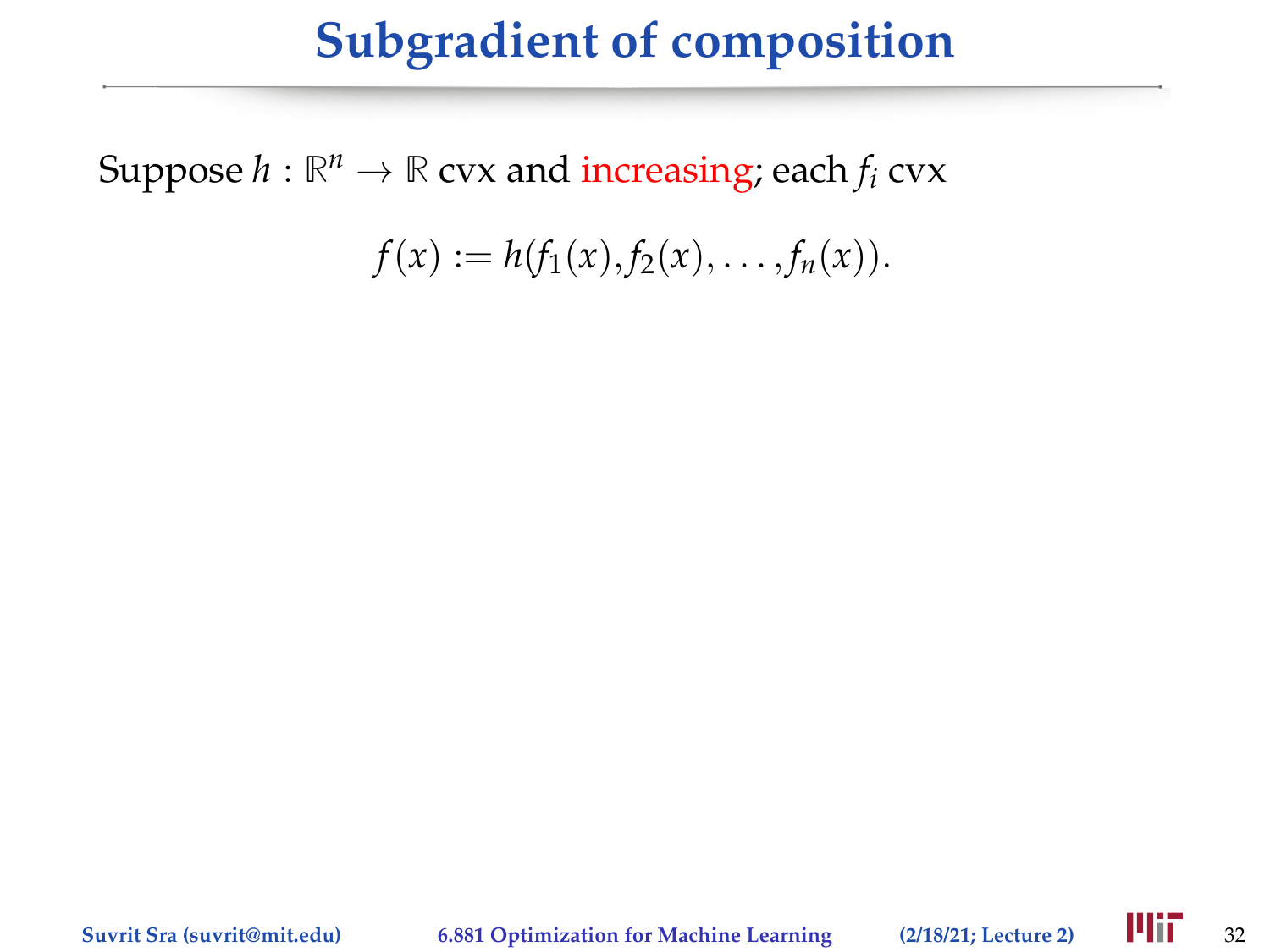Suppose  $h : \mathbb{R}^n \to \mathbb{R}$  cvx and increasing; each  $f_i$  cvx

$$
f(x) := h(f_1(x), f_2(x), \ldots, f_n(x)).
$$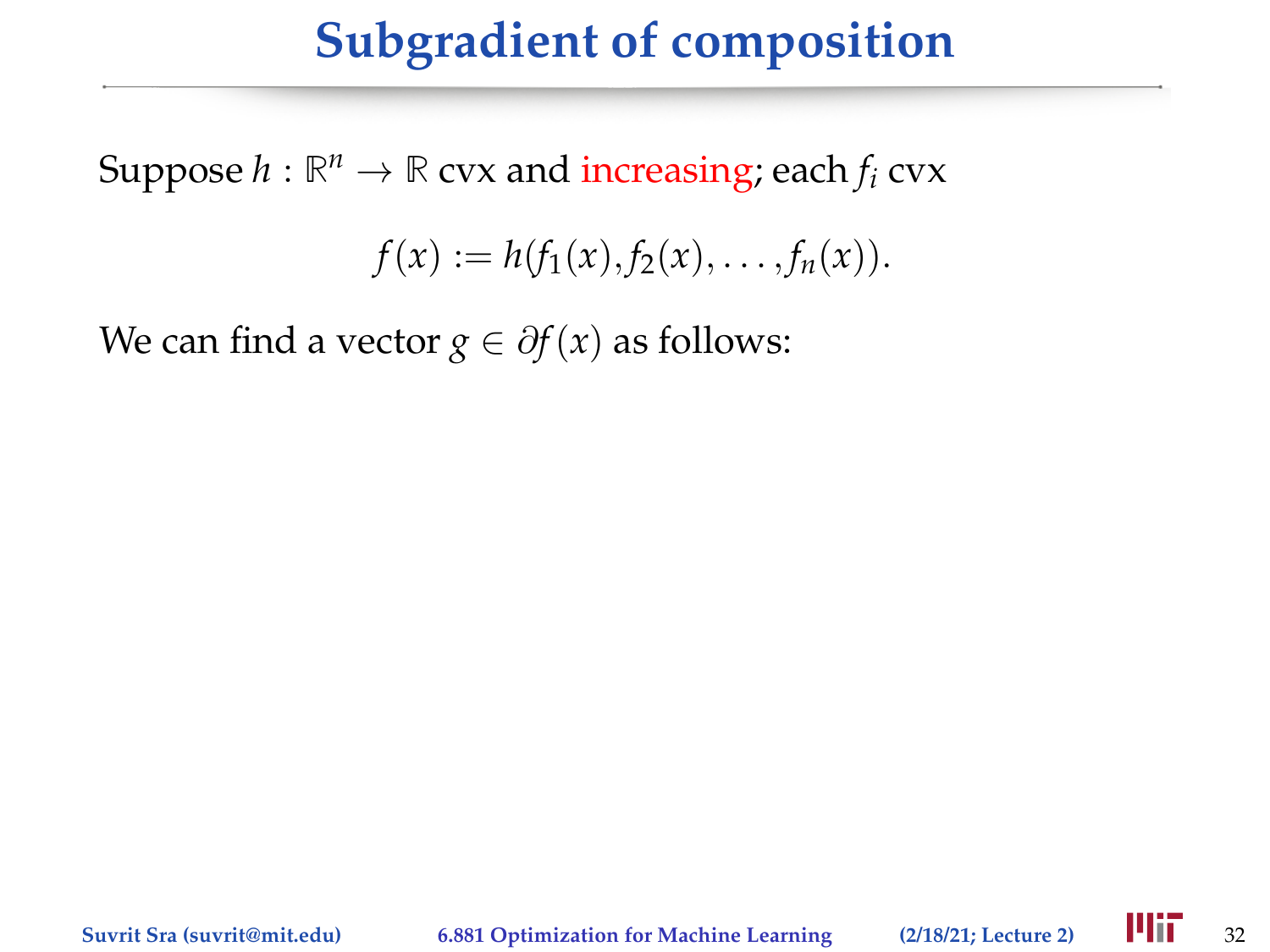Suppose  $h : \mathbb{R}^n \to \mathbb{R}$  cvx and increasing; each  $f_i$  cvx

$$
f(x) := h(f_1(x), f_2(x), \ldots, f_n(x)).
$$

We can find a vector *g*  $\in \partial f(x)$  as follows:

 $\triangleright$  For *i* = 1 to *n*, compute  $g_i \in \partial f_i(x)$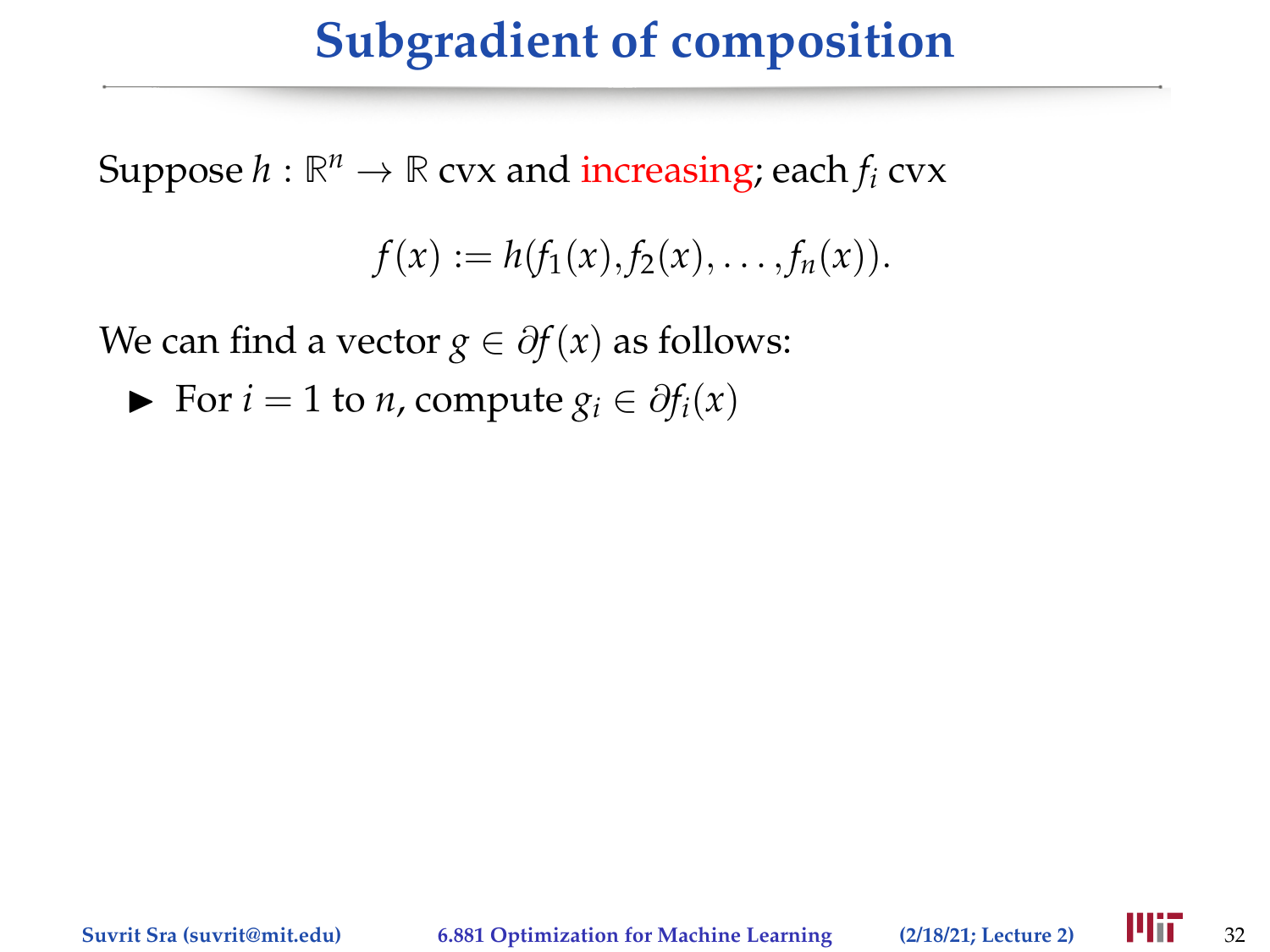Suppose  $h : \mathbb{R}^n \to \mathbb{R}$  cvx and increasing; each  $f_i$  cvx

$$
f(x) := h(f_1(x), f_2(x), \ldots, f_n(x)).
$$

- $\triangleright$  For *i* = 1 to *n*, compute  $g_i \in \partial f_i(x)$
- $\triangleright$  Compute *u* ∈  $\partial h(f_1(x), \ldots, f_n(x))$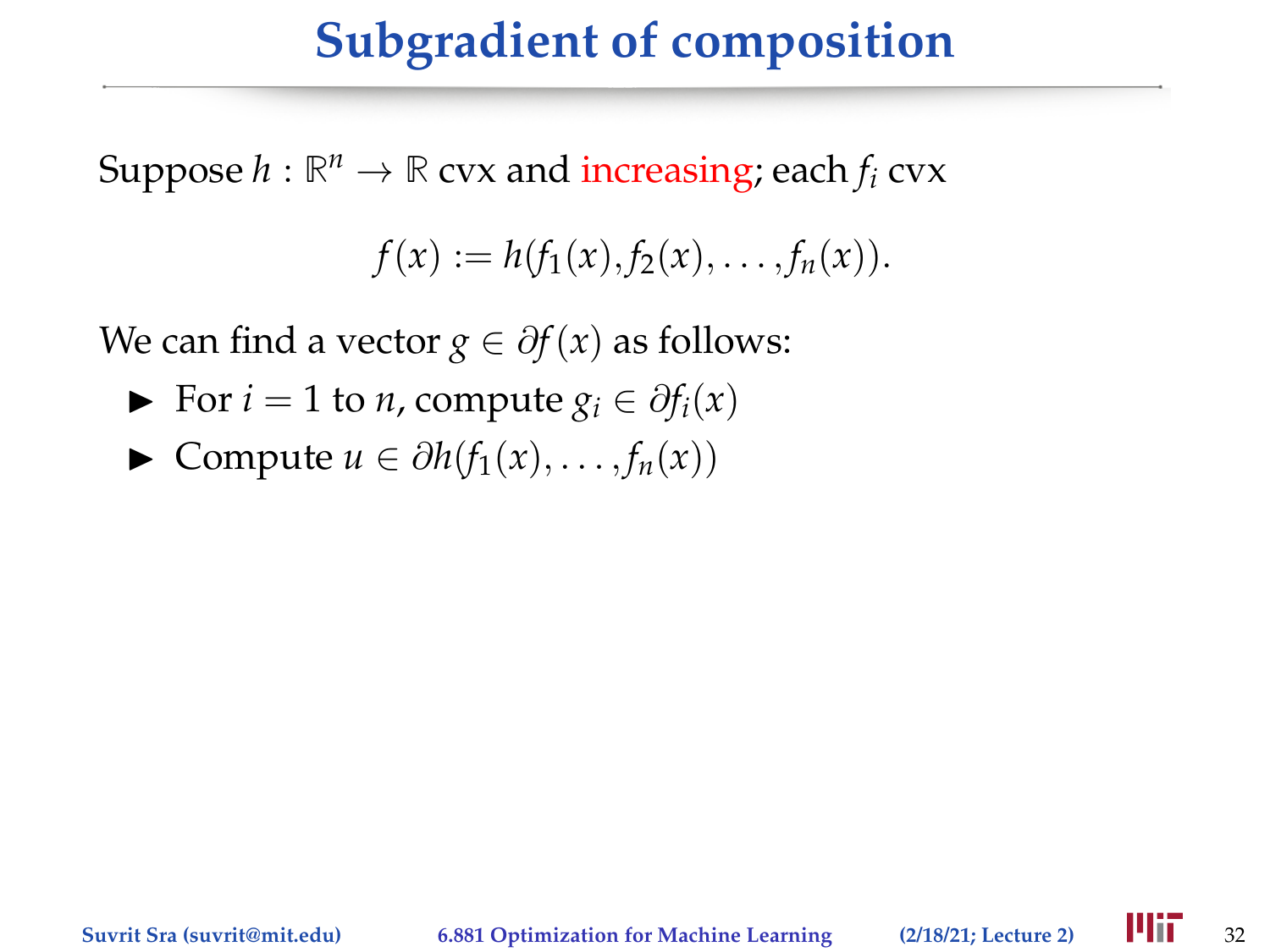Suppose  $h : \mathbb{R}^n \to \mathbb{R}$  cvx and increasing; each  $f_i$  cvx

$$
f(x) := h(f_1(x), f_2(x), \ldots, f_n(x)).
$$

- $\triangleright$  For *i* = 1 to *n*, compute  $g_i \in \partial f_i(x)$
- $\triangleright$  Compute *u* ∈  $\partial h(f_1(x), \ldots, f_n(x))$

• Set 
$$
g = u_1g_1 + u_2g_2 + \cdots + u_ng_n
$$
; this  $g \in \partial f(x)$ 

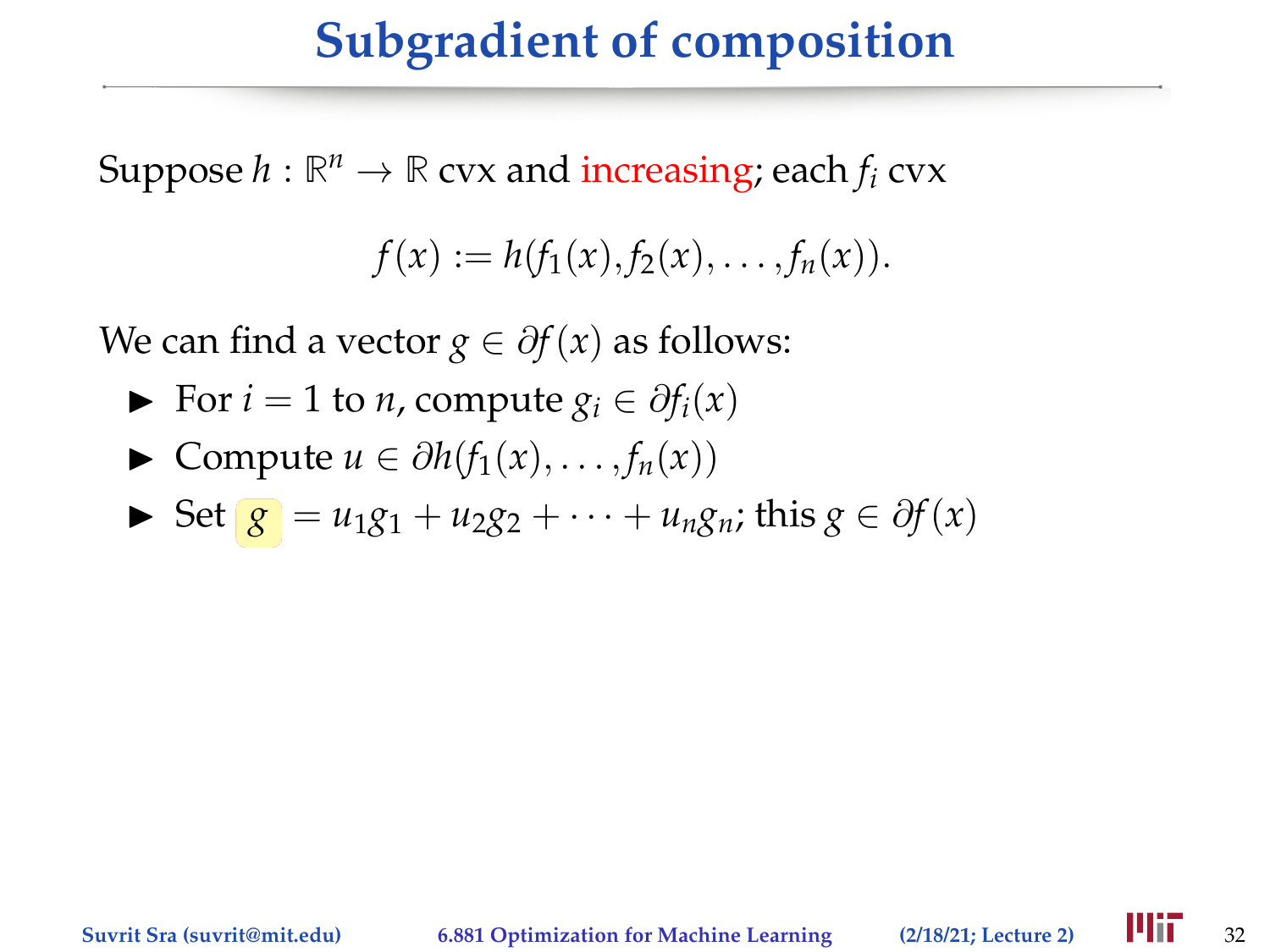Suppose  $h : \mathbb{R}^n \to \mathbb{R}$  cvx and increasing; each  $f_i$  cvx

$$
f(x) := h(f_1(x), f_2(x), \ldots, f_n(x)).
$$

- $\triangleright$  For *i* = 1 to *n*, compute  $g_i \in \partial f_i(x)$
- $\triangleright$  Compute *u* ∈  $\partial h(f_1(x), \ldots, f_n(x))$
- ► Set  $g = u_1 g_1 + u_2 g_2 + \cdots + u_n g_n$ ; this  $g \in \partial f(x)$
- ► Compare with  $\nabla f(x) = I \nabla h(x)$ , where *I* matrix of  $\nabla f_i(x)$